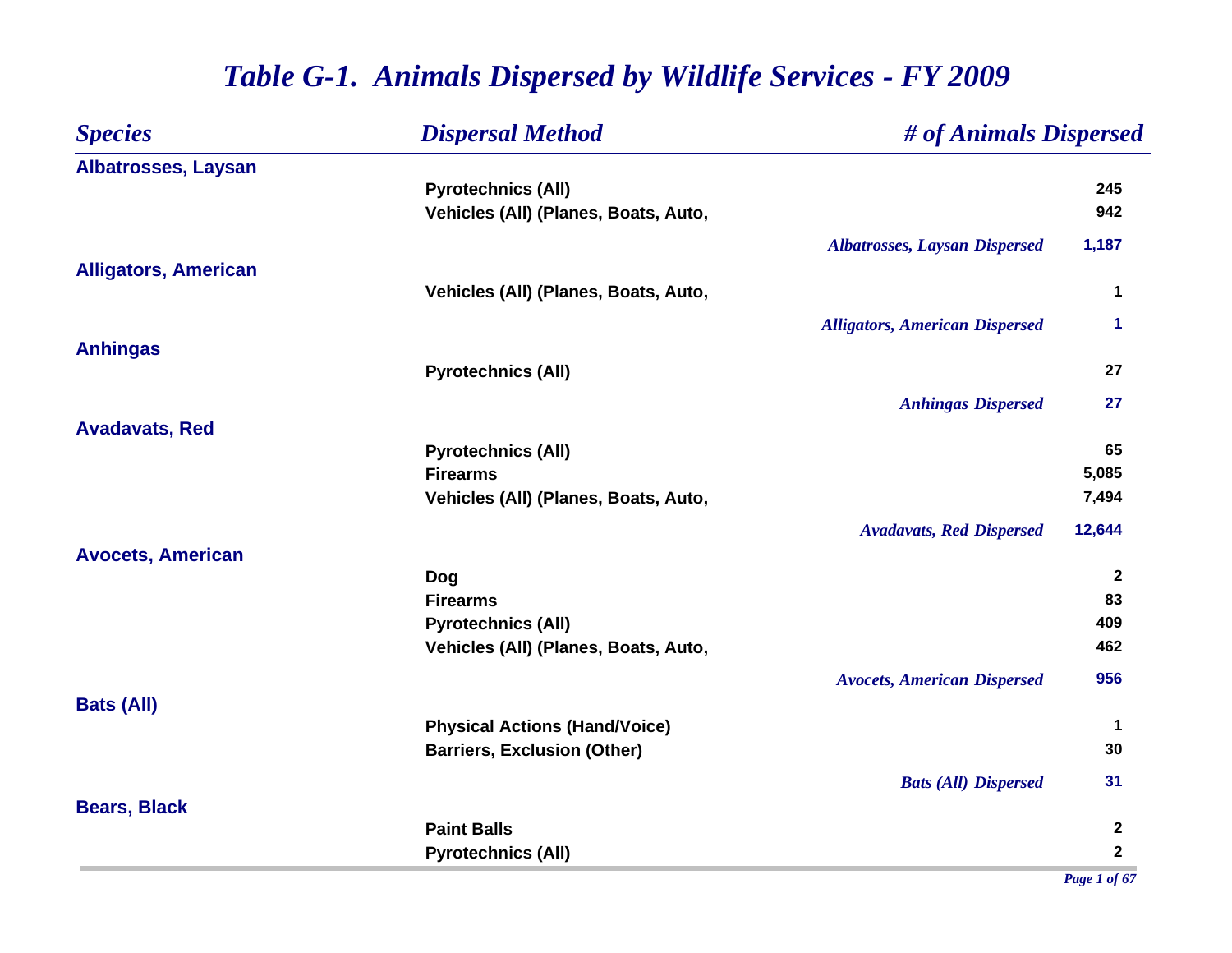| <b>Species</b>              | <b>Dispersal Method</b>              | # of Animals Dispersed                |                  |
|-----------------------------|--------------------------------------|---------------------------------------|------------------|
| <b>Bears, Black</b>         |                                      |                                       |                  |
|                             | <b>Physical Actions (Hand/Voice)</b> |                                       | $\mathbf{3}$     |
|                             | Vehicles (All) (Planes, Boats, Auto, |                                       | 10               |
|                             |                                      | <b>Bears, Black Dispersed</b>         | 17               |
| <b>Bears, Grizzly</b>       |                                      |                                       |                  |
|                             | <b>Physical Actions (Hand/Voice)</b> |                                       | 3                |
|                             | Vehicles (All) (Planes, Boats, Auto, |                                       | 6                |
|                             |                                      | <b>Bears, Grizzly Dispersed</b>       | $\boldsymbol{9}$ |
| <b>Beavers</b>              |                                      |                                       |                  |
|                             | <b>Firearms</b>                      |                                       | $\boldsymbol{2}$ |
|                             | Vehicles (All) (Planes, Boats, Auto, |                                       | $\mathbf 2$      |
|                             | <b>Physical Actions (Hand/Voice)</b> |                                       | 4                |
|                             |                                      | <b>Beavers Dispersed</b>              | 8                |
| <b>Bird, Unidentifiable</b> |                                      |                                       |                  |
|                             | Vehicles (All) (Planes, Boats, Auto, |                                       | $\mathbf{3}$     |
|                             | <b>Pyrotechnics (All)</b>            |                                       | 186              |
|                             |                                      | <b>Bird, Unidentifiable Dispersed</b> | 189              |
| <b>Bison (Buffalo)</b>      |                                      |                                       |                  |
|                             | Helicopter                           |                                       | 493              |
|                             |                                      | <b>Bison (Buffalo) Dispersed</b>      | 493              |
| <b>Bitterns, Yellow</b>     |                                      |                                       |                  |
|                             | Vehicles (All) (Planes, Boats, Auto, |                                       | 20               |
|                             | <b>Pyrotechnics (All)</b>            |                                       | 56               |
|                             |                                      | <b>Bitterns, Yellow Dispersed</b>     | 76               |
| <b>Blackbirds, Brewer's</b> |                                      |                                       |                  |
|                             | <b>Exploders, Gas (All)</b>          |                                       | 250              |
|                             | <b>Firearms</b>                      |                                       | 5,848            |
|                             | Vehicles (All) (Planes, Boats, Auto, |                                       | 16,509           |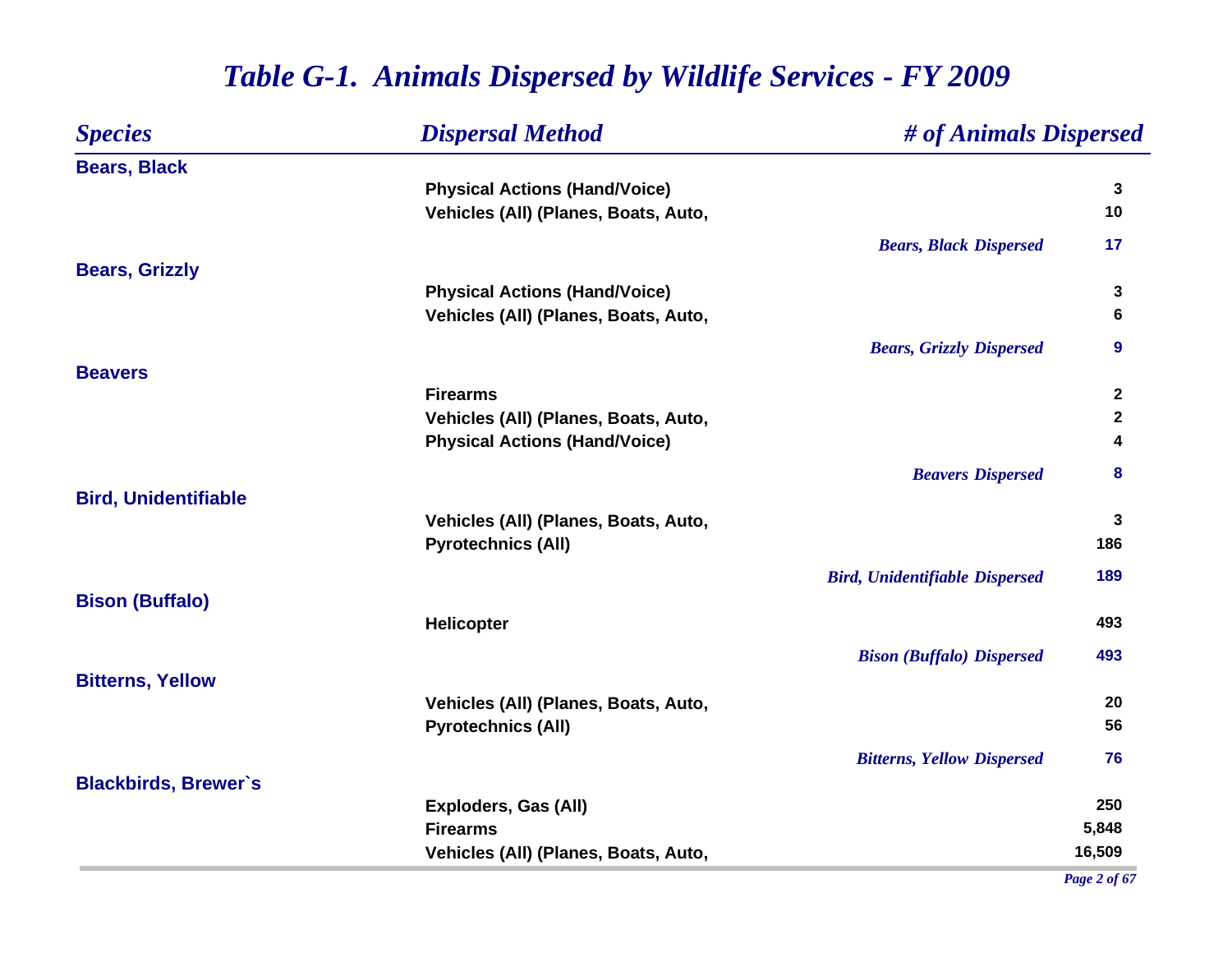| <b>Species</b>                       | <b>Dispersal Method</b>                  | # of Animals Dispersed                                    |        |
|--------------------------------------|------------------------------------------|-----------------------------------------------------------|--------|
| <b>Blackbirds, Brewer's</b>          |                                          |                                                           |        |
|                                      | <b>Pyrotechnics (All)</b>                |                                                           | 83,035 |
|                                      |                                          | 105,642<br><b>Blackbirds, Brewer's Dispersed</b>          |        |
| <b>Blackbirds, Red-Winged</b>        |                                          |                                                           |        |
|                                      | <b>Pneumatics</b>                        |                                                           | 20     |
|                                      | <b>Electronic Harassment Devices (Ot</b> |                                                           | 30     |
|                                      | Lights (All)                             |                                                           | 50     |
|                                      | <b>Car/Truck</b>                         |                                                           | 213    |
|                                      | Vehicles (All) (Planes, Boats, Auto,     |                                                           | 21,488 |
|                                      | <b>Pyrotechnics (All)</b>                | 240,049                                                   |        |
|                                      | <b>Firearms</b>                          | 5,142,034                                                 |        |
|                                      | <b>Exploders, Gas (All)</b>              | 7,000,050                                                 |        |
|                                      |                                          | <b>Blackbirds, Red-Winged Dispersed12,403,934</b>         |        |
| <b>Blackbirds, Z-(Mixed Species)</b> |                                          |                                                           |        |
|                                      | <b>Paint Balls</b>                       |                                                           | 30     |
|                                      | Vehicles (All) (Planes, Boats, Auto,     |                                                           | 5,280  |
|                                      | <b>Repellents, Other Non-Regulated</b>   |                                                           | 9,900  |
|                                      | <b>Exploders, Gas (All)</b>              |                                                           | 14,140 |
|                                      | <b>Firearms</b>                          |                                                           | 49,345 |
|                                      | <b>Electronic Harassment Devices (Ot</b> | 106,150                                                   |        |
|                                      | <b>Pyrotechnics (All)</b>                | 194,477                                                   |        |
|                                      |                                          | 379,322<br><b>Blackbirds, Z-(Mixed Species) Dispersed</b> |        |
| <b>Bobcats</b>                       |                                          |                                                           |        |
|                                      | Dog                                      |                                                           | 1      |
|                                      | <b>Firearms</b>                          |                                                           | 1      |
|                                      | <b>Car/Truck</b>                         |                                                           | 3      |
|                                      | Vehicles (All) (Planes, Boats, Auto,     |                                                           | 4      |
|                                      |                                          | <b>Bobcats Dispersed</b>                                  | 9      |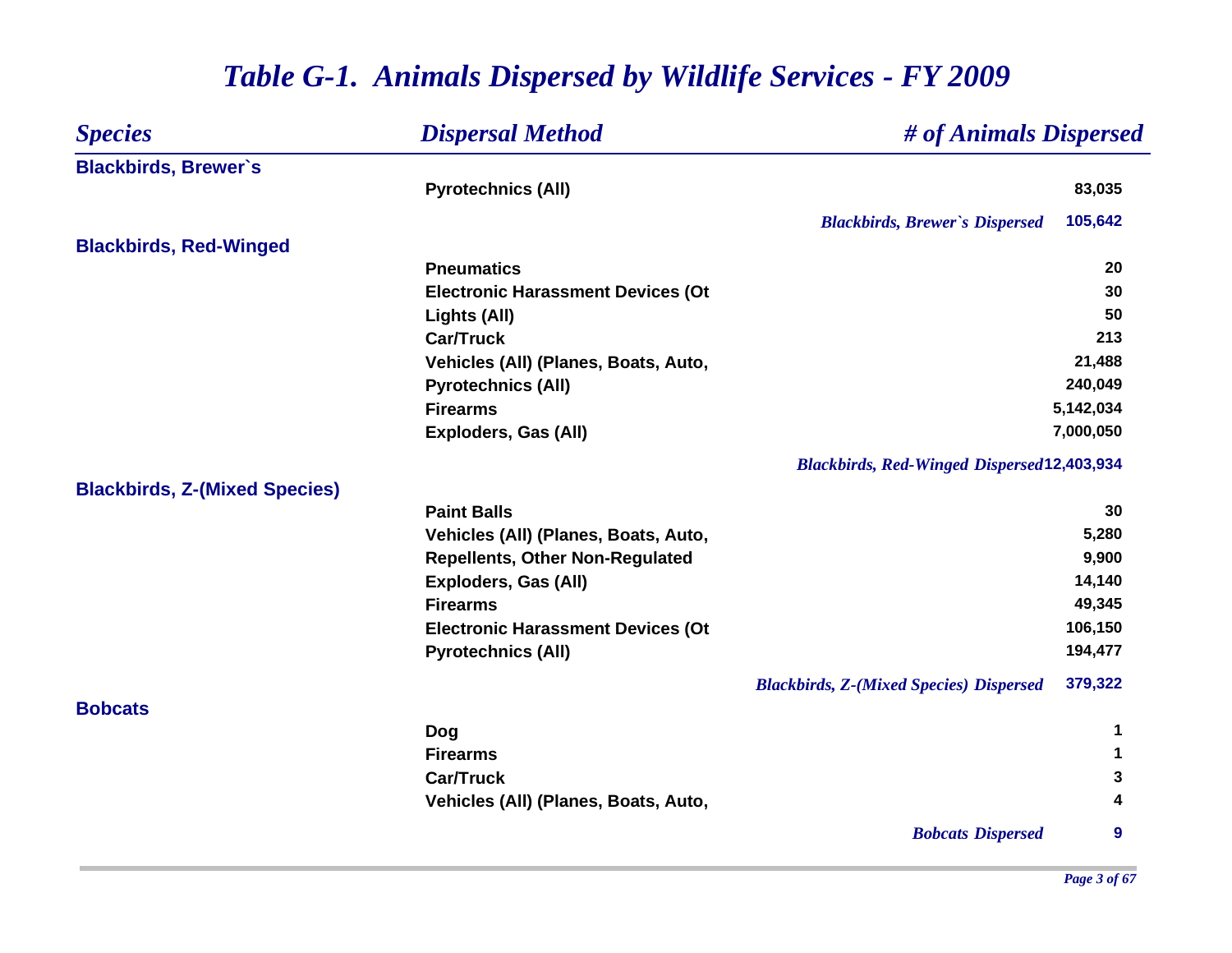| <b>Species</b>                | <b>Dispersal Method</b>                  | # of Animals Dispersed                  |              |
|-------------------------------|------------------------------------------|-----------------------------------------|--------------|
| <b>Bobolinks</b>              |                                          |                                         |              |
|                               | <b>Firearms</b>                          |                                         | 47           |
|                               | <b>Pyrotechnics (All)</b>                |                                         | 200          |
|                               |                                          | <b>Bobolinks Dispersed</b>              | 247          |
| <b>Bulbuls, Red-Vented</b>    |                                          |                                         |              |
|                               | <b>Pyrotechnics (All)</b>                |                                         | 68           |
|                               | <b>Firearms</b>                          |                                         | 2,536        |
|                               | Vehicles (All) (Planes, Boats, Auto,     |                                         | 5,028        |
|                               |                                          | <b>Bulbuls, Red-Vented Dispersed</b>    | 7,632        |
| <b>Bulbuls, Red-Whiskered</b> |                                          |                                         |              |
|                               | <b>Firearms</b>                          |                                         | $\mathbf{2}$ |
|                               | Vehicles (All) (Planes, Boats, Auto,     |                                         | 6            |
|                               |                                          | <b>Bulbuls, Red-Whiskered Dispersed</b> | 8            |
| <b>Buntings, Lark</b>         |                                          |                                         |              |
|                               | <b>Pneumatics</b>                        |                                         | 65           |
|                               | <b>Car/Truck</b>                         |                                         | 550          |
|                               | <b>Firearms</b>                          |                                         | 3,362        |
|                               |                                          | <b>Buntings, Lark Dispersed</b>         | 3,977        |
| <b>Buntings, Snow</b>         |                                          |                                         |              |
|                               | <b>Firearms</b>                          |                                         | 115          |
|                               | Vehicles (All) (Planes, Boats, Auto,     |                                         | 842          |
|                               | <b>Pyrotechnics (All)</b>                |                                         | 890          |
|                               |                                          | <b>Buntings, Snow Dispersed</b>         | 1,847        |
| <b>Caracaras</b>              |                                          |                                         |              |
|                               | <b>Electronic Harassment Devices (Ot</b> |                                         | 1            |
|                               | Vehicles (All) (Planes, Boats, Auto,     |                                         | 4            |
|                               | <b>Firearms</b>                          |                                         | 15           |
|                               | <b>Pyrotechnics (All)</b>                |                                         | 21           |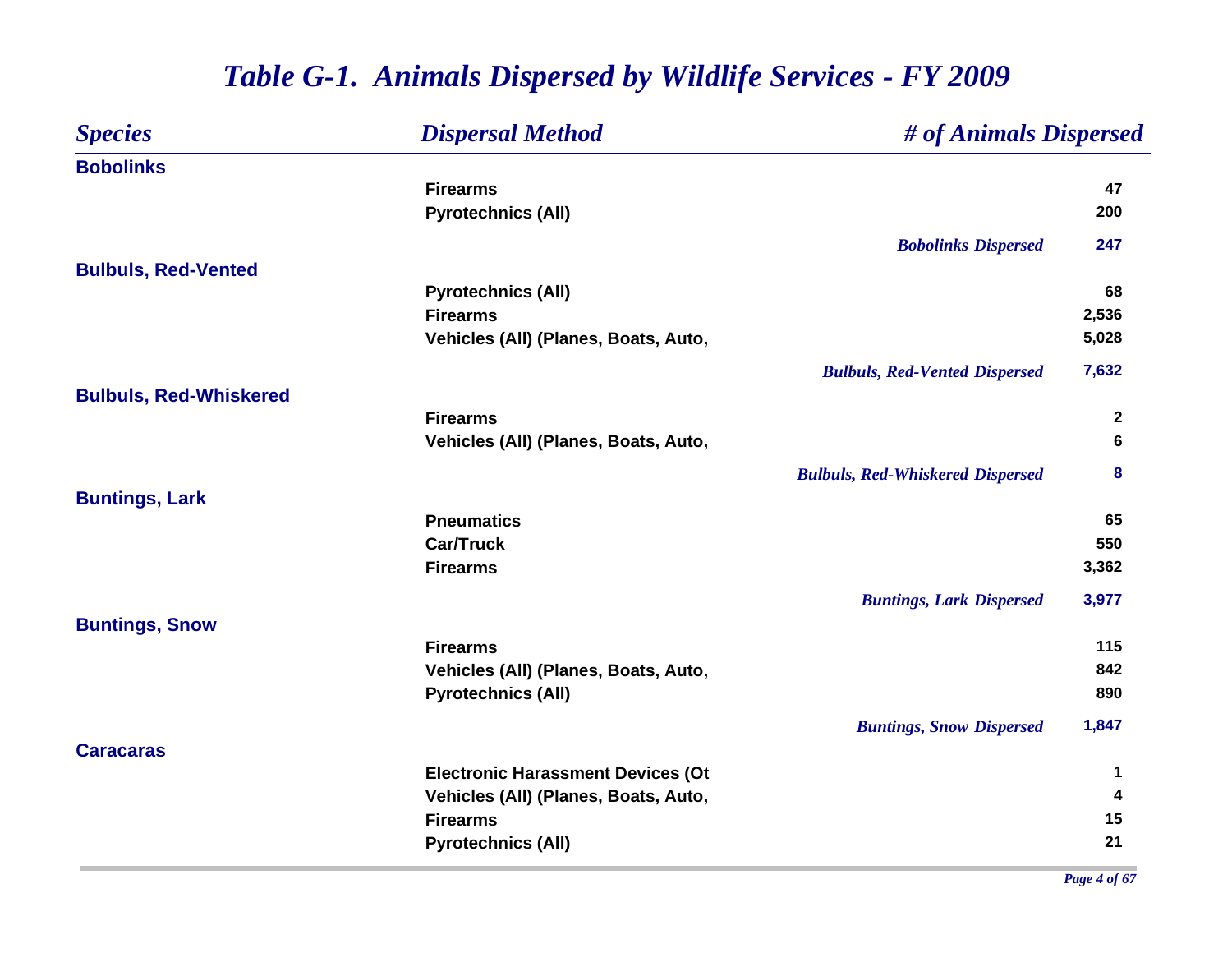| <b>Species</b>                  | <b>Dispersal Method</b>              | # of Animals Dispersed                  |              |
|---------------------------------|--------------------------------------|-----------------------------------------|--------------|
| <b>Caracaras</b>                |                                      |                                         |              |
|                                 |                                      | <b>Caracaras Dispersed</b>              | 41           |
| <b>Cardinals, Northern</b>      |                                      |                                         |              |
|                                 | <b>Physical Actions (Hand/Voice)</b> |                                         | 1            |
|                                 | <b>Car/Truck</b>                     |                                         | 4            |
|                                 | <b>Pyrotechnics (All)</b>            |                                         | 31           |
|                                 | <b>Firearms</b>                      |                                         | 37           |
|                                 | Vehicles (All) (Planes, Boats, Auto, |                                         | 873          |
|                                 |                                      | <b>Cardinals, Northern Dispersed</b>    | 946          |
| <b>Cardinals, Red Crested</b>   |                                      |                                         |              |
|                                 | Lights (All)                         |                                         | $\mathbf{2}$ |
|                                 | <b>Pneumatics</b>                    |                                         | $\mathbf{2}$ |
|                                 | <b>Physical Actions (Hand/Voice)</b> |                                         | 23           |
|                                 | <b>Pyrotechnics (All)</b>            |                                         | 108          |
|                                 | <b>Firearms</b>                      |                                         | 763          |
|                                 | Vehicles (All) (Planes, Boats, Auto, |                                         | 6,388        |
|                                 |                                      | <b>Cardinals, Red Crested Dispersed</b> | 7,286        |
| <b>Caribou/Reindeer</b>         |                                      |                                         |              |
|                                 | <b>Paint Balls</b>                   |                                         | 18           |
|                                 | Vehicles (All) (Planes, Boats, Auto, |                                         | 66           |
|                                 | <b>Pyrotechnics (All)</b>            |                                         | 733          |
|                                 |                                      | <b>Caribou/Reindeer Dispersed</b>       | 817          |
| <b>Catbirds, Gray</b>           |                                      |                                         |              |
|                                 | Vehicles (All) (Planes, Boats, Auto, |                                         | 1            |
|                                 | <b>Car/Truck</b>                     |                                         | 3            |
|                                 |                                      | <b>Catbirds, Gray Dispersed</b>         | 4            |
| <b>Cats, Feral/Free Ranging</b> |                                      |                                         |              |
|                                 | <b>Pneumatics</b>                    |                                         | 1            |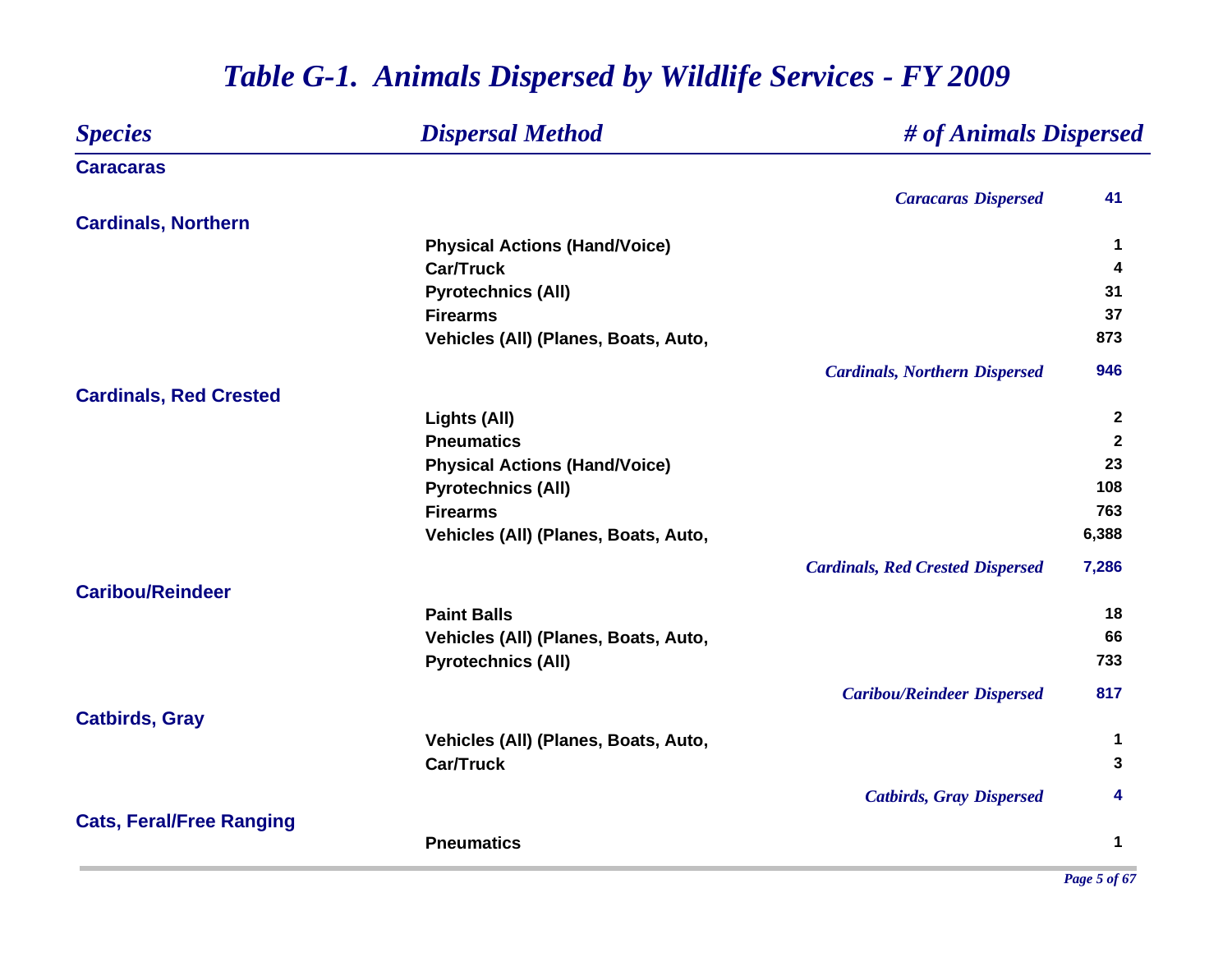| <b>Species</b>                      | <b>Dispersal Method</b>              | # of Animals Dispersed                        |              |
|-------------------------------------|--------------------------------------|-----------------------------------------------|--------------|
| <b>Cats, Feral/Free Ranging</b>     |                                      |                                               |              |
|                                     | <b>Physical Actions (Hand/Voice)</b> |                                               | 1            |
|                                     | <b>Paint Balls</b>                   |                                               | $\mathbf{2}$ |
|                                     | <b>Pyrotechnics (All)</b>            |                                               | 4            |
|                                     | <b>Spotlight</b>                     |                                               | 4            |
|                                     | <b>Firearms</b>                      |                                               | 5            |
|                                     | Vehicles (All) (Planes, Boats, Auto, |                                               | 203          |
|                                     |                                      | <b>Cats, Feral/Free Ranging Dispersed</b>     | 220          |
| <b>Chickens, Feral/Free Ranging</b> |                                      |                                               |              |
|                                     | <b>Pneumatics</b>                    |                                               | 1            |
|                                     | <b>Spotlight</b>                     |                                               | $\mathbf{2}$ |
|                                     | <b>Physical Actions (Hand/Voice)</b> |                                               | $\mathbf{2}$ |
|                                     | <b>Firearms</b>                      |                                               | 291          |
|                                     | Vehicles (All) (Planes, Boats, Auto, |                                               | 1,911        |
|                                     |                                      | <b>Chickens, Feral/Free Ranging Dispersed</b> | 2,207        |
| <b>Chukars</b>                      |                                      |                                               |              |
|                                     | <b>Firearms</b>                      |                                               | 275          |
|                                     |                                      | <b>Chukars Dispersed</b>                      | 275          |
| <b>Coots, American</b>              |                                      |                                               |              |
|                                     | <b>Car/Truck</b>                     |                                               | $\mathbf{2}$ |
|                                     | <b>Physical Actions (Hand/Voice)</b> |                                               | $\mathbf{2}$ |
|                                     | <b>Firearms</b>                      |                                               | 763          |
|                                     | Vehicles (All) (Planes, Boats, Auto, |                                               | 2,163        |
|                                     | <b>Pyrotechnics (All)</b>            |                                               | 2,264        |
|                                     |                                      | <b>Coots, American Dispersed</b>              | 5,194        |
| <b>Cormorants, Double-Crested</b>   |                                      |                                               |              |
|                                     | <b>Dog</b>                           |                                               | 11           |
|                                     | Exploders, Gas (All)                 |                                               | 199          |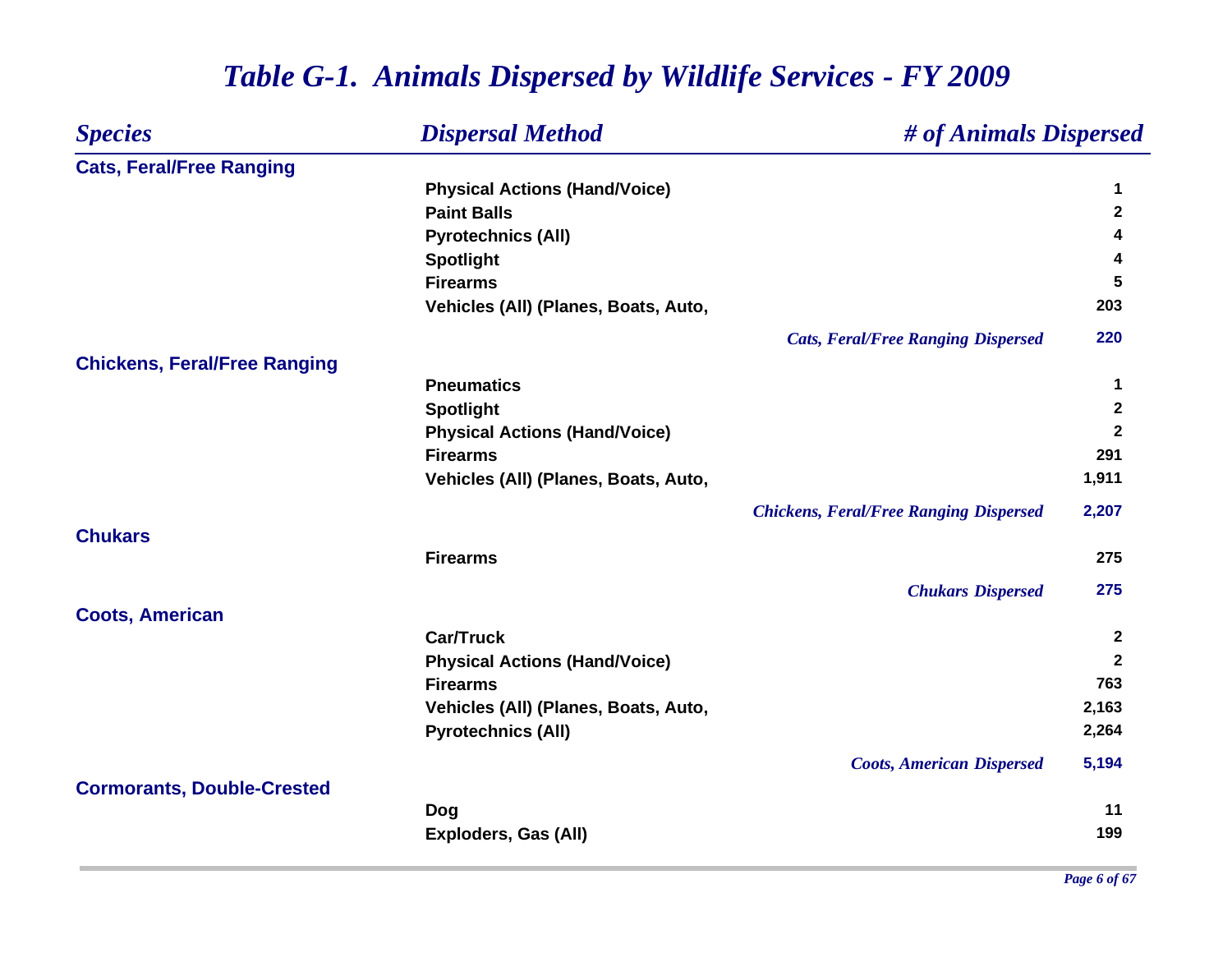#### *Species Dispersal Method # of Animals Dispersed* **Cormorants, Double-Crested Spotlight <sup>200</sup> Vehicles (All) (Planes, Boats, Auto, 335 Physical Actions (Hand/Voice) <sup>844</sup> Lights (All) 1,089 Boat 4,734 Firearms 45,796 Pyrotechnics (All) 158,720** *Cormorants, Double-Crested Dispersed* **211,928 Cormorants, Pelagic Vehicles (All) (Planes, Boats, Auto, 40 Physical Actions (Hand/Voice) <sup>69</sup> Firearms 215 Paint Balls 218** *Cormorants, Pelagic Dispersed* **542 Cowbirds, Brown-Headed Electronic Harassment Devices (Ot 35 Exploders, Gas (All) 520 Car/Truck 636 Physical Actions (Hand/Voice) <sup>800</sup> Water, High Pressure Spray 1,000 Vehicles (All) (Planes, Boats, Auto, 2,920 Firearms 25,123 Pyrotechnics (All) 47,455** *Cowbirds, Brown-Headed Dispersed* **78,489 Coyotes Pneumatics 1 Dog <sup>4</sup> Spotlight <sup>4</sup>**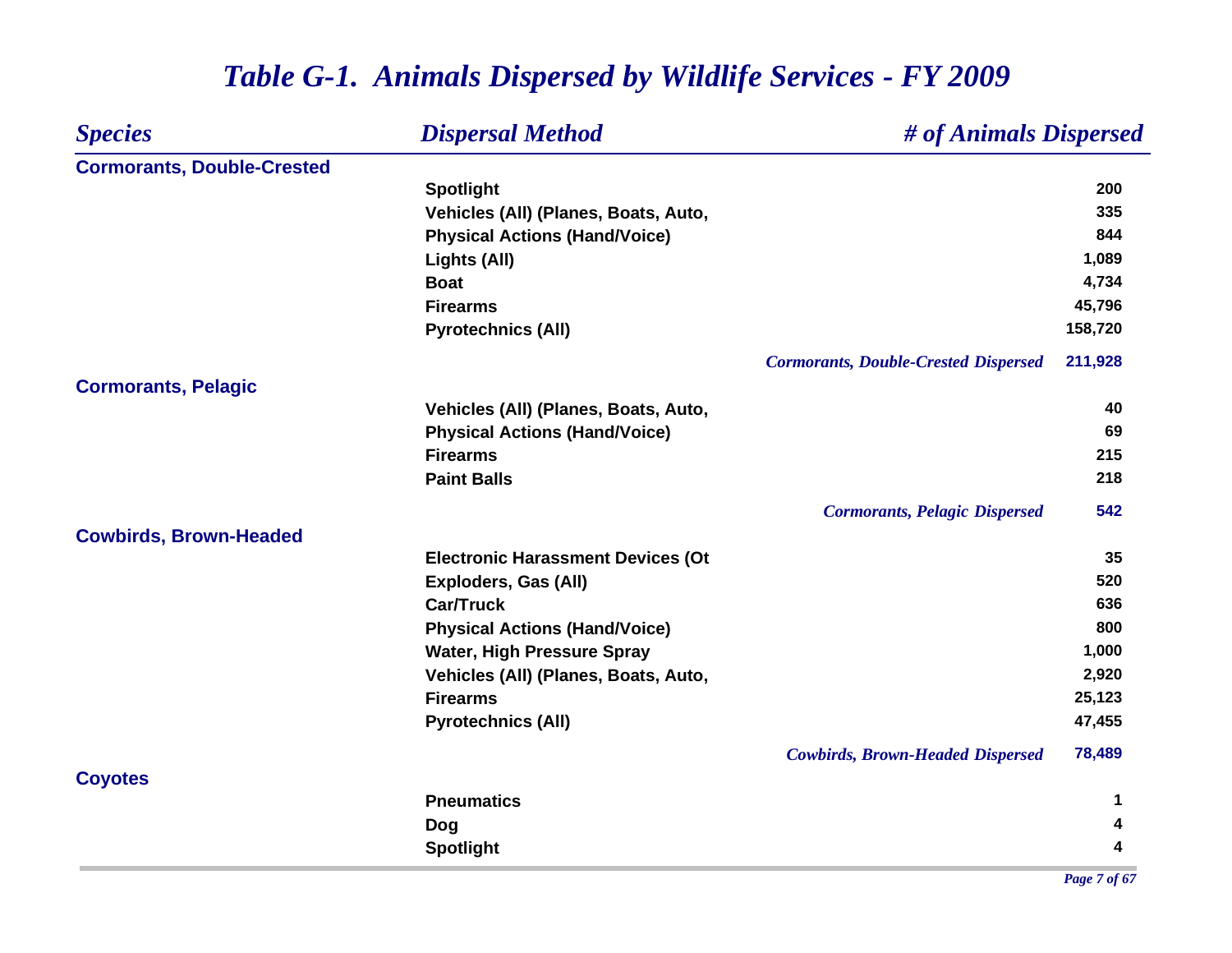#### *Species Dispersal Method # of Animals Dispersed* **Coyotes Pyrotechnics (All) <sup>18</sup> Car/Truck 38 Firearms 126 Vehicles (All) (Planes, Boats, Auto, 136** *Coyotes Dispersed* **327 Cranes, Sandhill Lasers (All) (Deterrent) <sup>1</sup> Pneumatics 2 Paint Balls 7 Physical Actions (Hand/Voice) <sup>9</sup>** Vehicles (All) (Planes, Boats, Auto, 191 **Car/Truck 205 Firearms 611 Pyrotechnics (All) 83,954** *Cranes, Sandhill Dispersed* **84,980 Crows, American Paint Balls 60 Effigy, Human <sup>79</sup>** Vehicles (All) (Planes, Boats, Auto, 184 **Avitrol:-8 Whole Corn (Dble) 200 Car/Truck 323 Pneumatics 342 Physical Actions (Hand/Voice) 3,508 Exploders, Gas (All) 4,152** Vehicles (All) (Planes, Boats, Auto, 7,839 **Firearms 48,620 Lasers (All) (Deterrent) 82,653 Lights (All) 89,724**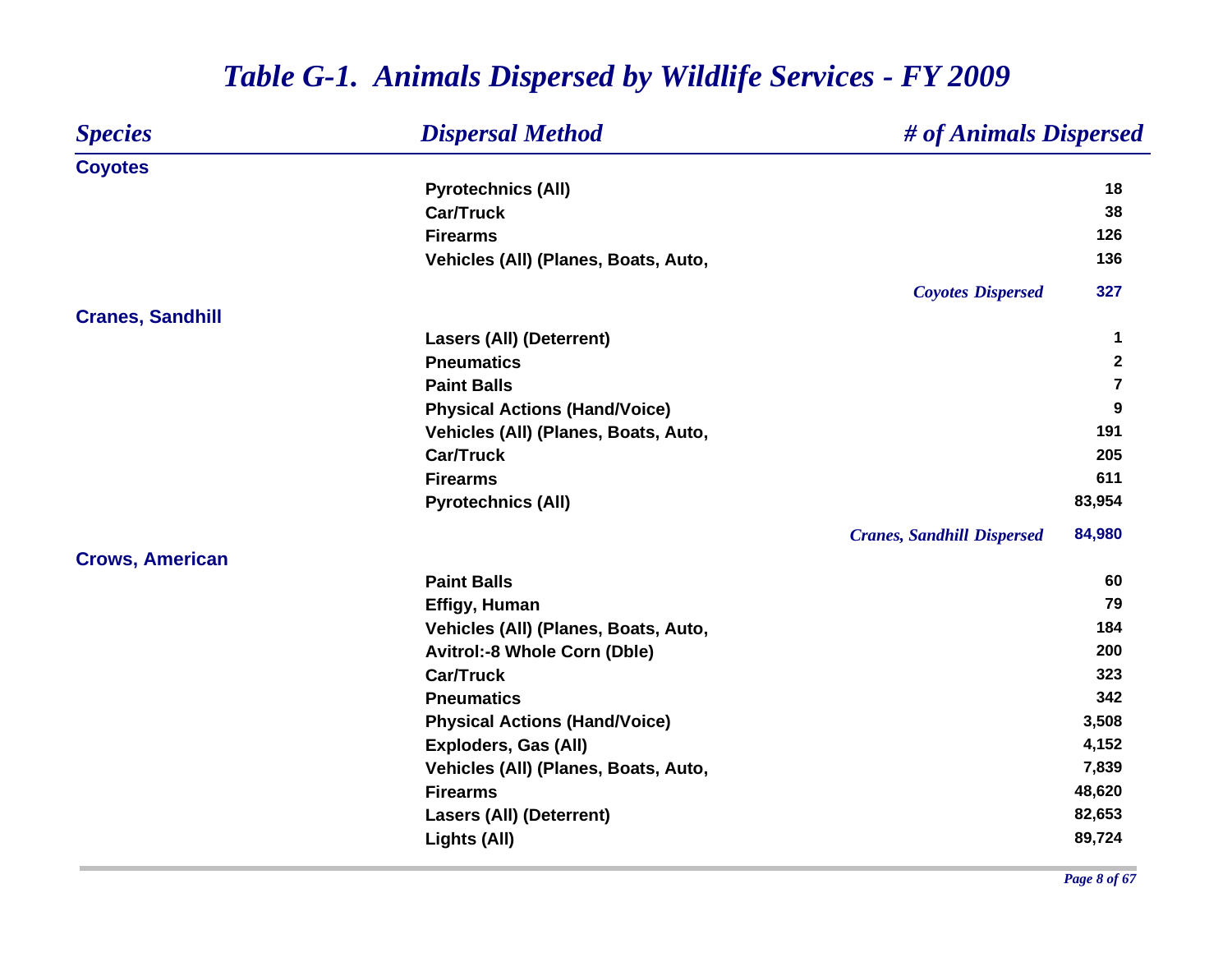| <b>Species</b>              | <b>Dispersal Method</b>                  | # of Animals Dispersed                |         |
|-----------------------------|------------------------------------------|---------------------------------------|---------|
| <b>Crows, American</b>      |                                          |                                       |         |
|                             | <b>Electronic Harassment Devices (Ot</b> |                                       | 106,036 |
|                             | <b>Pyrotechnics (All)</b>                |                                       | 392,269 |
|                             |                                          | <b>Crows, American Dispersed</b>      | 735,989 |
| <b>Crows, Fish</b>          |                                          |                                       |         |
|                             | Vehicles (All) (Planes, Boats, Auto,     |                                       | 3       |
|                             | Vehicles (All) (Planes, Boats, Auto,     |                                       | 14      |
|                             | <b>Car/Truck</b>                         |                                       | 19      |
|                             | <b>Firearms</b>                          |                                       | 89      |
|                             | <b>Pyrotechnics (All)</b>                |                                       | 346     |
|                             |                                          | <b>Crows, Fish Dispersed</b>          | 471     |
| <b>Crows, Northwestern</b>  |                                          |                                       |         |
|                             | <b>Lasers (All) (Deterrent)</b>          |                                       | 157     |
|                             | <b>Physical Actions (Hand/Voice)</b>     |                                       | 261     |
|                             | Vehicles (All) (Planes, Boats, Auto,     |                                       | 422     |
|                             | <b>Firearms</b>                          |                                       | 490     |
|                             | <b>Paint Balls</b>                       |                                       | 701     |
|                             | <b>Pyrotechnics (All)</b>                |                                       | 3,067   |
|                             |                                          | <b>Crows, Northwestern Dispersed</b>  | 5,098   |
| <b>Curlews, Long-Billed</b> |                                          |                                       |         |
|                             | <b>Firearms</b>                          |                                       | 125     |
|                             | <b>Pyrotechnics (All)</b>                |                                       | 181     |
|                             | Vehicles (All) (Planes, Boats, Auto,     |                                       | 678     |
|                             |                                          | <b>Curlews, Long-Billed Dispersed</b> | 984     |
| Deer, Axis                  |                                          |                                       |         |
|                             | <b>Pyrotechnics (All)</b>                |                                       | 1       |
|                             | <b>Physical Actions (Hand/Voice)</b>     |                                       | 9       |
|                             | <b>Firearms</b>                          |                                       | 53      |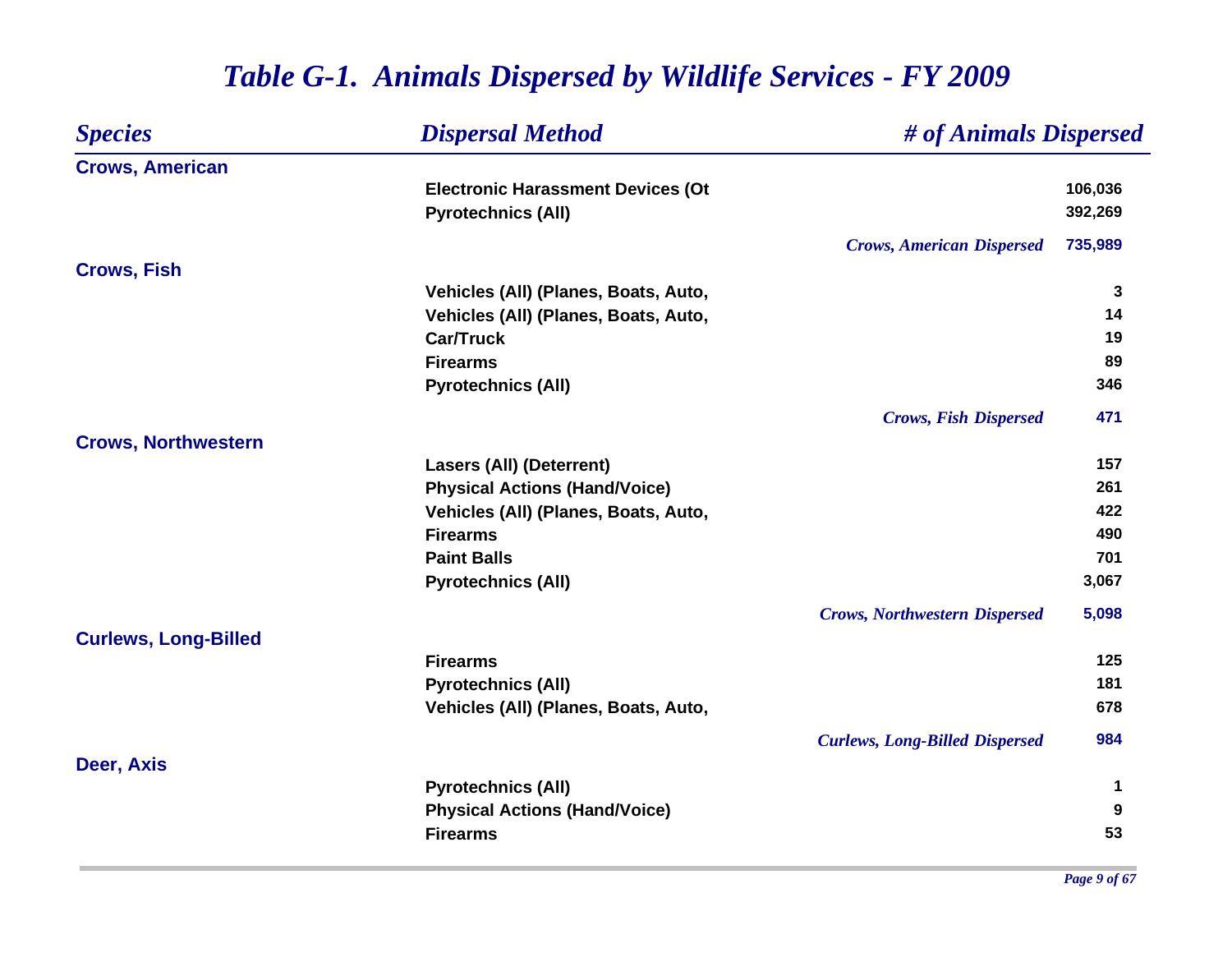| <b>Species</b>                        | <b>Dispersal Method</b>                  | # of Animals Dispersed                           |                |
|---------------------------------------|------------------------------------------|--------------------------------------------------|----------------|
| Deer, Axis                            |                                          |                                                  |                |
|                                       | Vehicles (All) (Planes, Boats, Auto,     |                                                  | 232            |
|                                       | <b>Spotlight</b>                         |                                                  | 273            |
|                                       |                                          | <b>Deer, Axis Dispersed</b>                      | 568            |
| <b>Deer, Black-Tailed</b>             |                                          |                                                  |                |
|                                       | Vehicles (All) (Planes, Boats, Auto,     |                                                  | $\overline{2}$ |
|                                       |                                          | <b>Deer, Black-Tailed Dispersed</b>              | $\mathbf{2}$   |
| Deer, Mule                            |                                          |                                                  |                |
|                                       | Vehicles (All) (Planes, Boats, Auto,     |                                                  | 17             |
|                                       | <b>Pyrotechnics (All)</b>                |                                                  | 20             |
|                                       | <b>Firearms</b>                          |                                                  | 343            |
|                                       |                                          | <b>Deer, Mule Dispersed</b>                      | 380            |
| Deer, White-Tailed (Wild)             |                                          |                                                  |                |
|                                       | <b>Electronic Harassment Devices (Ot</b> |                                                  | 1              |
|                                       | <b>Physical Actions (Hand/Voice)</b>     |                                                  | $\mathbf{2}$   |
|                                       | <b>Spotlight</b>                         |                                                  | 61             |
|                                       | <b>Firearms</b>                          |                                                  | 70             |
|                                       | <b>Night Vision/Infrared Equipment</b>   |                                                  | 82             |
|                                       | <b>Car/Truck</b>                         |                                                  | 85             |
|                                       | Vehicles (All) (Planes, Boats, Auto,     |                                                  | 134            |
|                                       | <b>Pyrotechnics (All)</b>                |                                                  | 138            |
|                                       |                                          | Deer, White-Tailed (Wild) Dispersed              | 573            |
| Dogs, Feral, Free-Ranging And Hybrids |                                          |                                                  |                |
|                                       | <b>Car/Truck</b>                         |                                                  | 8              |
|                                       | <b>Firearms</b>                          |                                                  | 9              |
|                                       | <b>Pyrotechnics (All)</b>                |                                                  | 23             |
|                                       | Vehicles (All) (Planes, Boats, Auto,     |                                                  | 49             |
|                                       |                                          | <b>Peral, Free-Ranging And Hybrids Dispersed</b> | 89             |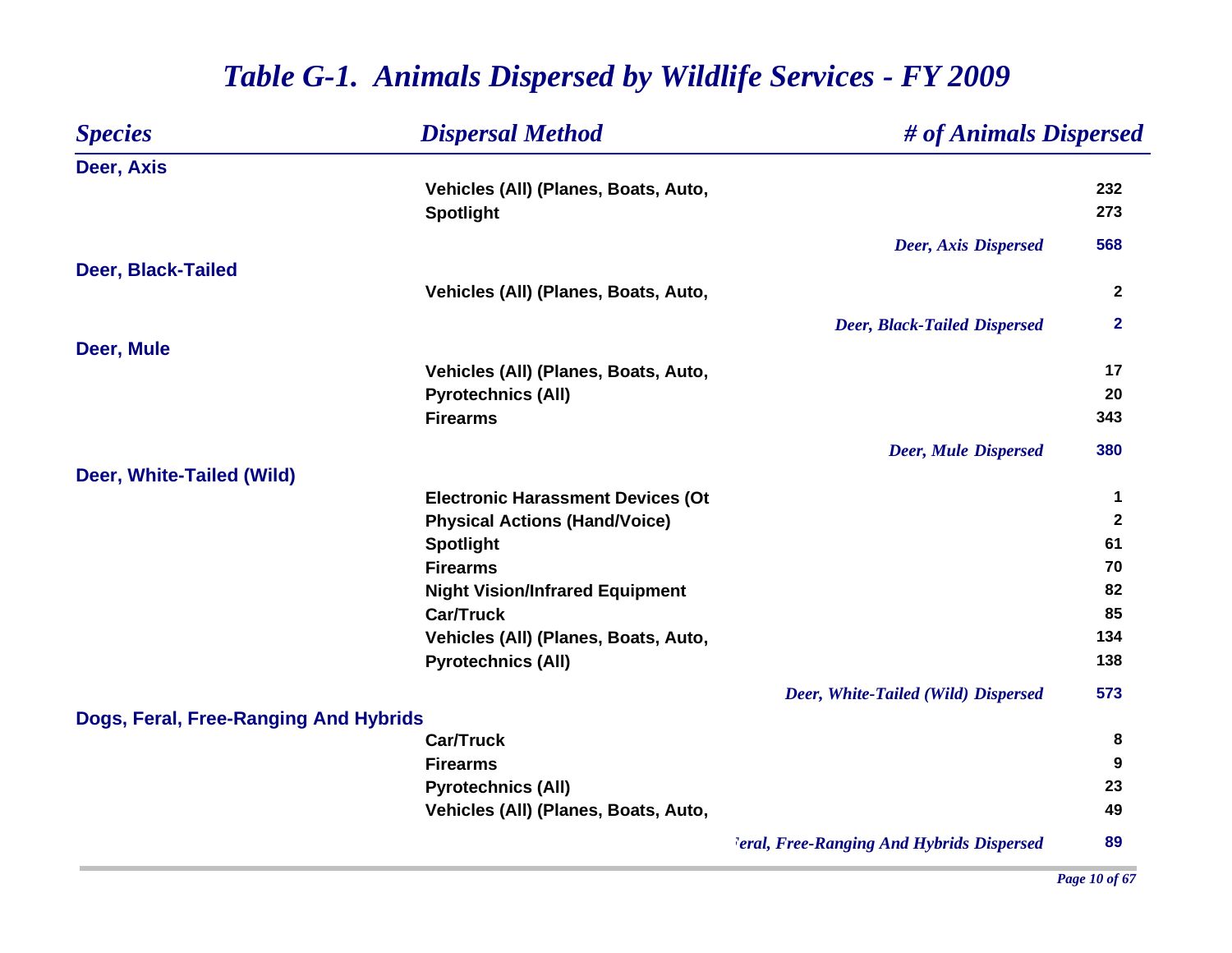| <b>Species</b>                       | <b>Dispersal Method</b>                  | # of Animals Dispersed                       |              |
|--------------------------------------|------------------------------------------|----------------------------------------------|--------------|
| <b>Doves, Collared, Eurasian</b>     |                                          |                                              |              |
|                                      | <b>Pyrotechnics (All)</b>                |                                              | 20           |
|                                      | <b>Firearms</b>                          |                                              | 162          |
|                                      |                                          | Doves, Collared, Eurasian Dispersed          | 182          |
| Doves, Collared, Island (Philippine) |                                          |                                              |              |
|                                      | Vehicles (All) (Planes, Boats, Auto,     |                                              | $\mathbf{2}$ |
|                                      |                                          | ves, Collared, Island (Philippine) Dispersed | $\mathbf{2}$ |
| <b>Doves, Mourning</b>               |                                          |                                              |              |
|                                      | Lights (All)                             |                                              | 60           |
|                                      | <b>Physical Actions (Hand/Voice)</b>     |                                              | 79           |
|                                      | Vehicles (All) (Planes, Boats, Auto,     |                                              | 253          |
|                                      | <b>Electronic Harassment Devices (Ot</b> |                                              | 402          |
|                                      | Exploders, Gas (All)                     |                                              | 403          |
|                                      | <b>Car/Truck</b>                         |                                              | 585          |
|                                      | <b>Pneumatics</b>                        |                                              | 1,071        |
|                                      | Vehicles (All) (Planes, Boats, Auto,     |                                              | 11,075       |
|                                      | <b>Pyrotechnics (All)</b>                |                                              | 59,295       |
|                                      | <b>Firearms</b>                          |                                              | 73,423       |
|                                      |                                          | <b>Doves, Mourning Dispersed</b>             | 146,646      |
| <b>Doves, Spotted</b>                |                                          |                                              |              |
|                                      | Lights (All)                             |                                              | 1            |
|                                      | <b>Pyrotechnics (All)</b>                |                                              | 2,694        |
|                                      | <b>Firearms</b>                          |                                              | 9,864        |
|                                      | Vehicles (All) (Planes, Boats, Auto,     |                                              | 40,545       |
|                                      |                                          | <b>Doves, Spotted Dispersed</b>              | 53,104       |
| <b>Doves, White-Winged</b>           |                                          |                                              |              |
|                                      | <b>Electronic Harassment Devices (Ot</b> |                                              | 3,629        |
|                                      | <b>Firearms</b>                          |                                              | 4,070        |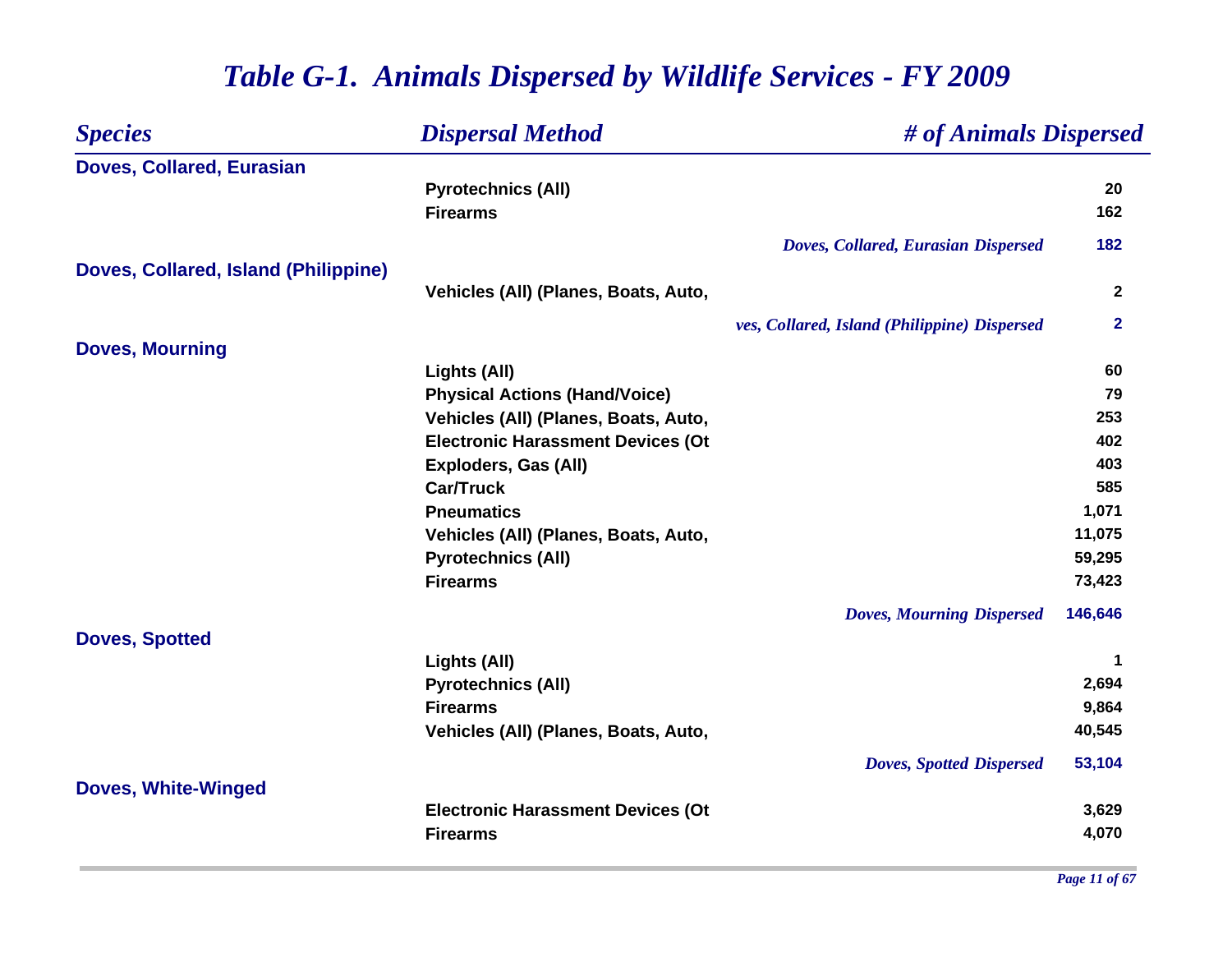| <b>Species</b>                  | <b>Dispersal Method</b>              | # of Animals Dispersed                    |              |
|---------------------------------|--------------------------------------|-------------------------------------------|--------------|
| <b>Doves, White-Winged</b>      |                                      |                                           |              |
|                                 | <b>Pyrotechnics (All)</b>            |                                           | 9,805        |
|                                 |                                      | Doves, White-Winged Dispersed             | 17,504       |
| Doves, Zebra                    |                                      |                                           |              |
|                                 | Lights (All)                         |                                           | $\mathbf{3}$ |
|                                 | <b>Pyrotechnics (All)</b>            |                                           | 1,971        |
|                                 | <b>Firearms</b>                      |                                           | 17,240       |
|                                 | Vehicles (All) (Planes, Boats, Auto, |                                           | 55,594       |
|                                 |                                      | <b>Doves, Zebra Dispersed</b>             | 74,808       |
| <b>Dowitchers, Long-Billed</b>  |                                      |                                           |              |
|                                 | <b>Physical Actions (Hand/Voice)</b> |                                           | 6            |
|                                 | <b>Pyrotechnics (All)</b>            |                                           | 19           |
|                                 | <b>Firearms</b>                      |                                           | 26           |
|                                 | Vehicles (All) (Planes, Boats, Auto, |                                           | 81           |
|                                 |                                      | <b>Dowitchers, Long-Billed Dispersed</b>  | 132          |
| <b>Dowitchers, Short-Billed</b> |                                      |                                           |              |
|                                 | Vehicles (All) (Planes, Boats, Auto, |                                           | 85           |
|                                 | <b>Pyrotechnics (All)</b>            |                                           | 150          |
|                                 |                                      | <b>Dowitchers, Short-Billed Dispersed</b> | 235          |
| <b>Ducks, American Black</b>    |                                      |                                           |              |
|                                 | <b>Spotlight</b>                     |                                           | 15           |
|                                 | <b>Car/Truck</b>                     |                                           | 117          |
|                                 | <b>Physical Actions (Hand/Voice)</b> |                                           | 157          |
|                                 | Vehicles (All) (Planes, Boats, Auto, |                                           | 1,287        |
|                                 | <b>Firearms</b>                      |                                           | 1,485        |
|                                 | <b>Pyrotechnics (All)</b>            |                                           | 2,730        |
|                                 |                                      | <b>Ducks, American Black Dispersed</b>    | 5,791        |

**Ducks, Bufflehead**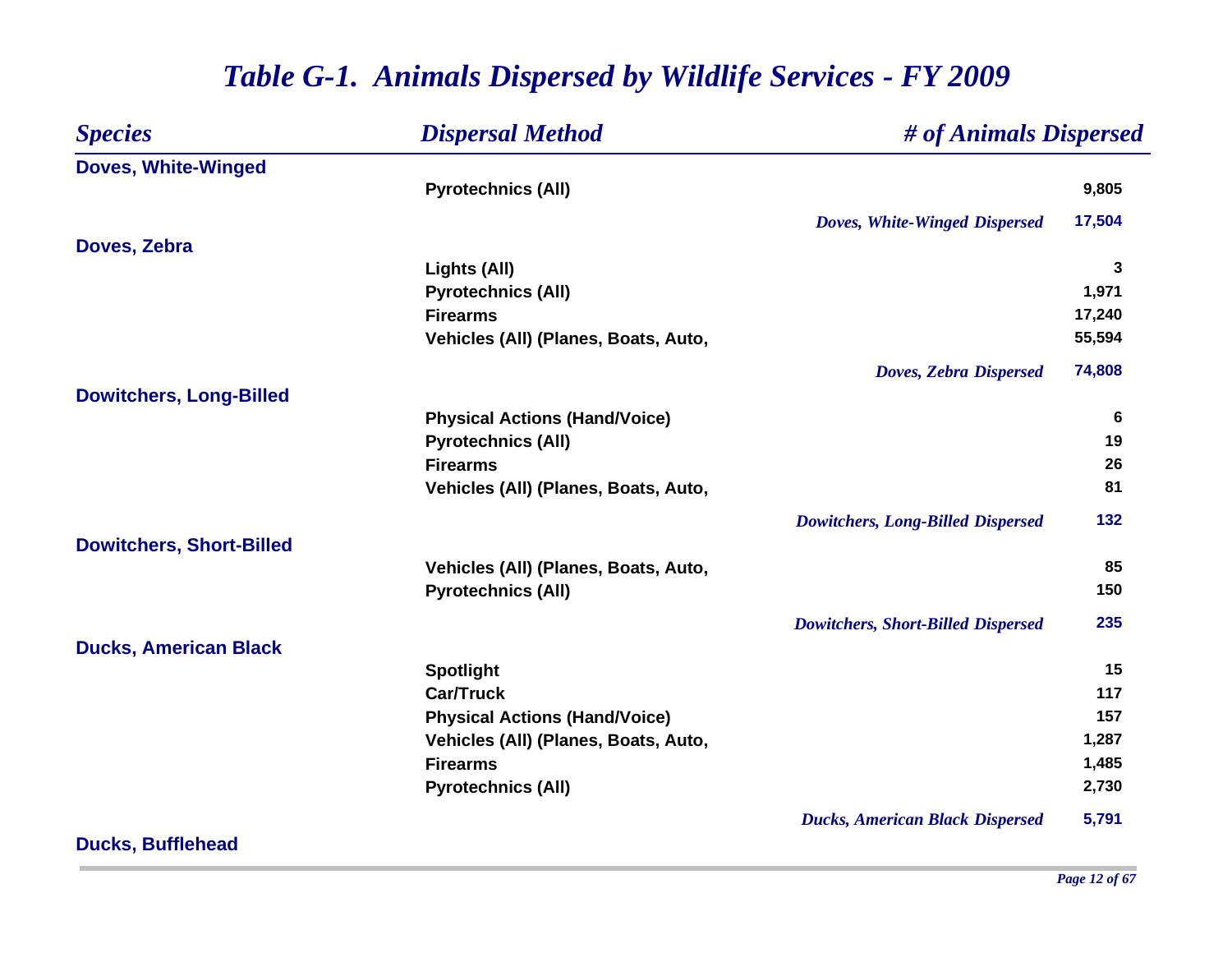| <b>Species</b>                  | <b>Dispersal Method</b>                  | # of Animals Dispersed                    |                |
|---------------------------------|------------------------------------------|-------------------------------------------|----------------|
| <b>Ducks, Bufflehead</b>        |                                          |                                           |                |
|                                 | <b>Electronic Harassment Devices (Ot</b> |                                           | 4              |
|                                 | <b>Paint Balls</b>                       |                                           | 57             |
|                                 | <b>Physical Actions (Hand/Voice)</b>     |                                           | 88             |
|                                 | Lights (All)                             |                                           | 296            |
|                                 | <b>Firearms</b>                          |                                           | 543            |
|                                 | Vehicles (All) (Planes, Boats, Auto,     |                                           | 579            |
|                                 | <b>Pyrotechnics (All)</b>                |                                           | 12,575         |
|                                 |                                          | <b>Ducks, Bufflehead Dispersed</b>        | 14,142         |
| <b>Ducks, Canvasback</b>        |                                          |                                           |                |
|                                 | <b>Physical Actions (Hand/Voice)</b>     |                                           | 30             |
|                                 | <b>Paint Balls</b>                       |                                           | 57             |
|                                 | Vehicles (All) (Planes, Boats, Auto,     |                                           | 264            |
|                                 | <b>Firearms</b>                          |                                           | 290            |
|                                 | <b>Pyrotechnics (All)</b>                |                                           | 1,469          |
|                                 |                                          | <b>Ducks, Canvasback Dispersed</b>        | 2,110          |
| <b>Ducks, Eider, Common</b>     |                                          |                                           |                |
|                                 | <b>Pyrotechnics (All)</b>                |                                           | 45             |
|                                 |                                          | <b>Ducks, Eider, Common Dispersed</b>     | 45             |
| <b>Ducks, Eider, Spectacled</b> |                                          |                                           |                |
|                                 | <b>Physical Actions (Hand/Voice)</b>     |                                           | 4              |
|                                 | <b>Pyrotechnics (All)</b>                |                                           | 9              |
|                                 |                                          | <b>Ducks, Eider, Spectacled Dispersed</b> | 13             |
| <b>Ducks, Feral</b>             |                                          |                                           |                |
|                                 | <b>Spotlight</b>                         |                                           | 4              |
|                                 | <b>Firearms</b>                          |                                           | $\overline{7}$ |
|                                 | <b>Pyrotechnics (All)</b>                |                                           | 289            |
|                                 | Vehicles (All) (Planes, Boats, Auto,     |                                           | 477            |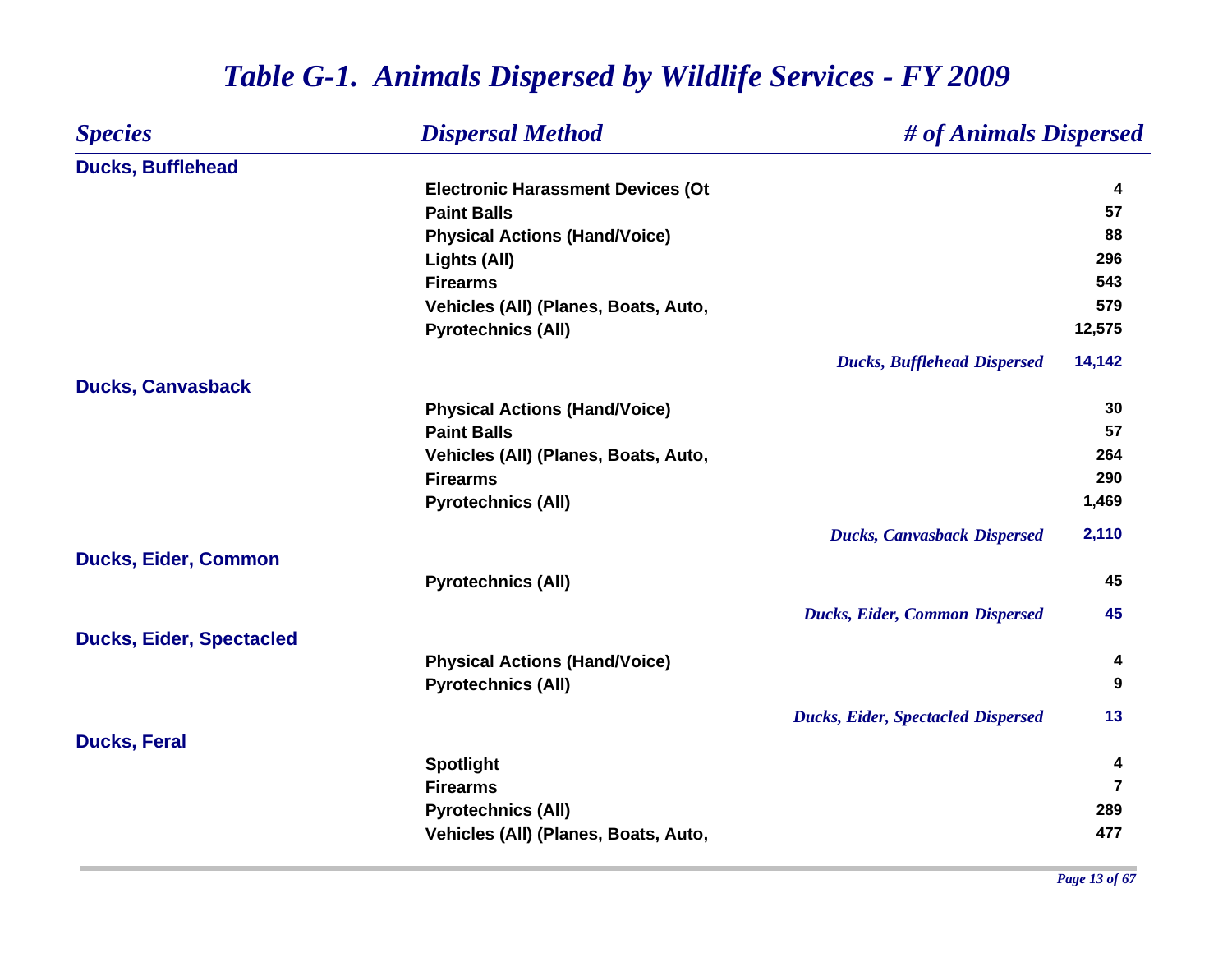#### *Species Dispersal Method # of Animals Dispersed* **Ducks, Feral** *Ducks, Feral Dispersed* **777 Ducks, Gadwall Exploders, Gas (All) <sup>14</sup> Firearms 772** Vehicles (All) (Planes, Boats, Auto, 1,005 **Pyrotechnics (All) 1,043** *Ducks, Gadwall Dispersed* **2,834 Ducks, Goldeneye, Barrow`s Physical Actions (Hand/Voice) <sup>27</sup> Paint Balls 273 Vehicles (All) (Planes, Boats, Auto, 276 Firearms 486 Pyrotechnics (All) <sup>623</sup>** *Ducks, Goldeneye, Barrow`s Dispersed* **1,685 Ducks, Goldeneye, Common Lights (All) <sup>3</sup> Physical Actions (Hand/Voice) 25 Paint Balls130 Vehicles (All) (Planes, Boats, Auto, 204 Firearms 254 Pyrotechnics (All) 2,357** *Ducks, Goldeneye, Common Dispersed* **2,973 Ducks, Hawaiian (T/E) Vehicles (All) (Planes, Boats, Auto, 189 Pyrotechnics (All) <sup>293</sup>** *Ducks, Hawaiian (T/E) Dispersed* **482 Ducks, Long-Tailed**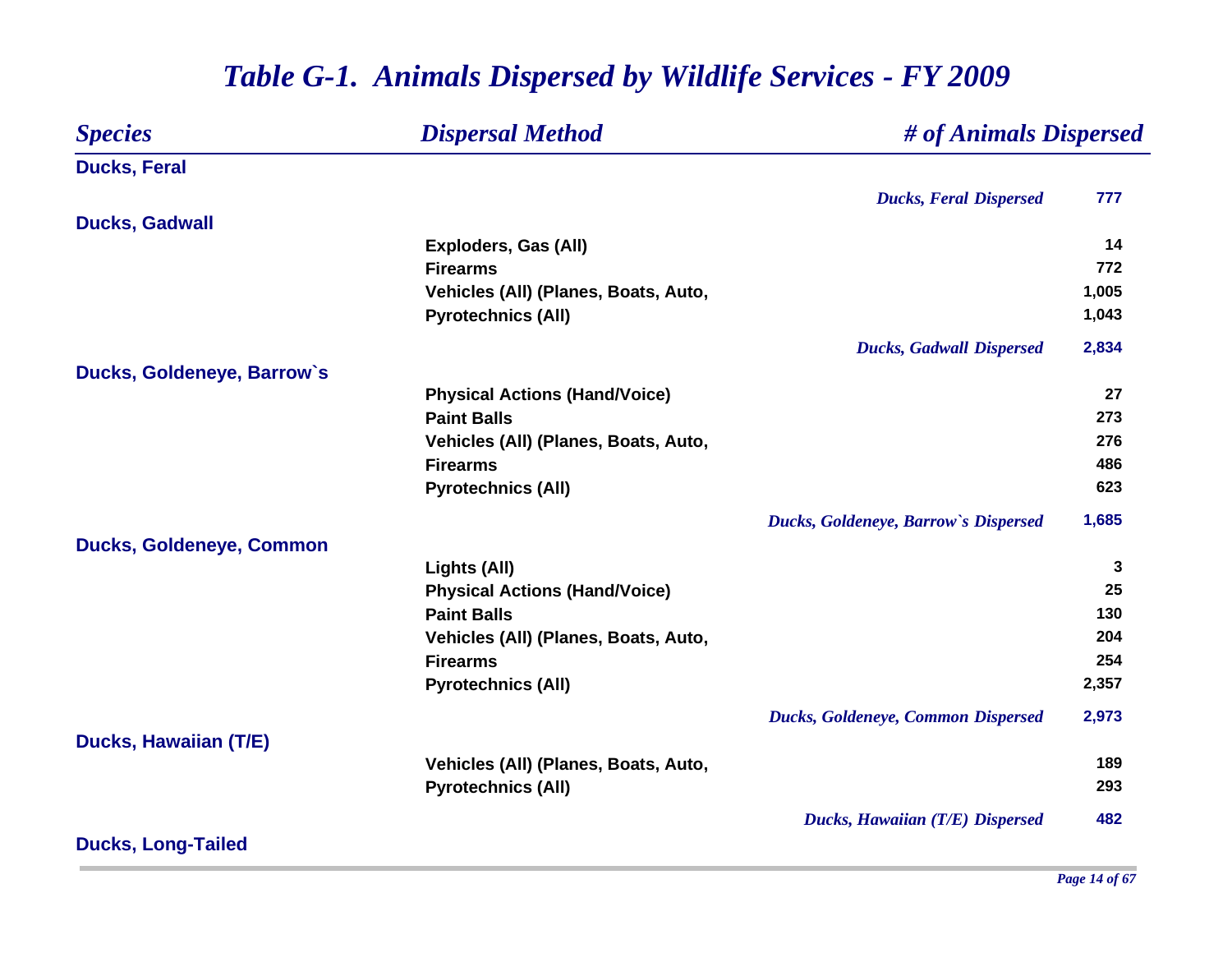#### *Species Dispersal Method # of Animals Dispersed* **Ducks, Long-Tailed Physical Actions (Hand/Voice) <sup>1</sup> Firearms 6 Paint Balls 9 Vehicles (All) (Planes, Boats, Auto, 21 Pyrotechnics (All) <sup>61</sup>** *Ducks, Long-Tailed Dispersed* **98 Ducks, Mallards Electronic Harassment Devices (Ot <sup>2</sup> Lights (All) <sup>2</sup> Spotlight <sup>8</sup> Pneumatics 54 Lasers (All) (Deterrent) 103 Dog <sup>132</sup> Exploders, Gas (All) 751 Car/Truck 850 Paint Balls 943 Physical Actions (Hand/Voice) 1,453** Vehicles (All) (Planes, Boats, Auto, 10,160 **Firearms 12,423 Pyrotechnics (All) 36,255** *Ducks, Mallards Dispersed* **63,136 Ducks, Merganser Common Physical Actions (Hand/Voice) <sup>2</sup> Firearms 42** Vehicles (All) (Planes, Boats, Auto, 132 **Pyrotechnics (All) <sup>664</sup>** *Ducks, Merganser Common Dispersed* **840**

#### *Table G-1. Animals Dispersed by Wildlife Services - FY 2009*

**Ducks, Merganser, Hooded**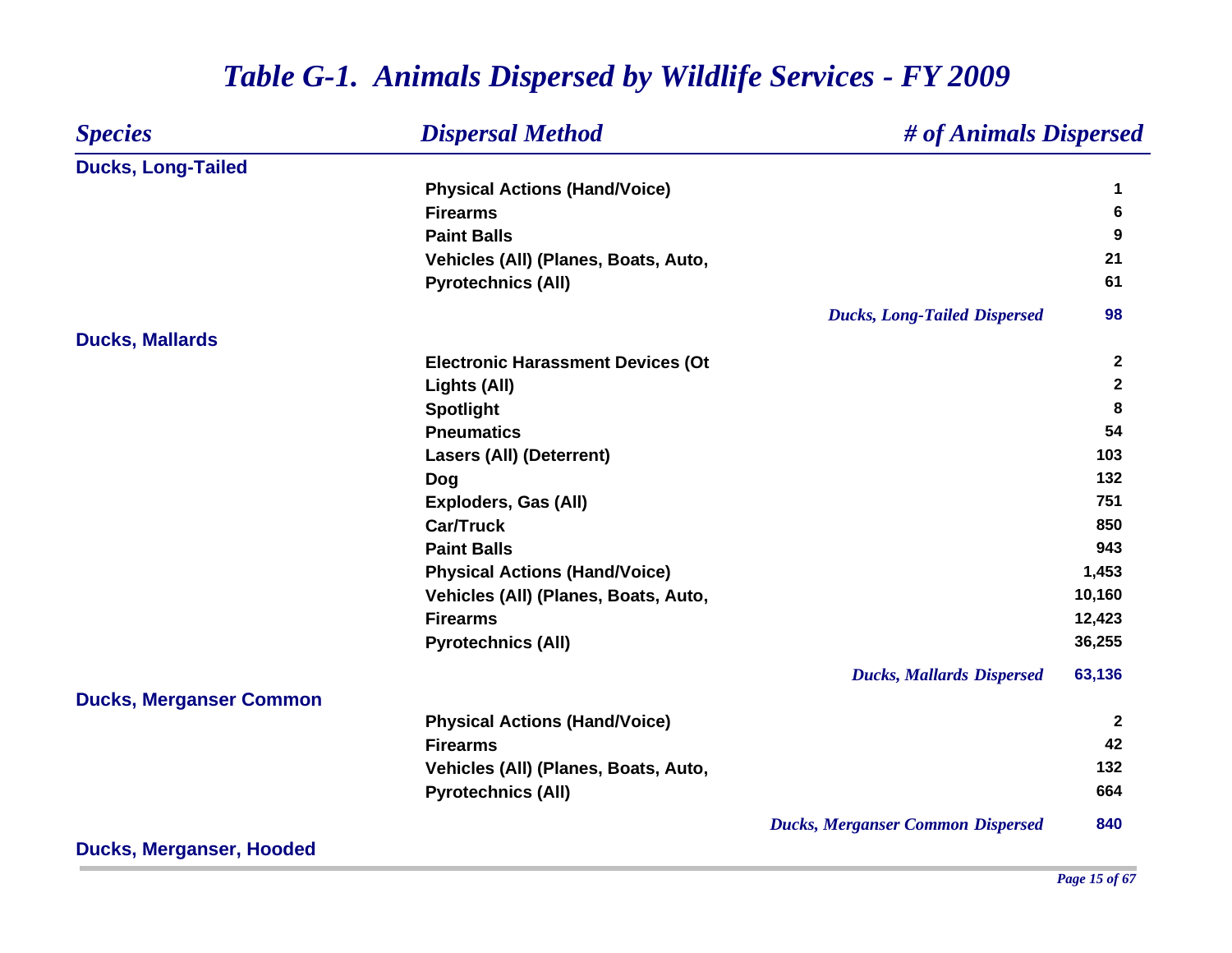#### *Species Dispersal Method # of Animals Dispersed* **Ducks, Merganser, Hooded Physical Actions (Hand/Voice) <sup>2</sup> Car/Truck 3 Dog <sup>3</sup> Vehicles (All) (Planes, Boats, Auto, 55 Lights (All) <sup>125</sup> Firearms150 150 Pyrotechnics (All) 4,078** *Ducks, Merganser, Hooded Dispersed* **4,416 Ducks, Merganser, Red-Breasted Firearms 6 Vehicles (All) (Planes, Boats, Auto, 20 Pyrotechnics (All) 4,535** *Ducks, Merganser, Red-Breasted Dispersed* **4,561 Ducks, Mottled Electronic Harassment Devices (Ot 5 Firearms 16 Pyrotechnics (All) <sup>122</sup>** *Ducks, Mottled Dispersed* **143 Ducks, Northern Pintail Exploders, Gas (All) 20 Paint Balls21 21 Physical Actions (Hand/Voice) <sup>112</sup> Car/Truck 975 Vehicles (All) (Planes, Boats, Auto, 2,383 Firearms 2,575 Pyrotechnics (All) 41,874** *Ducks, Northern Pintail Dispersed* **47,960**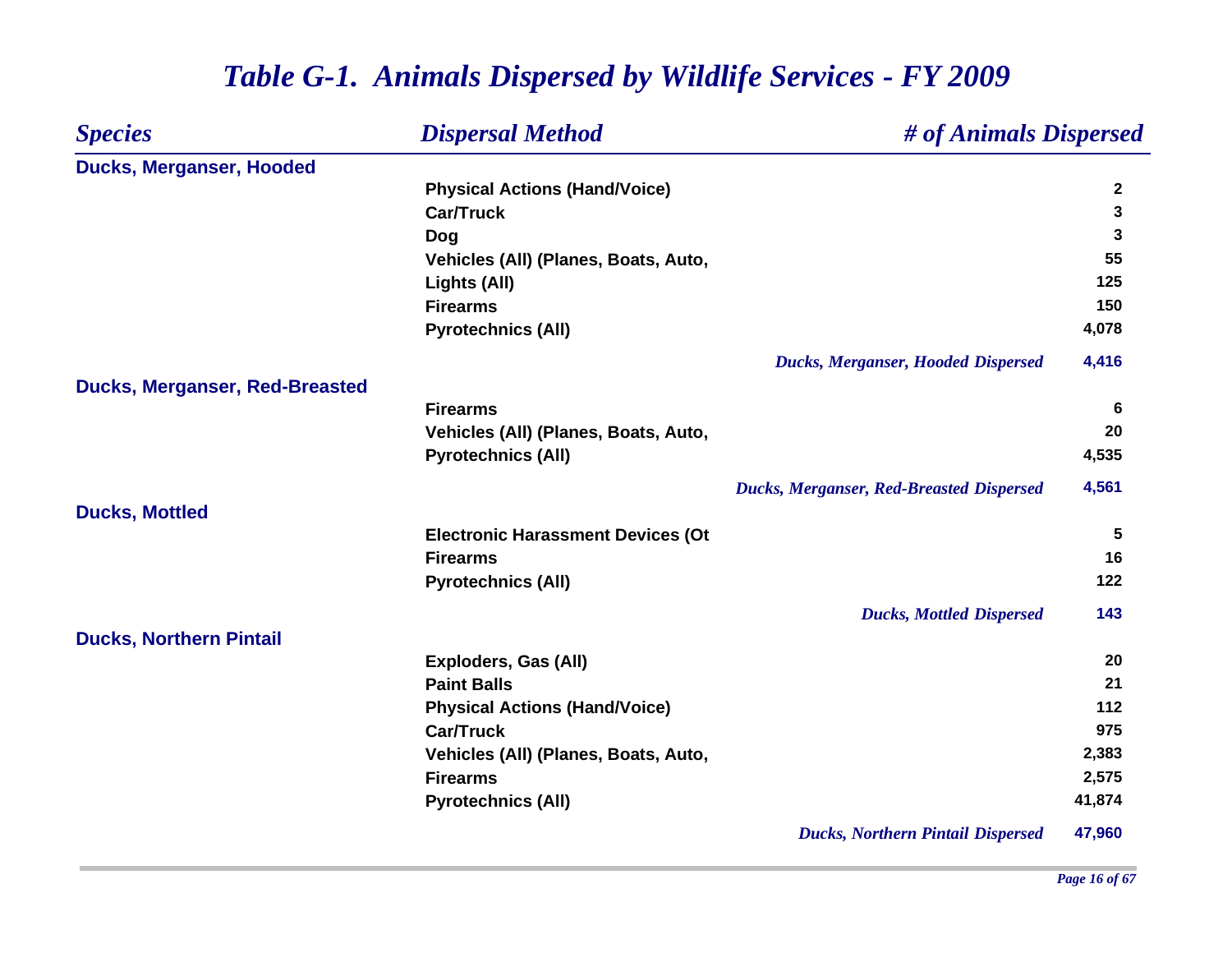| <b>Species</b>                  | <b>Dispersal Method</b>              | # of Animals Dispersed                    |              |
|---------------------------------|--------------------------------------|-------------------------------------------|--------------|
| <b>Ducks, Northern Shoveler</b> |                                      |                                           |              |
|                                 | <b>Physical Actions (Hand/Voice)</b> |                                           | 27           |
|                                 | <b>Paint Balls</b>                   |                                           | 110          |
|                                 | <b>Firearms</b>                      |                                           | 3,904        |
|                                 | Vehicles (All) (Planes, Boats, Auto, |                                           | 7,502        |
|                                 | <b>Pyrotechnics (All)</b>            |                                           | 15,281       |
|                                 |                                      | <b>Ducks, Northern Shoveler Dispersed</b> | 26,824       |
| <b>Ducks, Redhead</b>           |                                      |                                           |              |
|                                 | Vehicles (All) (Planes, Boats, Auto, |                                           | $\mathbf 1$  |
|                                 | <b>Firearms</b>                      |                                           | 85           |
|                                 | <b>Pyrotechnics (All)</b>            |                                           | 123          |
|                                 |                                      | <b>Ducks, Redhead Dispersed</b>           | 209          |
| <b>Ducks, Ring-Necked</b>       |                                      |                                           |              |
|                                 | <b>Physical Actions (Hand/Voice)</b> |                                           | $\mathbf{2}$ |
|                                 | <b>Paint Balls</b>                   |                                           | 10           |
|                                 | Vehicles (All) (Planes, Boats, Auto, |                                           | 36           |
|                                 | <b>Firearms</b>                      |                                           | 216          |
|                                 | <b>Pyrotechnics (All)</b>            |                                           | 830          |
|                                 |                                      | <b>Ducks, Ring-Necked Dispersed</b>       | 1,094        |
| <b>Ducks, Ruddy</b>             |                                      |                                           |              |
|                                 | <b>Firearms</b>                      |                                           | 29           |
|                                 | Vehicles (All) (Planes, Boats, Auto, |                                           | 158          |
|                                 | <b>Pyrotechnics (All)</b>            |                                           | 213          |
|                                 |                                      | <b>Ducks, Ruddy Dispersed</b>             | 400          |
| <b>Ducks, Scaup, Greater</b>    |                                      |                                           |              |
|                                 | Exploders, Gas (All)                 |                                           | 13           |
|                                 | <b>Lasers (All) (Deterrent)</b>      |                                           | 19           |
|                                 | <b>Physical Actions (Hand/Voice)</b> |                                           | 38           |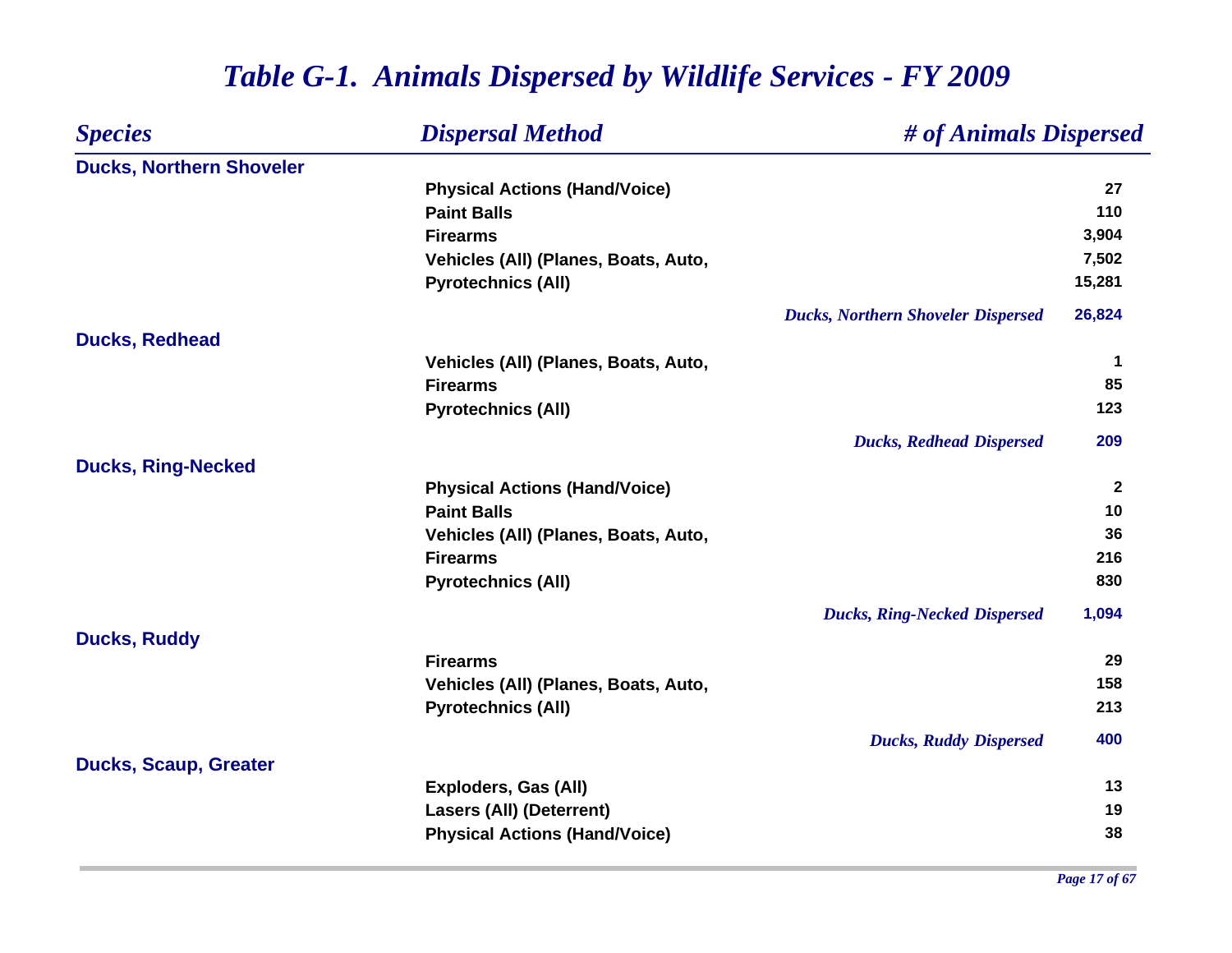| <b>Species</b>                     | <b>Dispersal Method</b>                  | # of Animals Dispersed                       |              |
|------------------------------------|------------------------------------------|----------------------------------------------|--------------|
| <b>Ducks, Scaup, Greater</b>       |                                          |                                              |              |
|                                    | Vehicles (All) (Planes, Boats, Auto,     |                                              | 2,011        |
|                                    | <b>Paint Balls</b>                       |                                              | 3,182        |
|                                    | <b>Firearms</b>                          |                                              | 3,235        |
|                                    | <b>Pyrotechnics (All)</b>                |                                              | 7,457        |
|                                    |                                          | <b>Ducks, Scaup, Greater Dispersed</b>       | 15,955       |
| <b>Ducks, Scaup, Lesser</b>        |                                          |                                              |              |
|                                    | <b>Physical Actions (Hand/Voice)</b>     |                                              | 35           |
|                                    | <b>Paint Balls</b>                       |                                              | 225          |
|                                    | Vehicles (All) (Planes, Boats, Auto,     |                                              | 898          |
|                                    | <b>Firearms</b>                          |                                              | 5,292        |
|                                    | <b>Pyrotechnics (All)</b>                |                                              | 12,461       |
|                                    |                                          | <b>Ducks, Scaup, Lesser Dispersed</b>        | 18,911       |
| <b>Ducks, Scoter, Surf</b>         |                                          |                                              |              |
|                                    | <b>Firearms</b>                          |                                              | 8            |
|                                    | <b>Paint Balls</b>                       |                                              | 8            |
|                                    | <b>Pyrotechnics (All)</b>                |                                              | 38           |
|                                    |                                          | <b>Ducks, Scoter, Surf Dispersed</b>         | 54           |
| <b>Ducks, Scoter, White-Winged</b> |                                          |                                              |              |
|                                    | Vehicles (All) (Planes, Boats, Auto,     |                                              | 17           |
|                                    | <b>Firearms</b>                          |                                              | 63           |
|                                    | <b>Pyrotechnics (All)</b>                |                                              | 112          |
|                                    |                                          | <b>Ducks, Scoter, White-Winged Dispersed</b> | 192          |
| <b>Ducks, Teal, Blue-Winged</b>    |                                          |                                              |              |
|                                    | <b>Electronic Harassment Devices (Ot</b> |                                              | $\mathbf{3}$ |
|                                    | <b>Exploders, Gas (All)</b>              |                                              | 21           |
|                                    | <b>Physical Actions (Hand/Voice)</b>     |                                              | 26           |
|                                    | Dog                                      |                                              | 42           |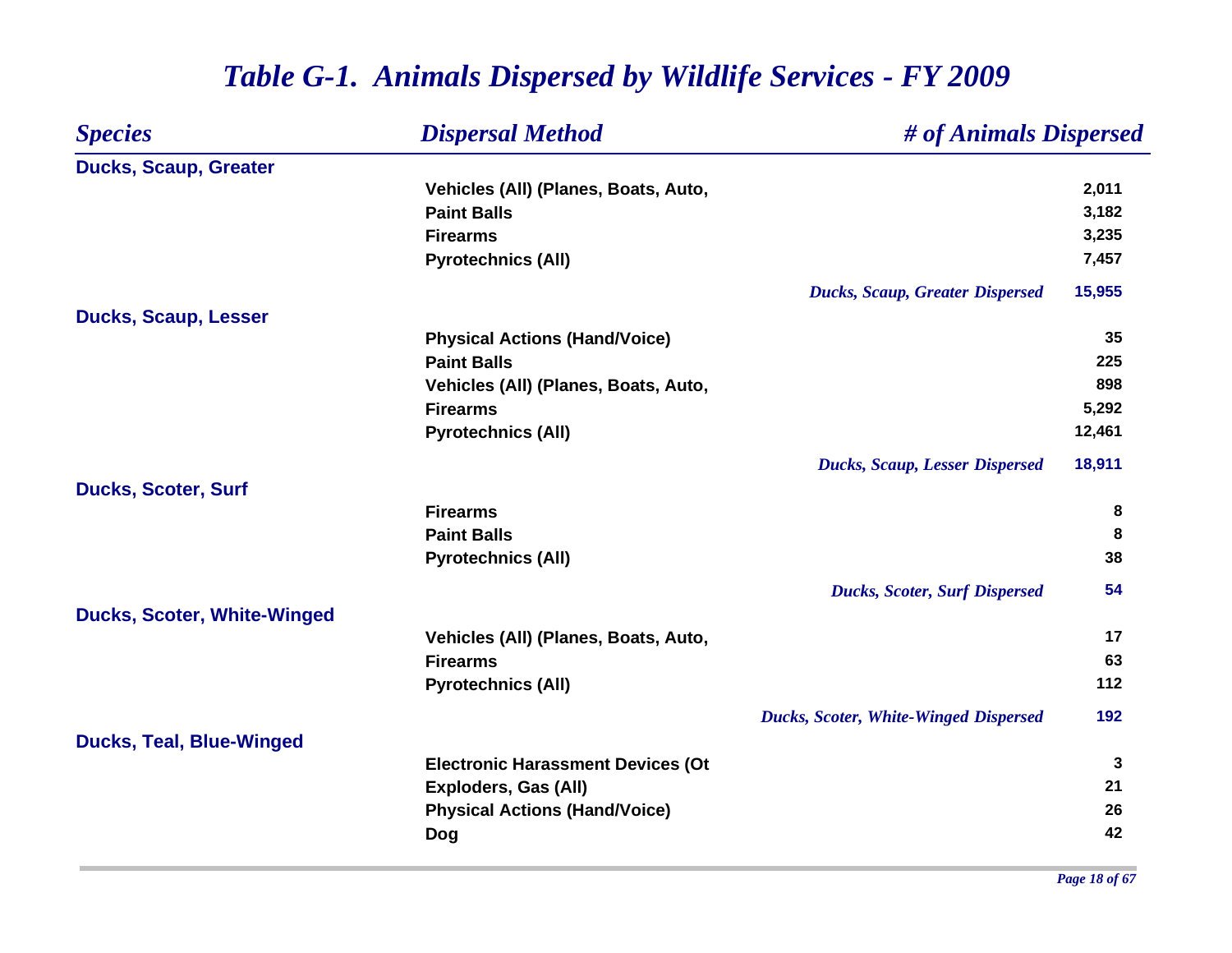| <b>Species</b>                         | <b>Dispersal Method</b>                  | # of Animals Dispersed                           |       |
|----------------------------------------|------------------------------------------|--------------------------------------------------|-------|
| <b>Ducks, Teal, Blue-Winged</b>        |                                          |                                                  |       |
|                                        | <b>Firearms</b>                          |                                                  | 779   |
|                                        | Vehicles (All) (Planes, Boats, Auto,     |                                                  | 1,346 |
|                                        | <b>Pyrotechnics (All)</b>                |                                                  | 1,512 |
|                                        |                                          | <b>Ducks, Teal, Blue-Winged Dispersed</b>        | 3,729 |
| <b>Ducks, Teal, Cinnamon</b>           |                                          |                                                  |       |
|                                        | <b>Firearms</b>                          |                                                  | 41    |
|                                        | <b>Pyrotechnics (All)</b>                |                                                  | 50    |
|                                        | Vehicles (All) (Planes, Boats, Auto,     |                                                  | 299   |
|                                        |                                          | <b>Ducks, Teal, Cinnamon Dispersed</b>           | 390   |
| <b>Ducks, Teal, Green-Winged</b>       |                                          |                                                  |       |
|                                        | Vehicles (All) (Planes, Boats, Auto,     |                                                  | 6     |
|                                        | <b>Spotlight</b>                         |                                                  | 25    |
|                                        | <b>Electronic Harassment Devices (Ot</b> |                                                  | 35    |
|                                        | <b>Exploders, Gas (All)</b>              |                                                  | 37    |
|                                        | <b>Paint Balls</b>                       |                                                  | 85    |
|                                        | <b>Physical Actions (Hand/Voice)</b>     |                                                  | 151   |
|                                        | <b>Firearms</b>                          |                                                  | 696   |
|                                        | Vehicles (All) (Planes, Boats, Auto,     |                                                  | 1,079 |
|                                        | <b>Pyrotechnics (All)</b>                |                                                  | 1,732 |
|                                        |                                          | <b>Ducks, Teal, Green-Winged Dispersed</b>       | 3,846 |
| <b>Ducks, Whistling, Black-Bellied</b> | <b>Pyrotechnics (All)</b>                |                                                  | 81    |
|                                        |                                          |                                                  |       |
|                                        |                                          | <b>Ducks, Whistling, Black-Bellied Dispersed</b> | 81    |
| Ducks, Wigeon, American                |                                          |                                                  | 11    |
|                                        | Exploders, Gas (All)                     |                                                  |       |
|                                        | <b>Electronic Harassment Devices (Ot</b> |                                                  | 15    |
|                                        | <b>Physical Actions (Hand/Voice)</b>     |                                                  | 146   |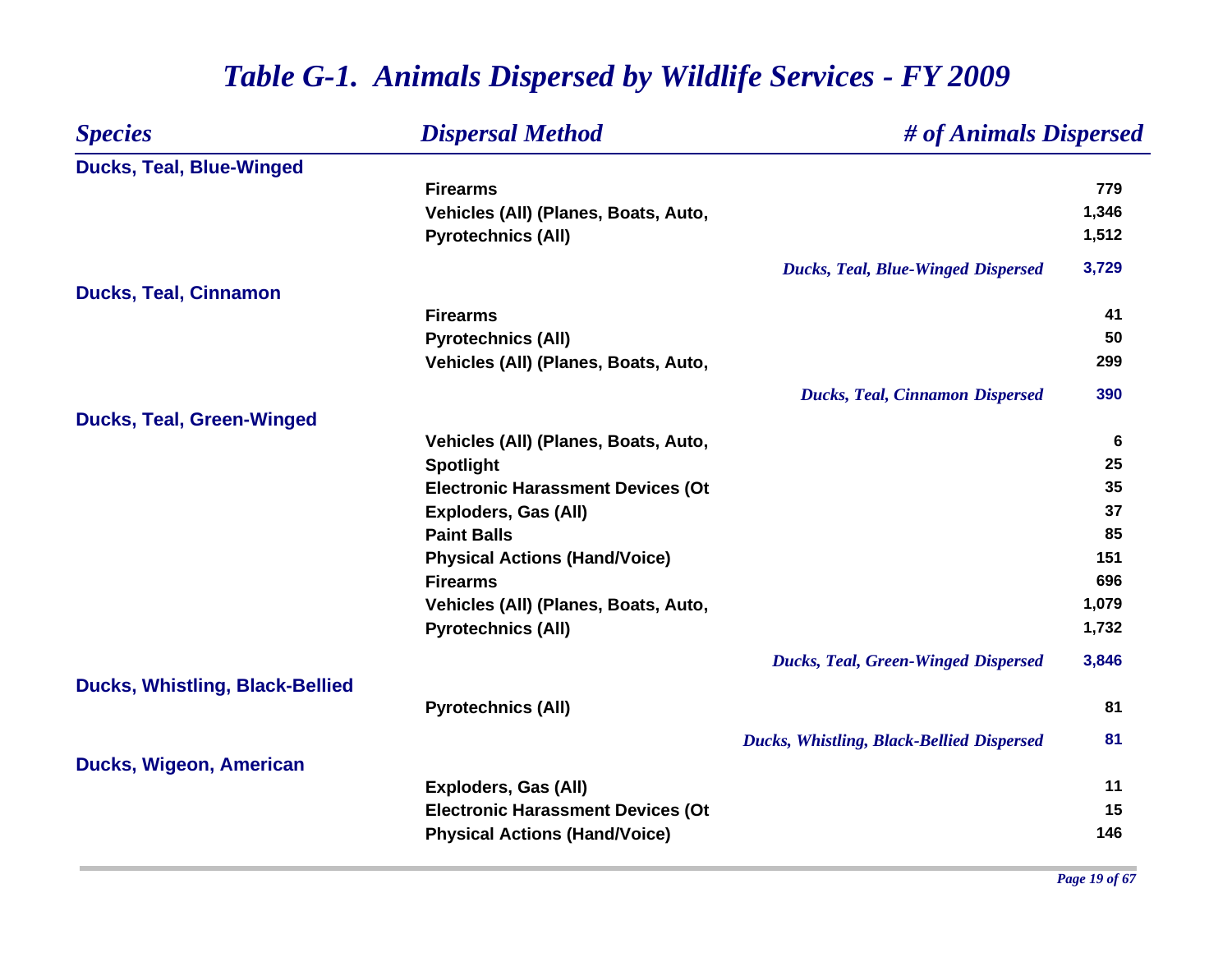| <b>Species</b>          | <b>Dispersal Method</b>                  | # of Animals Dispersed            |       |
|-------------------------|------------------------------------------|-----------------------------------|-------|
| Ducks, Wigeon, American |                                          |                                   |       |
|                         | <b>Paint Balls</b>                       |                                   | 159   |
|                         | <b>Car/Truck</b>                         |                                   | 225   |
|                         | <b>Firearms</b>                          |                                   | 1,300 |
|                         | Vehicles (All) (Planes, Boats, Auto,     |                                   | 2,165 |
|                         | <b>Pyrotechnics (All)</b>                |                                   | 5,039 |
|                         |                                          | Ducks, Wigeon, American Dispersed | 9,060 |
| Ducks, Wigeon, Eurasian |                                          |                                   |       |
|                         | <b>Pyrotechnics (All)</b>                |                                   | 5     |
|                         | <b>Firearms</b>                          |                                   | 8     |
|                         |                                          | Ducks, Wigeon, Eurasian Dispersed | 13    |
| <b>Ducks, Wood</b>      |                                          |                                   |       |
|                         | Lights (All)                             |                                   | 50    |
|                         | Vehicles (All) (Planes, Boats, Auto,     |                                   | 334   |
|                         | <b>Firearms</b>                          |                                   | 1,057 |
|                         | <b>Pyrotechnics (All)</b>                |                                   | 1,563 |
|                         |                                          | <b>Ducks, Wood Dispersed</b>      | 3,004 |
| <b>Dunlins</b>          |                                          |                                   |       |
|                         | Vehicles (All) (Planes, Boats, Auto,     |                                   | 1     |
|                         | <b>Car/Truck</b>                         |                                   | 8     |
|                         | <b>Pyrotechnics (All)</b>                |                                   | 609   |
|                         | <b>Firearms</b>                          |                                   | 704   |
|                         |                                          | <b>Dunlins Dispersed</b>          | 1,322 |
| <b>Eagles, Bald</b>     |                                          |                                   |       |
|                         | <b>Electronic Harassment Devices (Ot</b> |                                   | 3     |
|                         | <b>Car/Truck</b>                         |                                   | 6     |
|                         | <b>Firearms</b>                          |                                   | 6     |
|                         | <b>Physical Actions (Hand/Voice)</b>     |                                   | 80    |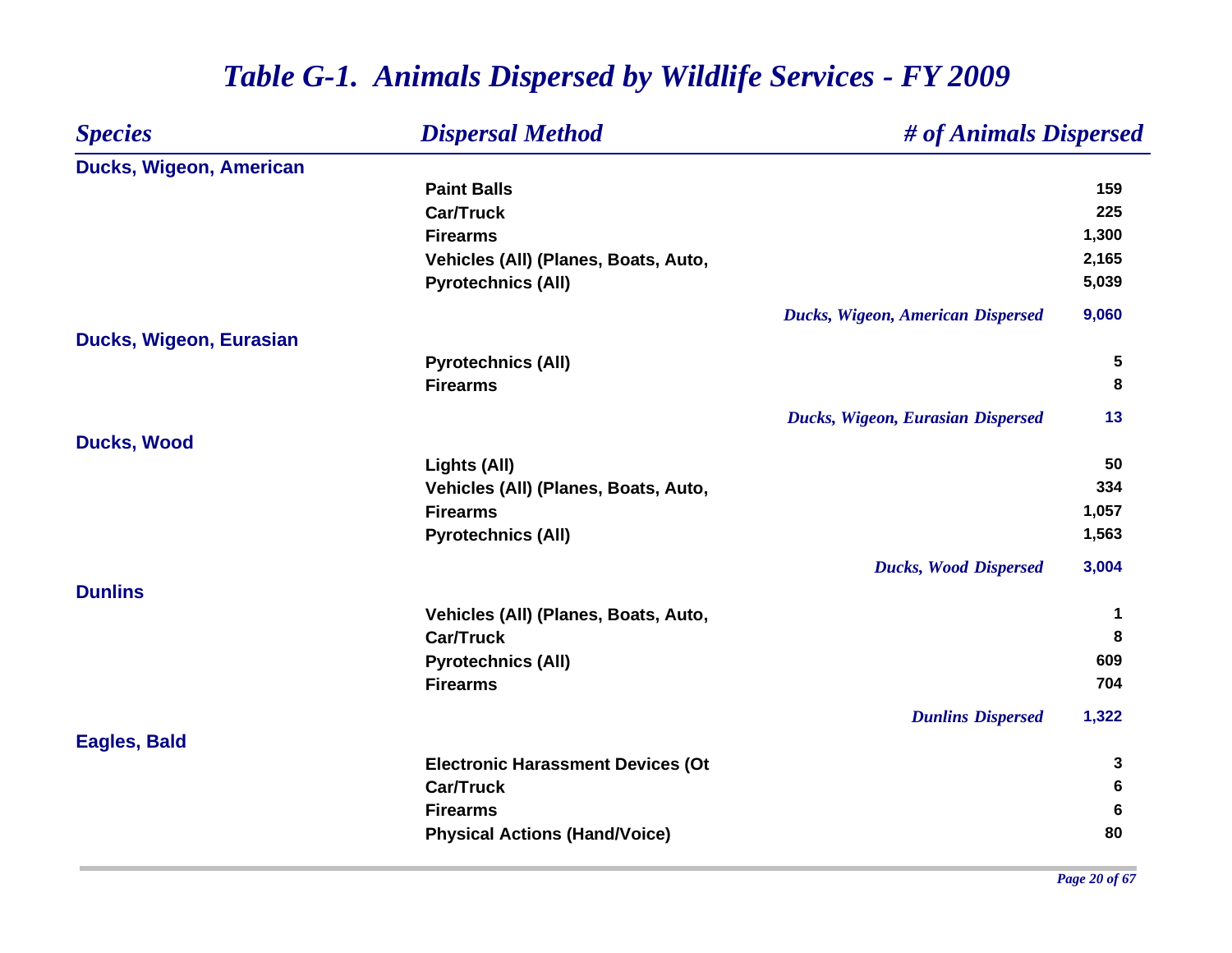| <b>Species</b>        | <b>Dispersal Method</b>                  | # of Animals Dispersed          |                |
|-----------------------|------------------------------------------|---------------------------------|----------------|
| <b>Eagles, Bald</b>   |                                          |                                 |                |
|                       | <b>Paint Balls</b>                       |                                 | 107            |
|                       | Vehicles (All) (Planes, Boats, Auto,     |                                 | 525            |
|                       | <b>Lasers (All) (Deterrent)</b>          |                                 | 572            |
|                       | <b>Pyrotechnics (All)</b>                |                                 | 11,959         |
|                       |                                          | <b>Eagles, Bald Dispersed</b>   | 13,258         |
| <b>Eagles, Golden</b> |                                          |                                 |                |
|                       | <b>Pyrotechnics (All)</b>                |                                 | 5              |
|                       | <b>Firearms</b>                          |                                 | 12             |
|                       |                                          | <b>Eagles, Golden Dispersed</b> | 17             |
| <b>Egrets, Cattle</b> |                                          |                                 |                |
|                       | <b>Pneumatics</b>                        |                                 | 12             |
|                       | <b>Spotlight</b>                         |                                 | 21             |
|                       | <b>Car/Truck</b>                         |                                 | 23             |
|                       | <b>Electronic Harassment Devices (Ot</b> |                                 | 35             |
|                       | Exploders, Gas (All)                     |                                 | 85             |
|                       | <b>Firearms</b>                          |                                 | 8,269          |
|                       | Vehicles (All) (Planes, Boats, Auto,     |                                 | 12,552         |
|                       | <b>Pyrotechnics (All)</b>                |                                 | 77,048         |
|                       |                                          | <b>Egrets, Cattle Dispersed</b> | 98,045         |
| <b>Egrets, Great</b>  |                                          |                                 |                |
|                       | <b>Electronic Harassment Devices (Ot</b> |                                 | 1              |
|                       | <b>Pneumatics</b>                        |                                 | $\mathbf{2}$   |
|                       | <b>Car/Truck</b>                         |                                 | $\overline{7}$ |
|                       | Vehicles (All) (Planes, Boats, Auto,     |                                 | 1,256          |
|                       | <b>Spotlight</b>                         |                                 | 5,000          |
|                       | <b>Firearms</b>                          |                                 | 8,543          |
|                       | <b>Pyrotechnics (All)</b>                |                                 | 12,600         |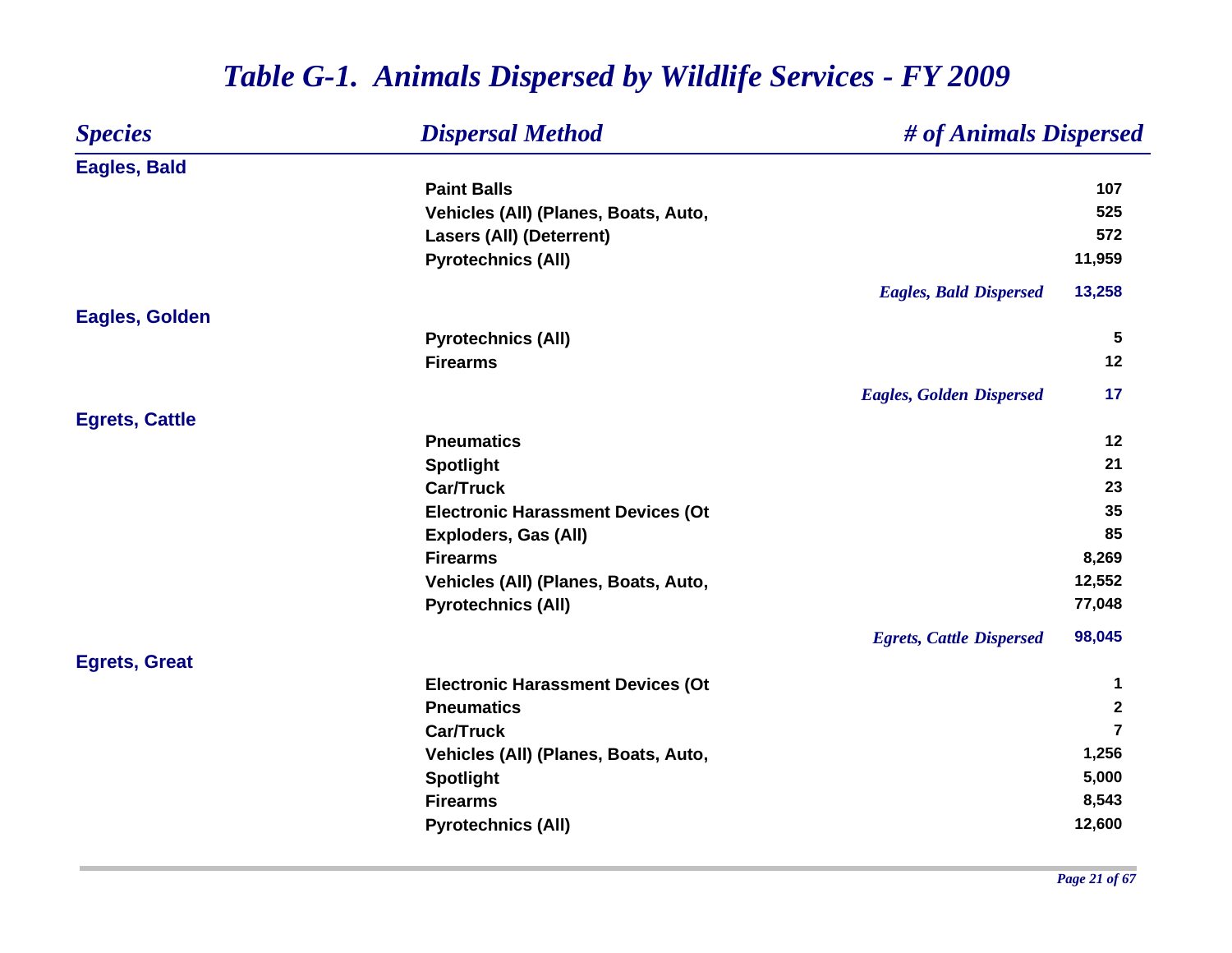| <b>Species</b>                    | <b>Dispersal Method</b>                  | # of Animals Dispersed                      |                |
|-----------------------------------|------------------------------------------|---------------------------------------------|----------------|
| <b>Egrets, Great</b>              |                                          |                                             |                |
|                                   |                                          | <b>Egrets, Great Dispersed</b>              | 27,409         |
| <b>Egrets, Snowy</b>              |                                          |                                             |                |
|                                   | <b>Firearms</b>                          |                                             | 187            |
|                                   | Vehicles (All) (Planes, Boats, Auto,     |                                             | 1,011          |
|                                   | <b>Pyrotechnics (All)</b>                |                                             | 2,805          |
|                                   |                                          | <b>Egrets, Snowy Dispersed</b>              | 4,003          |
| Elk, Wapiti (Wild)                |                                          |                                             |                |
|                                   | <b>Pyrotechnics (All)</b>                |                                             | 12             |
|                                   | <b>Fixed Wing</b>                        |                                             | 100            |
|                                   | <b>Firearms</b>                          |                                             | 936            |
|                                   |                                          | Elk, Wapiti (Wild) Dispersed                | 1,048          |
| <b>Falcons, American Kestrels</b> |                                          |                                             |                |
|                                   | <b>Calling Device, Electronic</b>        |                                             | 1              |
|                                   | Vehicles (All) (Planes, Boats, Auto,     |                                             | 1              |
|                                   | <b>Pneumatics</b>                        |                                             | 3              |
|                                   | <b>Exploders, Gas (All)</b>              |                                             | $\overline{7}$ |
|                                   | <b>Car/Truck</b>                         |                                             | 15             |
|                                   | <b>Electronic Harassment Devices (Ot</b> |                                             | 19             |
|                                   | <b>Firearms</b>                          |                                             | 538            |
|                                   | Vehicles (All) (Planes, Boats, Auto,     |                                             | 992            |
|                                   | <b>Pyrotechnics (All)</b>                |                                             | 1,251          |
|                                   |                                          | <b>Falcons, American Kestrels Dispersed</b> | 2,827          |
| <b>Falcons, Merlin</b>            |                                          |                                             |                |
|                                   | <b>Paint Balls</b>                       |                                             | 1              |
|                                   | <b>Pyrotechnics (All)</b>                |                                             | 4              |
|                                   | Vehicles (All) (Planes, Boats, Auto,     |                                             | 27             |
|                                   |                                          | <b>Falcons, Merlin Dispersed</b>            | 32             |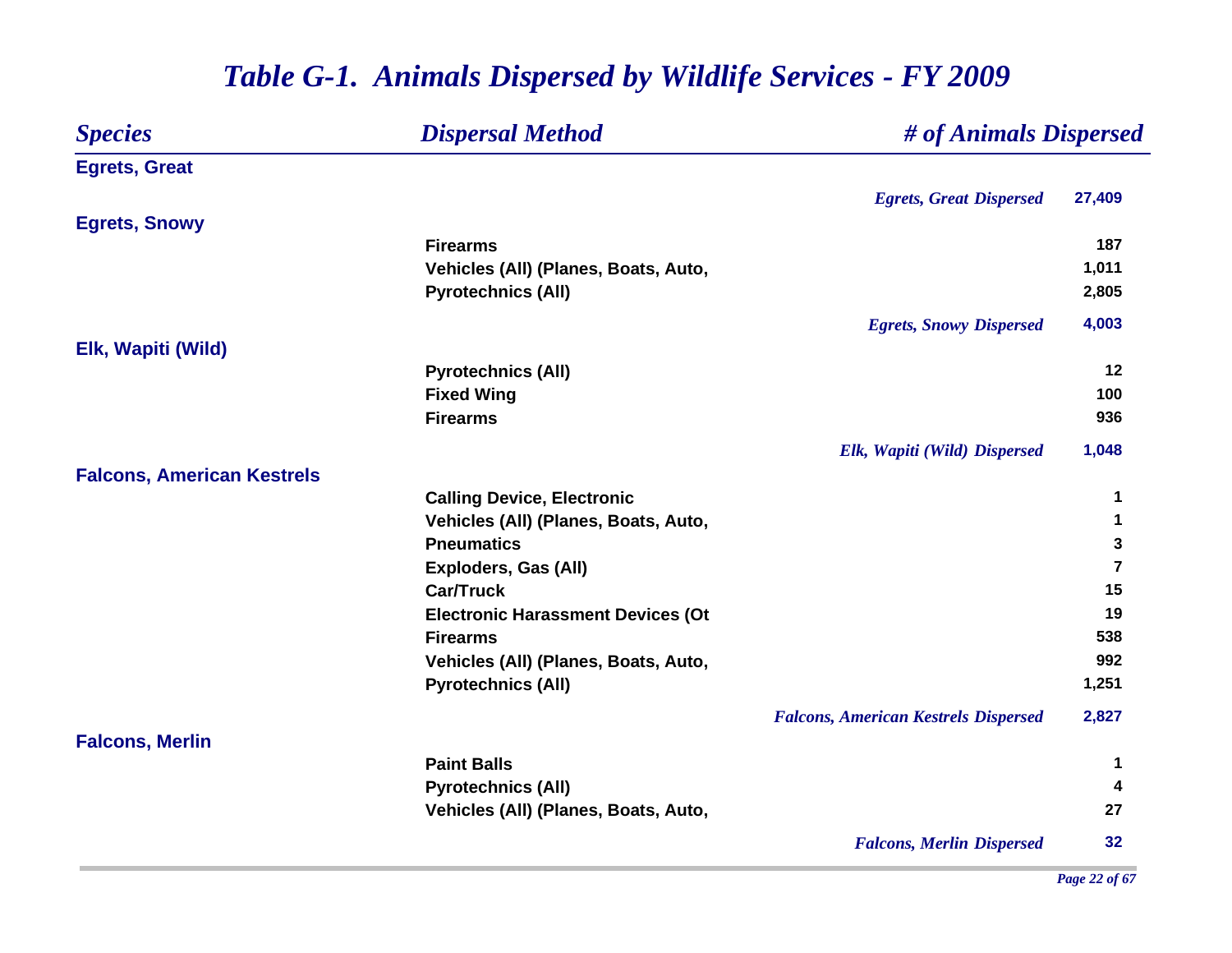| <b>Species</b>            | <b>Dispersal Method</b>              | # of Animals Dispersed              |                         |
|---------------------------|--------------------------------------|-------------------------------------|-------------------------|
| <b>Falcons, Peregrine</b> |                                      |                                     |                         |
|                           | <b>Physical Actions (Hand/Voice)</b> |                                     | $\mathbf 1$             |
|                           | Vehicles (All) (Planes, Boats, Auto, |                                     | 10                      |
|                           | <b>Pyrotechnics (All)</b>            |                                     | 25                      |
|                           |                                      | <b>Falcons, Peregrine Dispersed</b> | 36                      |
| <b>Falcons, Prairie</b>   |                                      |                                     |                         |
|                           | <b>Car/Truck</b>                     |                                     | 1                       |
|                           | <b>Firearms</b>                      |                                     | $\overline{7}$          |
|                           | Vehicles (All) (Planes, Boats, Auto, |                                     | $\overline{\mathbf{z}}$ |
|                           | <b>Pyrotechnics (All)</b>            |                                     | 12                      |
|                           |                                      | <b>Falcons, Prairie Dispersed</b>   | 27                      |
| <b>Finches, House</b>     |                                      |                                     |                         |
|                           | <b>Car/Truck</b>                     |                                     | $\overline{2}$          |
|                           | <b>Pneumatics</b>                    |                                     | 15                      |
|                           | <b>Pyrotechnics (All)</b>            |                                     | 1,311                   |
|                           | <b>Firearms</b>                      |                                     | 13,009                  |
|                           | Vehicles (All) (Planes, Boats, Auto, |                                     | 28,408                  |
|                           |                                      | <b>Finches, House Dispersed</b>     | 42,745                  |
| <b>Finches, Saffron</b>   |                                      |                                     |                         |
|                           | Vehicles (All) (Planes, Boats, Auto, |                                     | 17                      |
|                           |                                      | <b>Finches, Saffron Dispersed</b>   | 17                      |
| <b>Fishers</b>            |                                      |                                     |                         |
|                           | Vehicles (All) (Planes, Boats, Auto, |                                     | $\mathbf 1$             |
|                           |                                      | <b>Fishers Dispersed</b>            | 1                       |
| <b>Flickers, Northern</b> |                                      |                                     |                         |
|                           | Vehicles (All) (Planes, Boats, Auto, |                                     | 4<br>$\overline{7}$     |
|                           | <b>Firearms</b>                      |                                     |                         |
|                           | <b>Pyrotechnics (All)</b>            |                                     | $\overline{7}$          |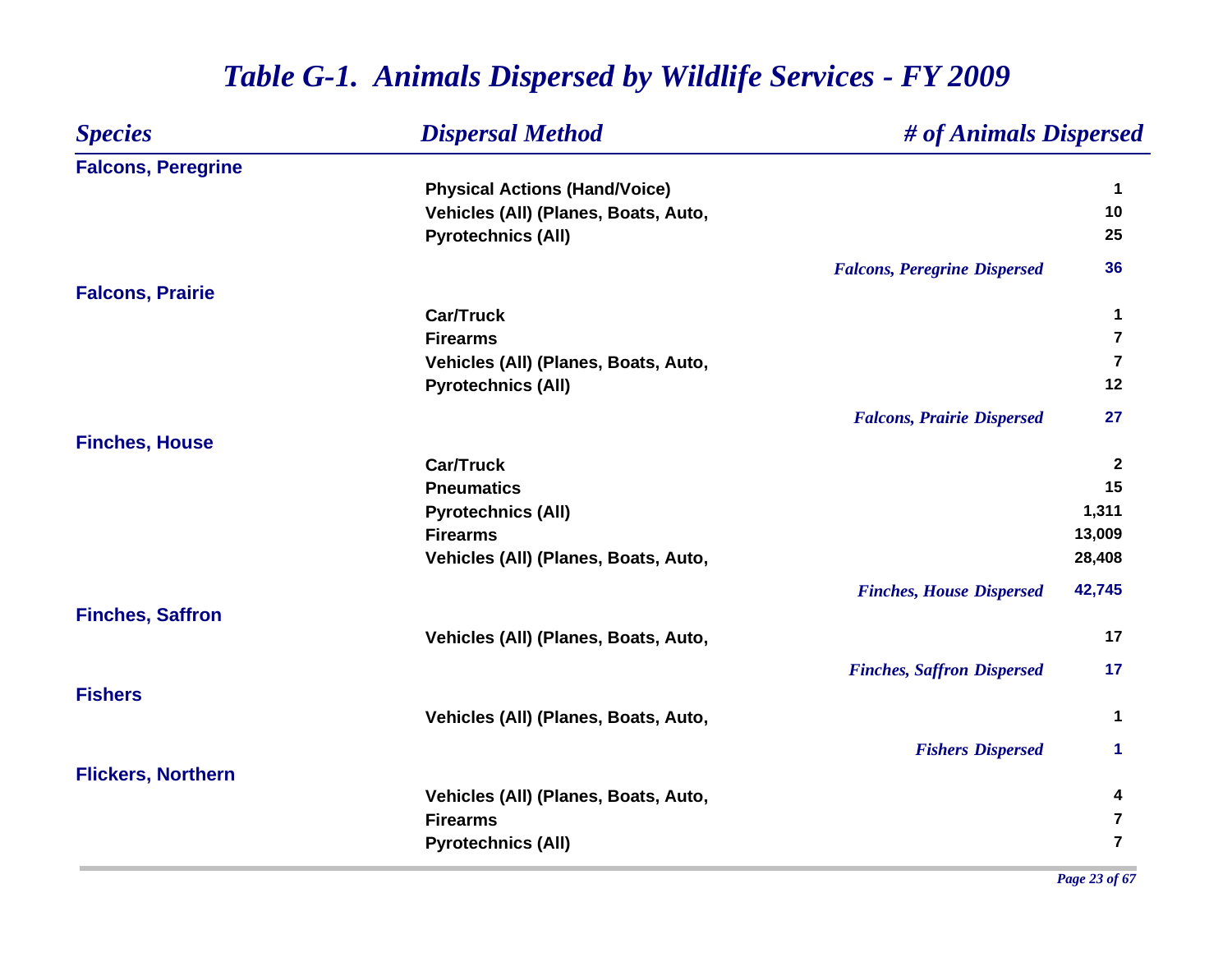| <b>Species</b><br><b>Dispersal Method</b> |                                          | # of Animals Dispersed                       |              |
|-------------------------------------------|------------------------------------------|----------------------------------------------|--------------|
| <b>Flickers, Northern</b>                 |                                          |                                              |              |
|                                           |                                          | <b>Flickers, Northern Dispersed</b>          | 18           |
| <b>Flycatchers, Scissor-Tailed</b>        |                                          |                                              |              |
|                                           | <b>Electronic Harassment Devices (Ot</b> |                                              | 1            |
|                                           | <b>Paint Balls</b>                       |                                              | 3            |
|                                           | <b>Pyrotechnics (All)</b>                |                                              | 20           |
|                                           | <b>Firearms</b>                          |                                              | 59           |
|                                           | Vehicles (All) (Planes, Boats, Auto,     |                                              | 79           |
|                                           | <b>Exploders, Gas (All)</b>              |                                              | 183          |
|                                           |                                          | <b>Flycatchers, Scissor-Tailed Dispersed</b> | 345          |
| <b>Foxes, Arctic</b>                      |                                          |                                              |              |
|                                           | <b>Physical Actions (Hand/Voice)</b>     |                                              | 1            |
|                                           | <b>Paint Balls</b>                       |                                              | 4            |
|                                           | Vehicles (All) (Planes, Boats, Auto,     |                                              | 27           |
|                                           | <b>Pyrotechnics (All)</b>                |                                              | 30           |
|                                           |                                          | <b>Foxes, Arctic Dispersed</b>               | 62           |
| <b>Foxes, Gray</b>                        |                                          |                                              |              |
|                                           | <b>Night Vision/Infrared Equipment</b>   |                                              | 1            |
|                                           | Vehicles (All) (Planes, Boats, Auto,     |                                              | 1            |
|                                           |                                          | <b>Foxes, Gray Dispersed</b>                 | $\mathbf{2}$ |
| <b>Foxes, Red</b>                         |                                          |                                              |              |
|                                           | <b>Night Vision/Infrared Equipment</b>   |                                              | $\mathbf 1$  |
|                                           | <b>Pneumatics</b>                        |                                              | 1            |
|                                           | <b>Physical Actions (Hand/Voice)</b>     |                                              | 3            |
|                                           | <b>Paint Balls</b>                       |                                              | 15           |
|                                           | <b>Pyrotechnics (All)</b>                |                                              | 25           |
|                                           | <b>Firearms</b>                          |                                              | 28           |
|                                           | Vehicles (All) (Planes, Boats, Auto,     |                                              | 169          |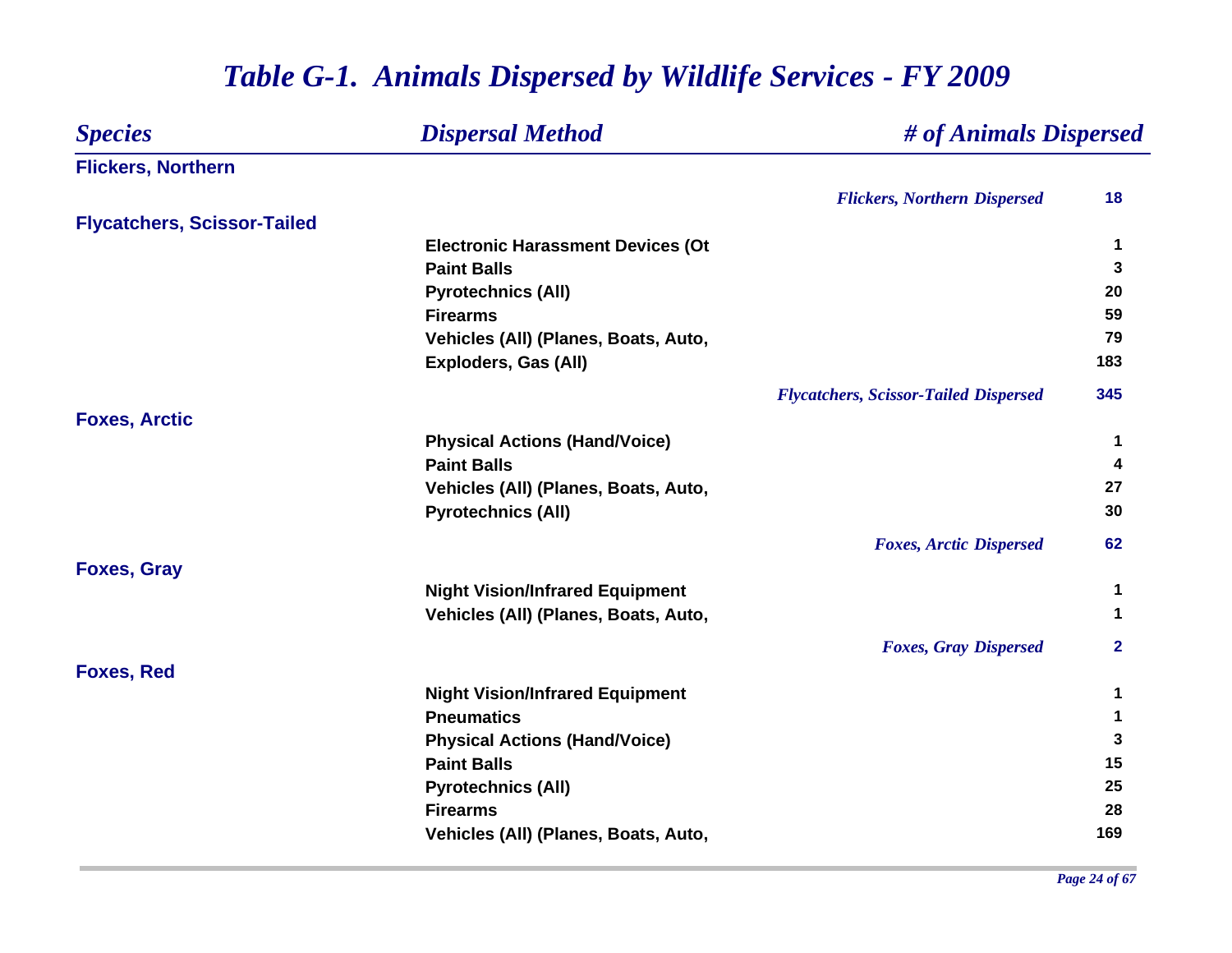#### *Species Dispersal Method # of Animals Dispersed* **Foxes, Red** *Foxes, Red Dispersed* **242 Francolins, Black Pneumatics 1 Physical Actions (Hand/Voice) <sup>27</sup> Firearms 49** Vehicles (All) (Planes, Boats, Auto, 710 *Francolins, Black Dispersed* **787 Francolins, Erckel`s Firearms 38 Vehicles (All) (Planes, Boats, Auto, 261** *Francolins, Erckel`s Dispersed* **299 Francolins, Gray Lights (All) <sup>1</sup> Pneumatics 4 Pyrotechnics (All) <sup>4</sup> Physical Actions (Hand/Voice) <sup>37</sup> FirearmsS** 397 **Vehicles (All) (Planes, Boats, Auto, 960** *Francolins, Gray Dispersed* **1,403 Frigatebirds (All)** Vehicles (All) (Planes, Boats, Auto, 15 **Pyrotechnics (All) <sup>308</sup>** *Frigatebirds (All) Dispersed* **323 Frigatebirds, Greater** Vehicles (All) (Planes, Boats, Auto, 16<sup>2</sup> **Pyrotechnics (All) <sup>804</sup>** *Frigatebirds, Greater Dispersed* **820**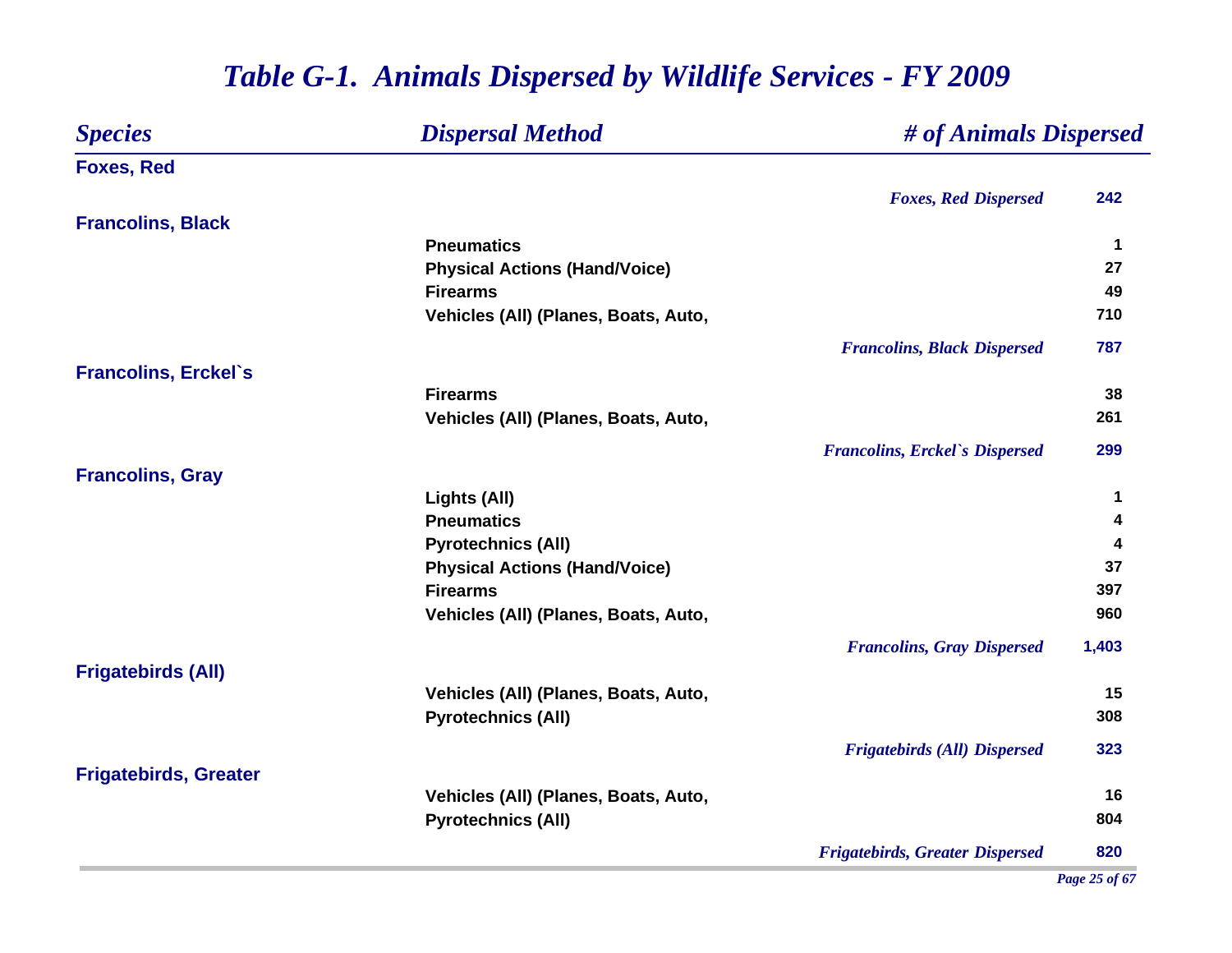#### *Species Dispersal Method # of Animals Dispersed* **Geese, Brant, Atlantic Vehicles (All) (Planes, Boats, Auto, 237 Firearms 1,748 Pyrotechnics (All) 4,748 Physical Actions (Hand/Voice) 5,368 Car/Truck 10,880 Paint Balls 13,025** *Geese, Brant, Atlantic Dispersed* **36,006 Geese, Brant, Black Pyrotechnics (All) <sup>1</sup>** *Geese, Brant, Black Dispersed* **1 Geese, Cackling Pyrotechnics (All) <sup>1</sup> Firearms 2** *Geese, Cackling Dispersed* **3 Geese, Canada Nets, Other 23 Nets, Cannon/Rocket 27 Lights (All) <sup>30</sup> Pneumatics 96 Spotlight <sup>114</sup> Handcaught/Gathered <sup>197</sup> Nets, Gun 950** Vehicles (All) (Planes, Boats, Auto, 977 **Boat 1,114 Electronic Harassment Devices (Ot 1,363 Exploders, Gas (All) 3,882 Lasers (All) (Deterrent) 6,614 Dog 7,448**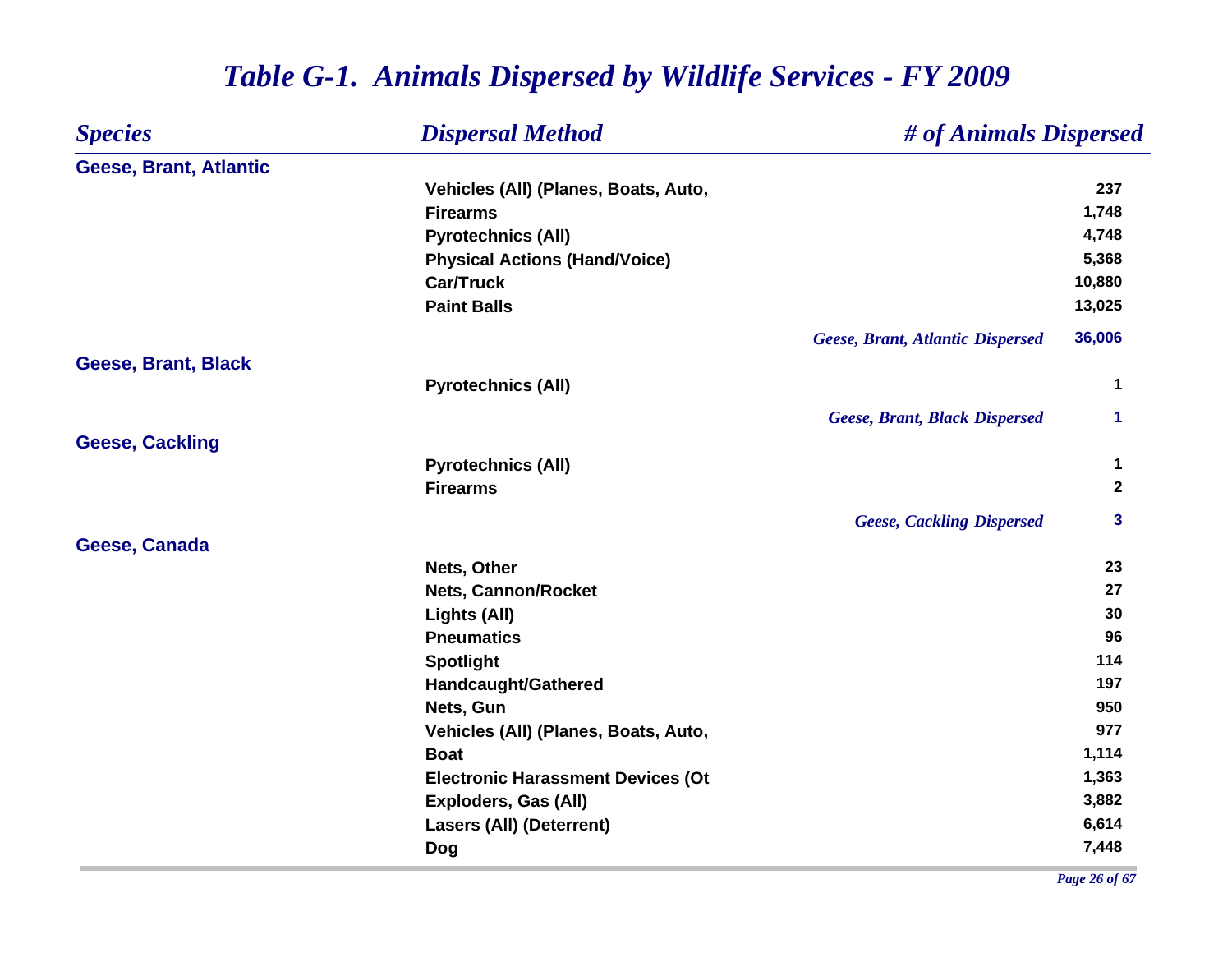#### *Species Dispersal Method # of Animals Dispersed* **Geese, Canada Physical Actions (Hand/Voice) 11,245 Car/Truck 12,925 Paint Balls 21,493 Vehicles (All) (Planes, Boats, Auto, 37,601 Firearms 91,772 Pyrotechnics (All) 207,893** *Geese, Canada Dispersed* **405,764 Geese, Feral Pyrotechnics (All) <sup>2</sup>** *Geese, Feral Dispersed* **2 Geese, Hawaiian (T/E) Pyrotechnics (All) <sup>761</sup> Vehicles (All) (Planes, Boats, Auto, 1,147** and 1,147 *Geese, Hawaiian (T/E) Dispersed* **1,908 Geese, Snow, Greater Pyrotechnics (All) 1,854 Vehicles (All) (Planes, Boats, Auto, 35,200** *Geese, Snow, Greater Dispersed* **37,054 Geese, Snow, Lesser Firearms105 105 Exploders, Gas (All) 10,575 Pyrotechnics (All) 92,463** *Geese, Snow, Lesser Dispersed* **103,143 Geese, White-Fronted, Greater Paint Balls 18 Physical Actions (Hand/Voice) <sup>27</sup> Vehicles (All) (Planes, Boats, Auto, 278**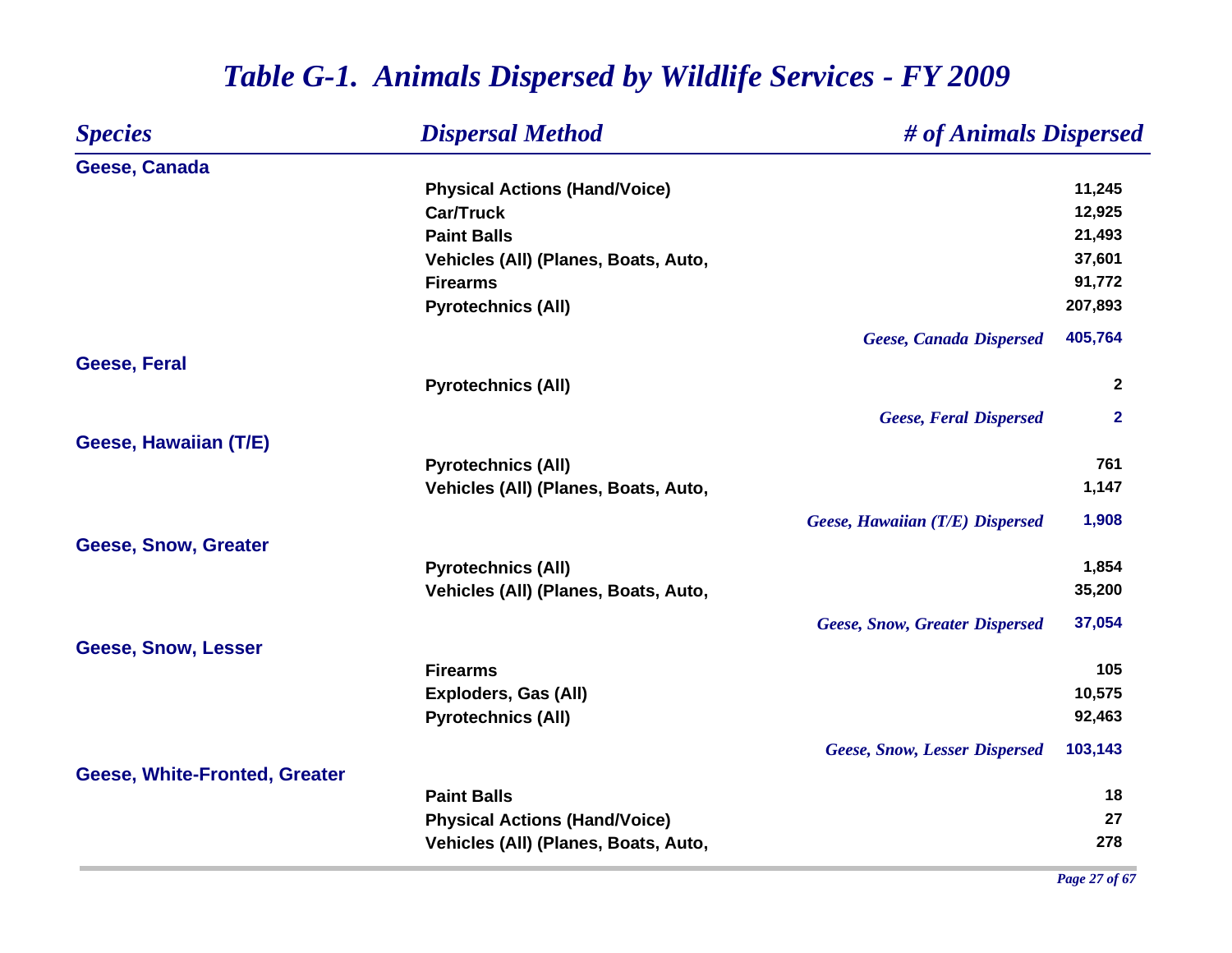| <b>Species</b>                | <b>Dispersal Method</b>                  | # of Animals Dispersed                  |                |
|-------------------------------|------------------------------------------|-----------------------------------------|----------------|
| Geese, White-Fronted, Greater |                                          |                                         |                |
|                               | <b>Firearms</b>                          |                                         | 1,281          |
|                               | Exploders, Gas (All)                     |                                         | 5,093          |
|                               | <b>Pyrotechnics (All)</b>                |                                         | 22,560         |
|                               |                                          | Geese, White-Fronted, Greater Dispersed | 29,257         |
| Geese, White-Fronted, Lesser  |                                          |                                         |                |
|                               | <b>Firearms</b>                          |                                         | $\mathbf{2}$   |
|                               |                                          | Geese, White-Fronted, Lesser Dispersed  | $\overline{2}$ |
| <b>Godwits, Marbled</b>       |                                          |                                         |                |
|                               | Vehicles (All) (Planes, Boats, Auto,     |                                         | 71             |
|                               | <b>Pyrotechnics (All)</b>                |                                         | 75             |
|                               |                                          | <b>Godwits, Marbled Dispersed</b>       | 146            |
| <b>Goldfinches, American</b>  |                                          |                                         |                |
|                               | <b>Pyrotechnics (All)</b>                |                                         | 1,190          |
|                               | <b>Firearms</b>                          |                                         | 1,300          |
|                               |                                          | <b>Goldfinches, American Dispersed</b>  | 2,490          |
| <b>Grackles, Boat-Tailed</b>  |                                          |                                         |                |
|                               | <b>Physical Actions (Hand/Voice)</b>     |                                         | 41             |
|                               | <b>Firearms</b>                          |                                         | 312            |
|                               | <b>Pyrotechnics (All)</b>                |                                         | 92,011         |
|                               |                                          | <b>Grackles, Boat-Tailed Dispersed</b>  | 92,364         |
| <b>Grackles, Common</b>       |                                          |                                         |                |
|                               | <b>Pneumatics</b>                        |                                         | 20             |
|                               | Vehicles (All) (Planes, Boats, Auto,     |                                         | 22             |
|                               | <b>Electronic Harassment Devices (Ot</b> |                                         | 122            |
|                               | Lights (All)                             |                                         | 123            |
|                               | <b>Physical Actions (Hand/Voice)</b>     |                                         | 200            |
|                               | <b>Car/Truck</b>                         |                                         | 260            |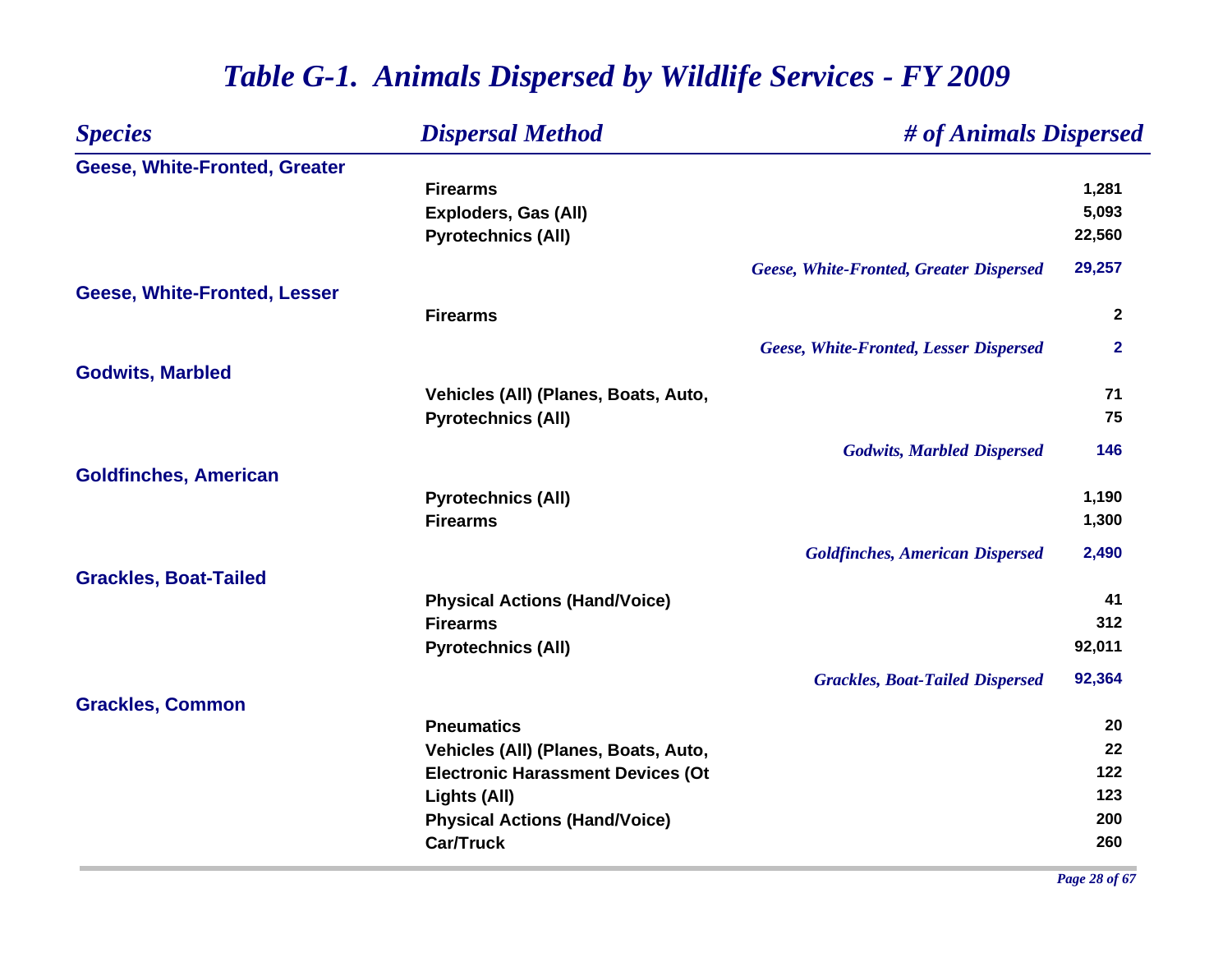| <b>Species</b>                | <b>Dispersal Method</b>                  | # of Animals Dispersed                  |              |
|-------------------------------|------------------------------------------|-----------------------------------------|--------------|
| <b>Grackles, Common</b>       |                                          |                                         |              |
|                               | <b>Exploders, Gas (All)</b>              |                                         | 591          |
|                               | Vehicles (All) (Planes, Boats, Auto,     |                                         | 637          |
|                               | <b>Pyrotechnics (All)</b>                |                                         | 3,670        |
|                               | <b>Firearms</b>                          |                                         | 8,734        |
|                               |                                          | <b>Grackles, Common Dispersed</b>       | 14,379       |
| <b>Grackles, Great-Tailed</b> |                                          |                                         |              |
|                               | <b>Electronic Harassment Devices (Ot</b> |                                         | 40           |
|                               | <b>Pyrotechnics (All)</b>                |                                         | 381          |
|                               | <b>Firearms</b>                          |                                         | 491          |
|                               | Exploders, Gas (All)                     |                                         | 3,557        |
|                               |                                          | <b>Grackles, Great-Tailed Dispersed</b> | 4,469        |
| <b>Grebes, Horned</b>         |                                          |                                         |              |
|                               | <b>Physical Actions (Hand/Voice)</b>     |                                         | $\mathbf{2}$ |
|                               | Vehicles (All) (Planes, Boats, Auto,     |                                         | 9            |
|                               | <b>Firearms</b>                          |                                         | 12           |
|                               | <b>Pyrotechnics (All)</b>                |                                         | 83           |
|                               |                                          | <b>Grebes, Horned Dispersed</b>         | 106          |
| <b>Grebes, Pied-Billed</b>    |                                          |                                         |              |
|                               | <b>Paint Balls</b>                       |                                         | 3            |
|                               | Vehicles (All) (Planes, Boats, Auto,     |                                         | 25           |
|                               | <b>Pyrotechnics (All)</b>                |                                         | 152          |
|                               |                                          | <b>Grebes, Pied-Billed Dispersed</b>    | 180          |
| <b>Grebes, Red-Necked</b>     |                                          |                                         |              |
|                               | <b>Firearms</b>                          |                                         | 52           |
|                               | Vehicles (All) (Planes, Boats, Auto,     |                                         | 56           |
|                               | <b>Paint Balls</b>                       |                                         | 80           |
|                               | <b>Pyrotechnics (All)</b>                |                                         | 108          |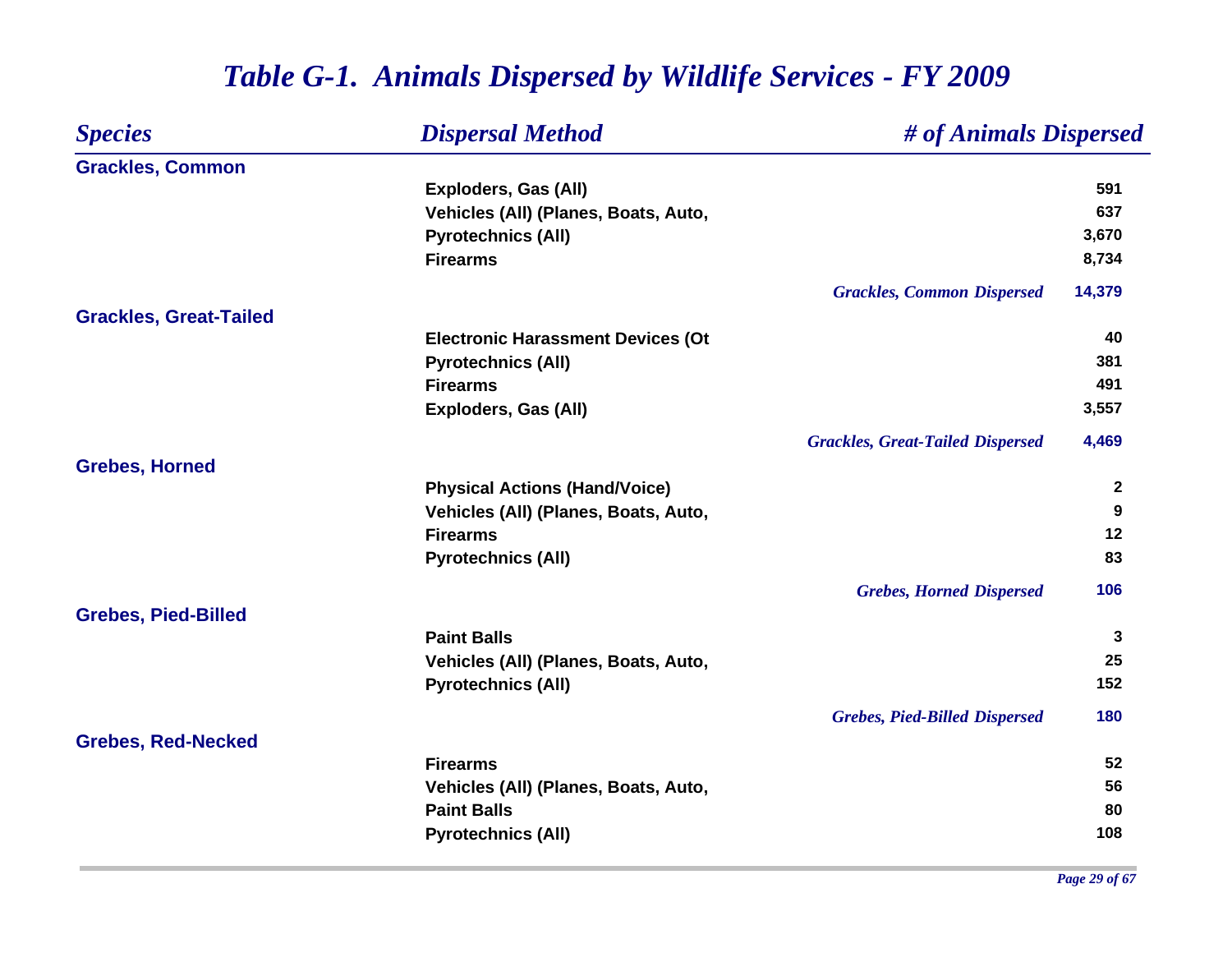| <b>Species</b>                      | <b>Dispersal Method</b>                       | # of Animals Dispersed |
|-------------------------------------|-----------------------------------------------|------------------------|
| <b>Grebes, Red-Necked</b>           |                                               |                        |
|                                     | <b>Grebes, Red-Necked Dispersed</b>           | 296                    |
| <b>Grouse, Ruffed</b>               |                                               |                        |
|                                     | Vehicles (All) (Planes, Boats, Auto,          | $\mathbf{2}$           |
|                                     | <b>Grouse, Ruffed Dispersed</b>               | $\mathbf{2}$           |
| <b>Gulls, Black-Backed, Greater</b> |                                               |                        |
|                                     | <b>Physical Actions (Hand/Voice)</b>          | 4                      |
|                                     | Exploders, Gas (All)                          | 5                      |
|                                     | <b>Paint Balls</b>                            | 7                      |
|                                     | <b>Car/Truck</b>                              | 16                     |
|                                     | <b>Lasers (All) (Deterrent)</b>               | 50                     |
|                                     | Vehicles (All) (Planes, Boats, Auto,          | 564                    |
|                                     | <b>Firearms</b>                               | 5,702                  |
|                                     | <b>Pyrotechnics (All)</b>                     | 357,536                |
|                                     | <b>Gulls, Black-Backed, Greater Dispersed</b> | 363,884                |
| <b>Gulls, Bonaparte's</b>           |                                               |                        |
|                                     | <b>Physical Actions (Hand/Voice)</b>          | 9                      |
|                                     | Vehicles (All) (Planes, Boats, Auto,          | 114                    |
|                                     | <b>Paint Balls</b>                            | 200                    |
|                                     | <b>Firearms</b>                               | 593                    |
|                                     | <b>Pyrotechnics (All)</b>                     | 1,882                  |
|                                     | <b>Gulls, Bonaparte's Dispersed</b>           | 2,798                  |
| <b>Gulls, California</b>            |                                               |                        |
|                                     | <b>Pneumatics</b>                             | $\mathbf{2}$           |
|                                     | <b>Exploders, Gas (All)</b>                   | 200                    |
|                                     | <b>Electronic Harassment Devices (Ot</b>      | 685                    |
|                                     | Vehicles (All) (Planes, Boats, Auto,          | 825                    |
|                                     | <b>Firearms</b>                               | 11,979                 |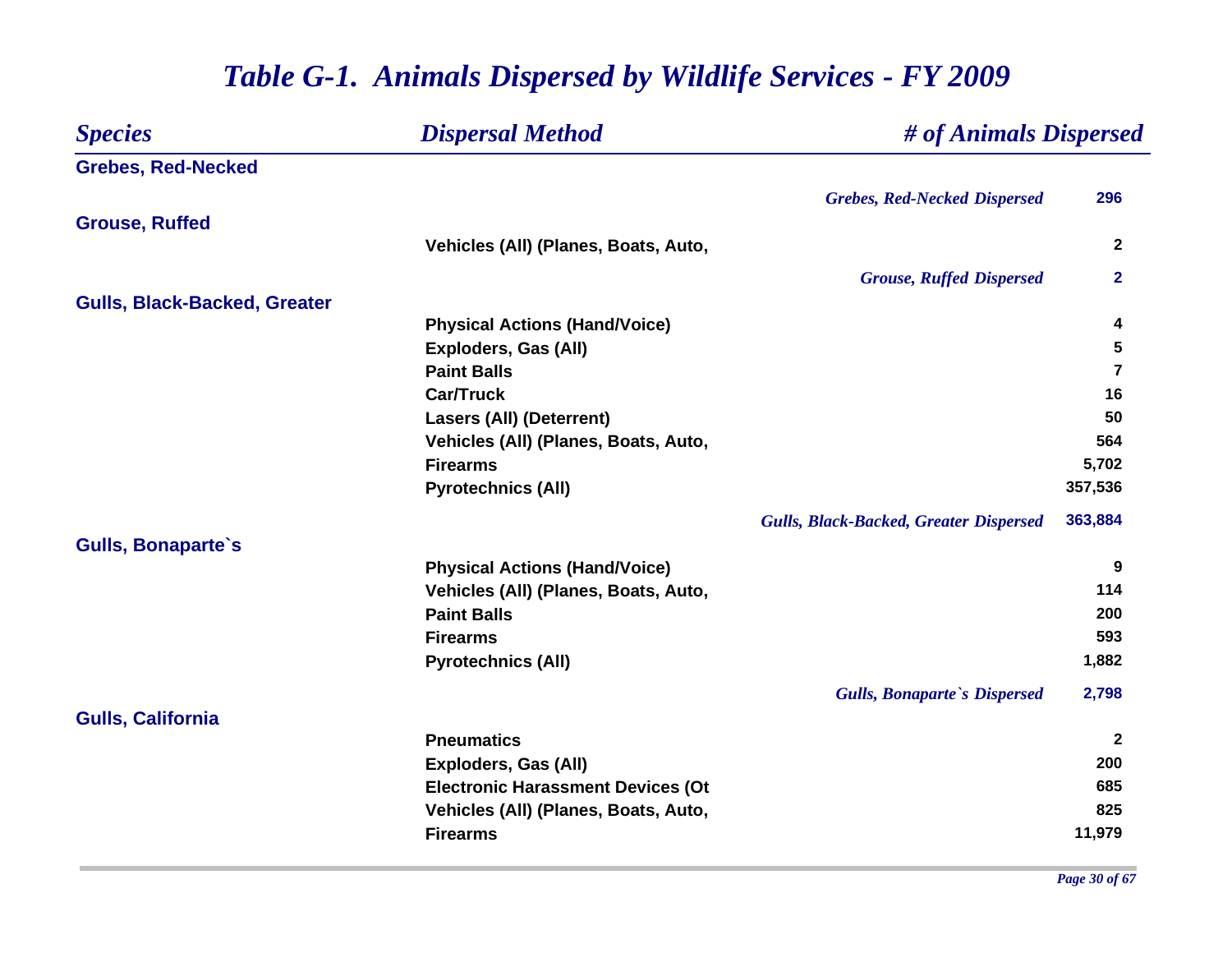| <b>Species</b>                | <b>Dispersal Method</b>                  | # of Animals Dispersed                  |         |
|-------------------------------|------------------------------------------|-----------------------------------------|---------|
| <b>Gulls, California</b>      |                                          |                                         |         |
|                               | <b>Pyrotechnics (All)</b>                |                                         | 186,932 |
|                               |                                          | <b>Gulls, California Dispersed</b>      | 200,623 |
| <b>Gulls, Franklin's</b>      |                                          |                                         |         |
|                               | Vehicles (All) (Planes, Boats, Auto,     |                                         | 13      |
|                               | <b>Firearms</b>                          |                                         | 16,493  |
|                               | <b>Pyrotechnics (All)</b>                |                                         | 82,661  |
|                               |                                          | <b>Gulls, Franklin's Dispersed</b>      | 99,167  |
| <b>Gulls, Glaucous</b>        |                                          |                                         |         |
|                               | <b>Physical Actions (Hand/Voice)</b>     |                                         | 3       |
|                               | Vehicles (All) (Planes, Boats, Auto,     |                                         | 4       |
|                               | <b>Pyrotechnics (All)</b>                |                                         | 16      |
|                               | <b>Firearms</b>                          |                                         | 27      |
|                               |                                          | <b>Gulls, Glaucous Dispersed</b>        | 50      |
| <b>Gulls, Glaucous-Winged</b> |                                          |                                         |         |
|                               | <b>Effigy, Coyote</b>                    |                                         | 4       |
|                               | <b>Exploders, Gas (All)</b>              |                                         | 13      |
|                               | <b>Lasers (All) (Deterrent)</b>          |                                         | 374     |
|                               | <b>Electronic Harassment Devices (Ot</b> |                                         | 455     |
|                               | Lights (All)                             |                                         | 475     |
|                               | Vehicles (All) (Planes, Boats, Auto,     |                                         | 956     |
|                               | <b>Paint Balls</b>                       |                                         | 1,314   |
|                               | <b>Physical Actions (Hand/Voice)</b>     |                                         | 16,470  |
|                               | <b>Pyrotechnics (All)</b>                |                                         | 88,151  |
|                               | <b>Firearms</b>                          |                                         | 711,128 |
|                               |                                          | <b>Gulls, Glaucous-Winged Dispersed</b> | 819,340 |
| <b>Gulls, Heermann's</b>      |                                          |                                         |         |
|                               | <b>Firearms</b>                          |                                         | 50      |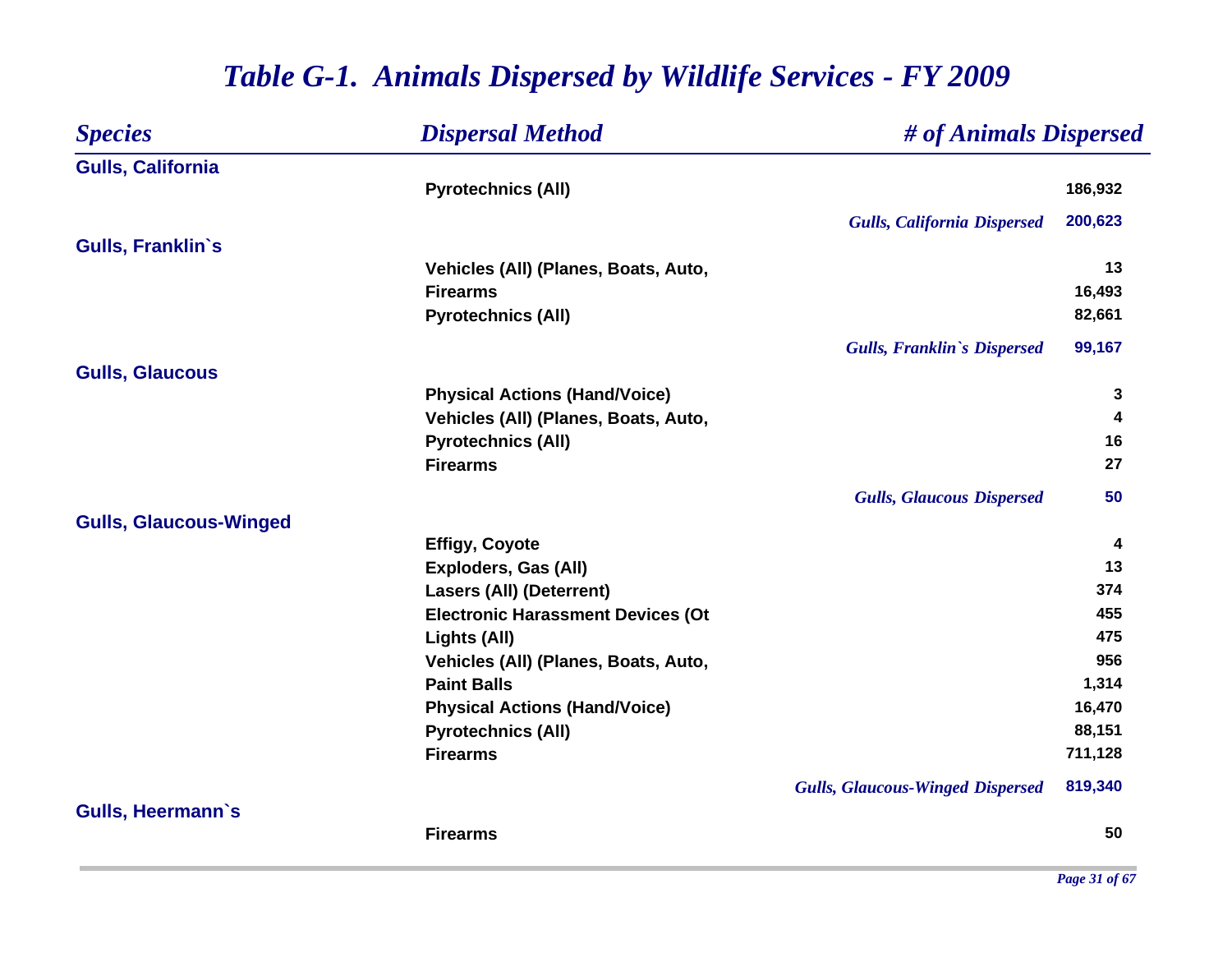| <b>Species</b>           | <b>Dispersal Method</b>                  | # of Animals Dispersed                      |
|--------------------------|------------------------------------------|---------------------------------------------|
| <b>Gulls, Heermann's</b> |                                          |                                             |
|                          | <b>Pyrotechnics (All)</b>                | 700                                         |
|                          | Vehicles (All) (Planes, Boats, Auto,     | 1,059                                       |
|                          |                                          | 1,809<br><b>Gulls, Heermann's Dispersed</b> |
| <b>Gulls, Herring</b>    |                                          |                                             |
|                          | Handcaught/Gathered                      | 1                                           |
|                          | <b>Electronic Harassment Devices (Ot</b> | $\overline{7}$                              |
|                          | Vehicles (All) (Planes, Boats, Auto,     | $\overline{7}$                              |
|                          | <b>Boat</b>                              | 181                                         |
|                          | <b>Lasers (All) (Deterrent)</b>          | 525                                         |
|                          | <b>Physical Actions (Hand/Voice)</b>     | 539                                         |
|                          | <b>Paint Balls</b>                       | 585                                         |
|                          | <b>Exploders, Gas (All)</b>              | 1,202                                       |
|                          | <b>Car/Truck</b>                         | 1,705                                       |
|                          | Vehicles (All) (Planes, Boats, Auto,     | 2,254                                       |
|                          | <b>Firearms</b>                          | 49,167                                      |
|                          | <b>Pyrotechnics (All)</b>                | 1,342,237                                   |
|                          |                                          | Gulls, Herring Dispersed 1,398,410          |
| <b>Gulls, Laughing</b>   |                                          |                                             |
|                          | <b>Electronic Harassment Devices (Ot</b> | 10                                          |
|                          | <b>Physical Actions (Hand/Voice)</b>     | 43                                          |
|                          | <b>Car/Truck</b>                         | 117                                         |
|                          | Vehicles (All) (Planes, Boats, Auto,     | 1,505                                       |
|                          | Vehicles (All) (Planes, Boats, Auto,     | 2,094                                       |
|                          | Exploders, Gas (All)                     | 2,280                                       |
|                          | <b>Firearms</b>                          | 26,594                                      |
|                          | <b>Pyrotechnics (All)</b>                | 286,974                                     |
|                          |                                          | 319,617<br><b>Gulls, Laughing Dispersed</b> |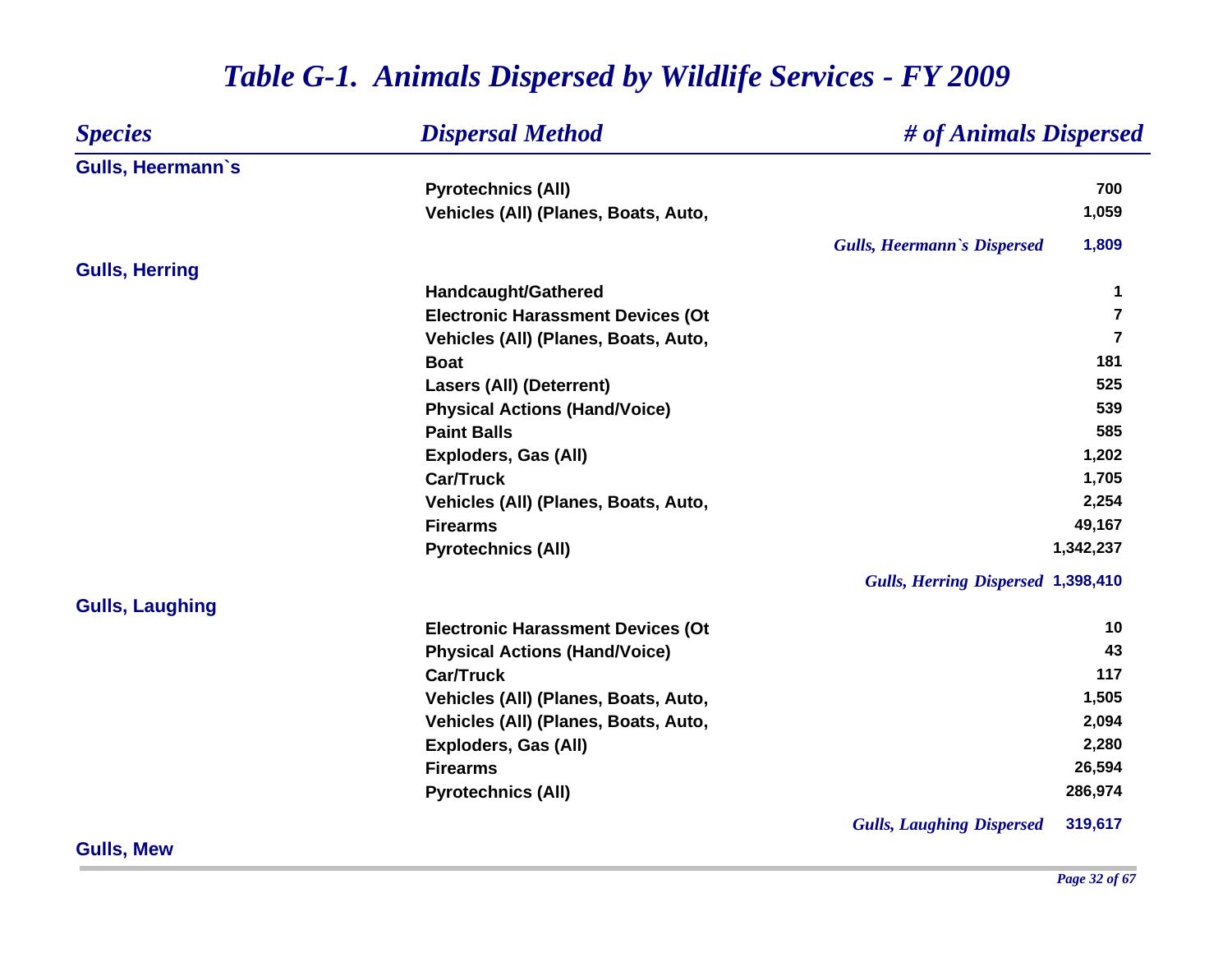#### *Species Dispersal Method # of Animals Dispersed* **Gulls, Mew Physical Actions (Hand/Voice) 35 Paint Balls 87 Firearms 341** Vehicles (All) (Planes, Boats, Auto, 541 **Pyrotechnics (All) <sup>671</sup>** *Gulls, Mew Dispersed* **1,675 Gulls, Ring-Billed Lights (All) <sup>4</sup> Paint Balls10 Pneumatics 25 Car/Truck 43 Electronic Harassment Devices (Ot 197 Vehicles (All) (Planes, Boats, Auto, 242 Boat 390 Exploders, Gas (All) 400 Dog <sup>451</sup> Physical Actions (Hand/Voice) 510 Vehicles (All) (Planes, Boats, Auto, 2,065 Lasers (All) (Deterrent) 2,912 Firearms 46,169 Pyrotechnics (All) 600,014** *Gulls, Ring-Billed Dispersed* **653,432 Gulls, Sabine`s Pyrotechnics (All) <sup>1</sup>** *Gulls, Sabine`s Dispersed* **1 Gulls, Thayer`s Vehicles (All) (Planes, Boats, Auto, 56 Firearms62**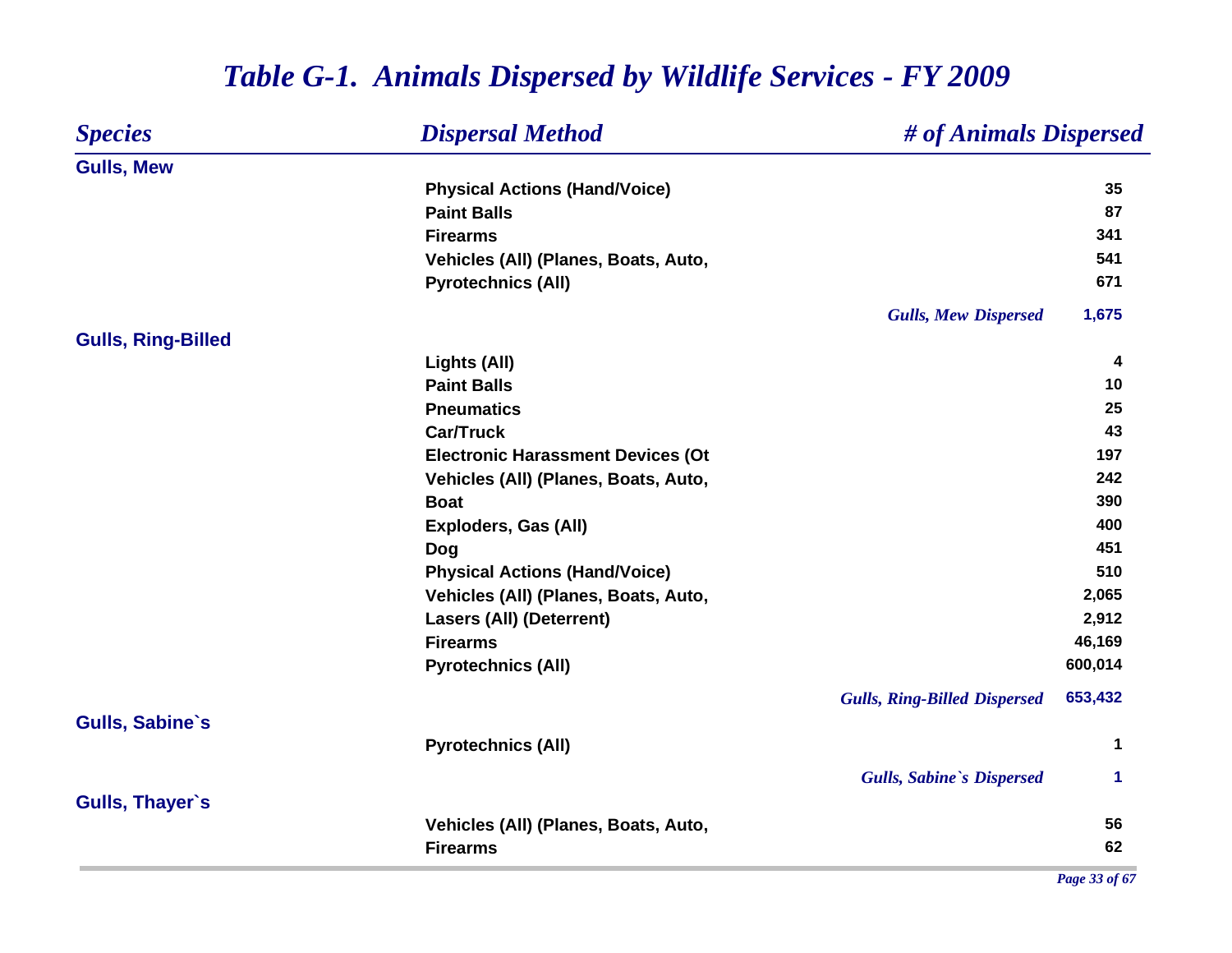| <b>Species</b>             | <b>Dispersal Method</b>                  | # of Animals Dispersed               |              |
|----------------------------|------------------------------------------|--------------------------------------|--------------|
| <b>Gulls, Thayer's</b>     |                                          |                                      |              |
|                            | <b>Paint Balls</b>                       |                                      | 241          |
|                            | <b>Pyrotechnics (All)</b>                |                                      | 337          |
|                            |                                          | <b>Gulls, Thayer's Dispersed</b>     | 696          |
| <b>Gulls, Western</b>      |                                          |                                      |              |
|                            | <b>Pneumatics</b>                        |                                      | $\mathbf{1}$ |
|                            | Vehicles (All) (Planes, Boats, Auto,     |                                      | 123          |
|                            | <b>Electronic Harassment Devices (Ot</b> |                                      | 300          |
|                            | <b>Firearms</b>                          |                                      | 305          |
|                            | <b>Pyrotechnics (All)</b>                |                                      | 5,586        |
|                            |                                          | <b>Gulls, Western Dispersed</b>      | 6,315        |
| Hares, Jackrabbits (Other) |                                          |                                      |              |
|                            | Vehicles (All) (Planes, Boats, Auto,     |                                      | 3            |
|                            | <b>Firearms</b>                          |                                      | 100          |
|                            |                                          | Hares, Jackrabbits (Other) Dispersed | 103          |
| <b>Hares, Snowshoe</b>     |                                          |                                      |              |
|                            | Vehicles (All) (Planes, Boats, Auto,     |                                      | $\mathbf 1$  |
|                            |                                          | <b>Hares, Snowshoe Dispersed</b>     | 1            |
| <b>Hawks, Broad-Winged</b> |                                          |                                      |              |
|                            | <b>Pyrotechnics (All)</b>                |                                      | 1            |
|                            | <b>Firearms</b>                          |                                      | 6            |
|                            |                                          | <b>Hawks, Broad-Winged Dispersed</b> | $\mathbf{7}$ |
| Hawks, Cooper's            |                                          |                                      |              |
|                            | Vehicles (All) (Planes, Boats, Auto,     |                                      | 1            |
|                            | <b>Electronic Harassment Devices (Ot</b> |                                      | 5            |
|                            | <b>Pneumatics</b>                        |                                      | 13           |
|                            | <b>Firearms</b>                          |                                      | 15           |
|                            | <b>Pyrotechnics (All)</b>                |                                      | 25           |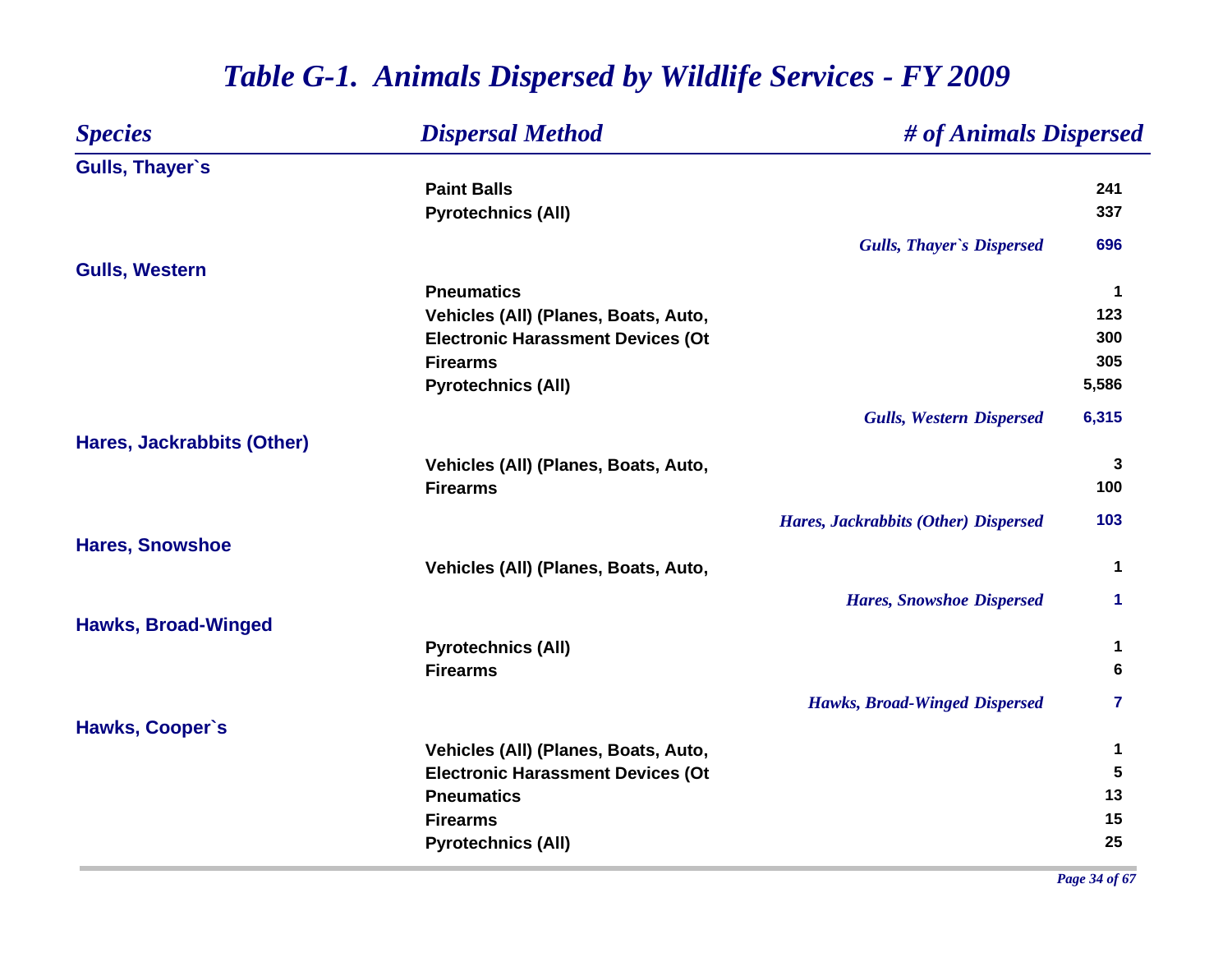| <b>Species</b>                        | <b>Dispersal Method</b>                  | # of Animals Dispersed                                         |              |
|---------------------------------------|------------------------------------------|----------------------------------------------------------------|--------------|
| Hawks, Cooper's                       |                                          |                                                                |              |
|                                       | Vehicles (All) (Planes, Boats, Auto,     |                                                                | 25           |
|                                       |                                          | Hawks, Cooper's Dispersed                                      | 84           |
| <b>Hawks, Ferruginous</b>             |                                          |                                                                |              |
|                                       | <b>Car/Truck</b>                         |                                                                | 1            |
|                                       | <b>Pneumatics</b>                        |                                                                | 1            |
|                                       | Vehicles (All) (Planes, Boats, Auto,     |                                                                | $\mathbf{2}$ |
|                                       | <b>Pyrotechnics (All)</b>                |                                                                | 67           |
|                                       | <b>Firearms</b>                          |                                                                | 265          |
|                                       |                                          | <b>Hawks, Ferruginous Dispersed</b>                            | 336          |
| Hawks, Goshawk, Northern              |                                          |                                                                |              |
|                                       | Vehicles (All) (Planes, Boats, Auto,     |                                                                | 1            |
|                                       | <b>Pyrotechnics (All)</b>                |                                                                | $\mathbf{2}$ |
|                                       |                                          | Hawks, Goshawk, Northern Dispersed                             | 3            |
| Hawks, Harrier, Northern (Marsh Hawks |                                          |                                                                |              |
|                                       | <b>Pneumatics</b>                        |                                                                | 1            |
|                                       | <b>Electronic Harassment Devices (Ot</b> |                                                                | $\mathbf{2}$ |
|                                       | Vehicles (All) (Planes, Boats, Auto,     |                                                                | 5            |
|                                       | <b>Car/Truck</b>                         |                                                                | 6            |
|                                       | <b>Exploders, Gas (All)</b>              |                                                                | 39           |
|                                       | Vehicles (All) (Planes, Boats, Auto,     |                                                                | 200          |
|                                       | <b>Pyrotechnics (All)</b>                |                                                                | 607          |
|                                       | <b>Firearms</b>                          |                                                                | 802          |
|                                       |                                          | <b><i><u>Iarrier, Northern (Marsh Hawks) Dispersed</u></i></b> | 1,662        |
| <b>Hawks, Harris</b>                  |                                          |                                                                |              |
|                                       | <b>Pyrotechnics (All)</b>                |                                                                | 6            |
|                                       |                                          | <b>Hawks, Harris Dispersed</b>                                 | 6            |
| Hawks, Hawaiian (T/E)                 |                                          |                                                                |              |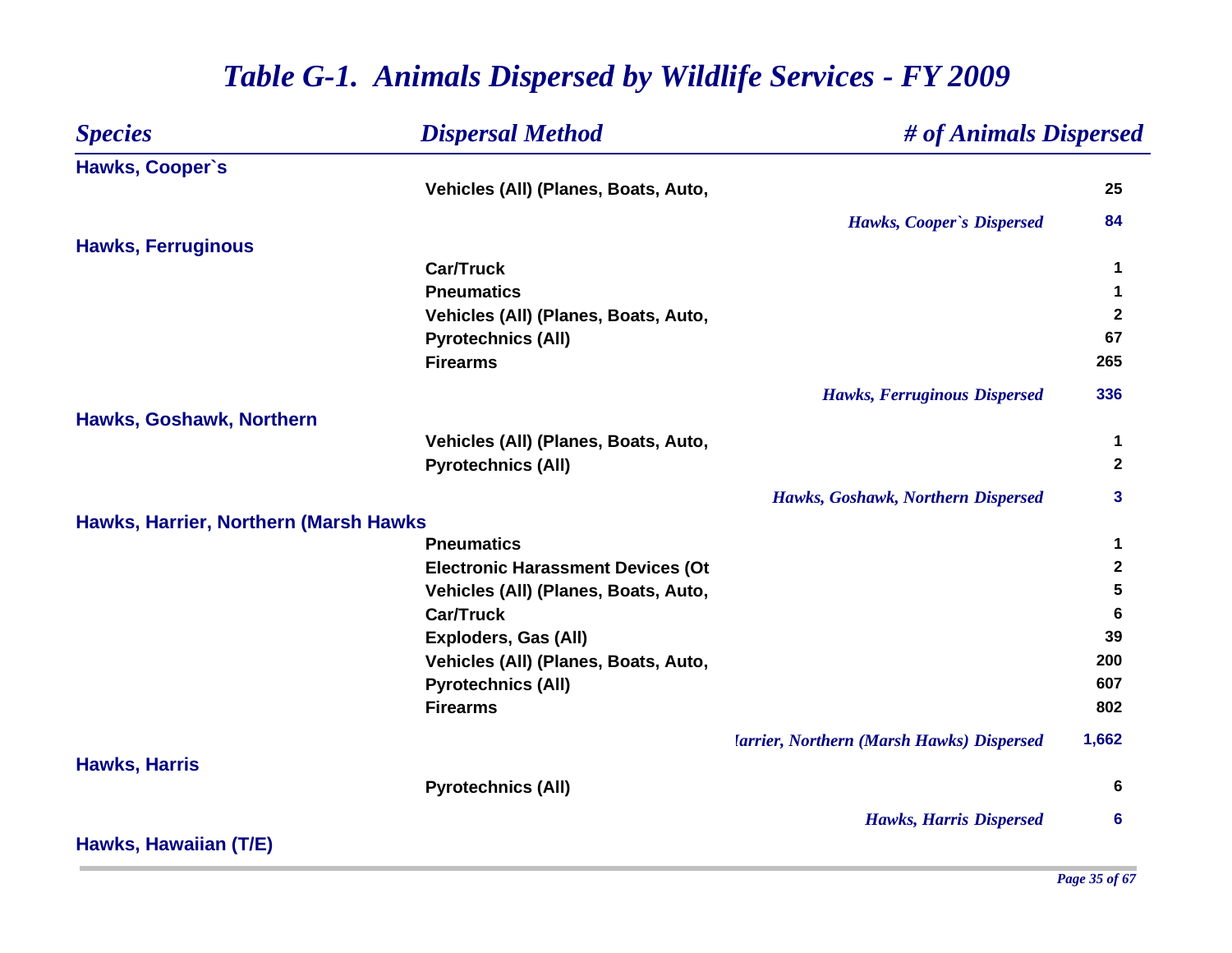| <b>Species</b>               | <b>Dispersal Method</b>                  | # of Animals Dispersed                 |       |
|------------------------------|------------------------------------------|----------------------------------------|-------|
| Hawks, Hawaiian (T/E)        |                                          |                                        |       |
|                              | <b>Pyrotechnics (All)</b>                |                                        | 1     |
|                              |                                          | Hawks, Hawaiian (T/E) Dispersed        | 1     |
| <b>Hawks, Red-Shouldered</b> |                                          |                                        |       |
|                              | <b>Pneumatics</b>                        |                                        | 1     |
|                              | Vehicles (All) (Planes, Boats, Auto,     |                                        | 3     |
|                              | <b>Firearms</b>                          |                                        | 5     |
|                              | <b>Electronic Harassment Devices (Ot</b> |                                        | 5     |
|                              | <b>Pyrotechnics (All)</b>                |                                        | 53    |
|                              |                                          | <b>Hawks, Red-Shouldered Dispersed</b> | 67    |
| <b>Hawks, Red-Tailed</b>     |                                          |                                        |       |
|                              | Vehicles (All) (Planes, Boats, Auto,     |                                        | 1     |
|                              | Dog                                      |                                        | 1     |
|                              | <b>Physical Actions (Hand/Voice)</b>     |                                        | 3     |
|                              | <b>Lasers (All) (Deterrent)</b>          |                                        | 6     |
|                              | <b>Paint Balls</b>                       |                                        | 6     |
|                              | <b>Pneumatics</b>                        |                                        | 25    |
|                              | <b>Electronic Harassment Devices (Ot</b> |                                        | 41    |
|                              | <b>Car/Truck</b>                         |                                        | 57    |
|                              | <b>Exploders, Gas (All)</b>              |                                        | 105   |
|                              | Vehicles (All) (Planes, Boats, Auto,     |                                        | 2,475 |
|                              | <b>Firearms</b>                          |                                        | 2,630 |
|                              | <b>Pyrotechnics (All)</b>                |                                        | 3,648 |
|                              |                                          | <b>Hawks, Red-Tailed Dispersed</b>     | 8,998 |
| <b>Hawks, Rough-Legged</b>   |                                          |                                        |       |
|                              | <b>Physical Actions (Hand/Voice)</b>     |                                        | 4     |
|                              | <b>Paint Balls</b>                       |                                        | 21    |
|                              | <b>Firearms</b>                          |                                        | 78    |
|                              | Vehicles (All) (Planes, Boats, Auto,     |                                        | 135   |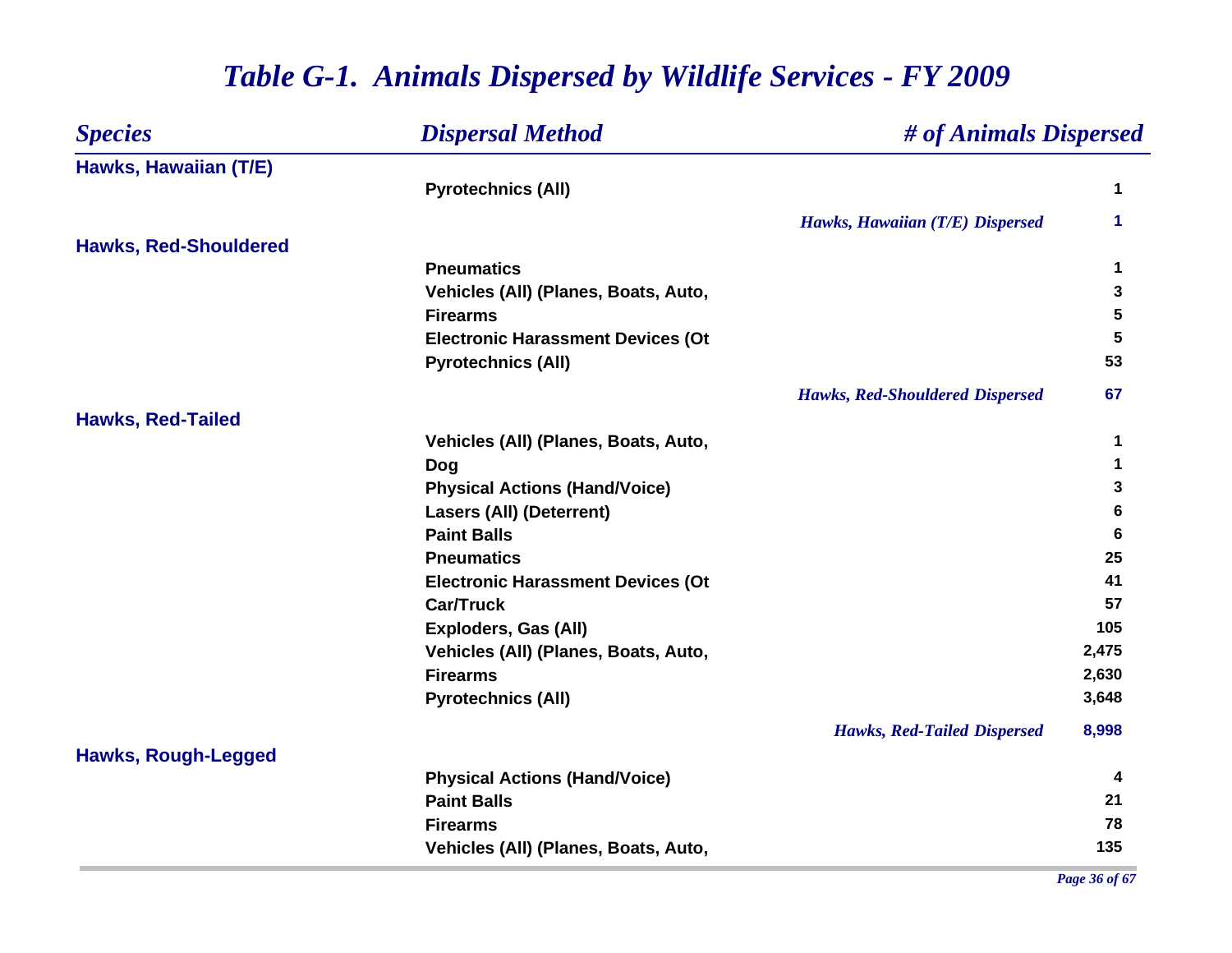| <b>Species</b>              | <b>Dispersal Method</b>                  |                                       | # of Animals Dispersed |  |
|-----------------------------|------------------------------------------|---------------------------------------|------------------------|--|
| <b>Hawks, Rough-Legged</b>  |                                          |                                       |                        |  |
|                             | <b>Pyrotechnics (All)</b>                |                                       | 219                    |  |
|                             |                                          | <b>Hawks, Rough-Legged Dispersed</b>  | 457                    |  |
| <b>Hawks, Sharp-Shinned</b> |                                          |                                       |                        |  |
|                             | <b>Electronic Harassment Devices (Ot</b> |                                       | $\mathbf{2}$           |  |
|                             | <b>Pyrotechnics (All)</b>                |                                       | $\mathbf{2}$           |  |
|                             | Vehicles (All) (Planes, Boats, Auto,     |                                       | 3                      |  |
|                             |                                          | <b>Hawks, Sharp-Shinned Dispersed</b> | 7                      |  |
| Hawks, Swainson's           |                                          |                                       |                        |  |
|                             | <b>Electronic Harassment Devices (Ot</b> |                                       | $\mathbf{2}$           |  |
|                             | <b>Pneumatics</b>                        |                                       | 4                      |  |
|                             | <b>Car/Truck</b>                         |                                       | 6                      |  |
|                             | <b>Exploders, Gas (All)</b>              |                                       | 9                      |  |
|                             | Vehicles (All) (Planes, Boats, Auto,     |                                       | 65                     |  |
|                             | <b>Firearms</b>                          |                                       | 477                    |  |
|                             | <b>Pyrotechnics (All)</b>                |                                       | 508                    |  |
|                             |                                          | Hawks, Swainson's Dispersed           | 1,071                  |  |
| <b>Herons, Great Blue</b>   |                                          |                                       |                        |  |
|                             | <b>Spotlight</b>                         |                                       | 1                      |  |
|                             | <b>Paint Balls</b>                       |                                       | $\mathbf 2$            |  |
|                             | <b>Electronic Harassment Devices (Ot</b> |                                       | 3                      |  |
|                             | <b>Dog</b>                               |                                       | 4                      |  |
|                             | <b>Pneumatics</b>                        |                                       | 18                     |  |
|                             | Vehicles (All) (Planes, Boats, Auto,     |                                       | 24                     |  |
|                             | <b>Physical Actions (Hand/Voice)</b>     |                                       | 41                     |  |
|                             | <b>Exploders, Gas (All)</b>              |                                       | 98                     |  |
|                             | Lights (All)                             |                                       | 223                    |  |
|                             | Vehicles (All) (Planes, Boats, Auto,     |                                       | 1,200                  |  |
|                             | <b>Firearms</b>                          |                                       | 2,882                  |  |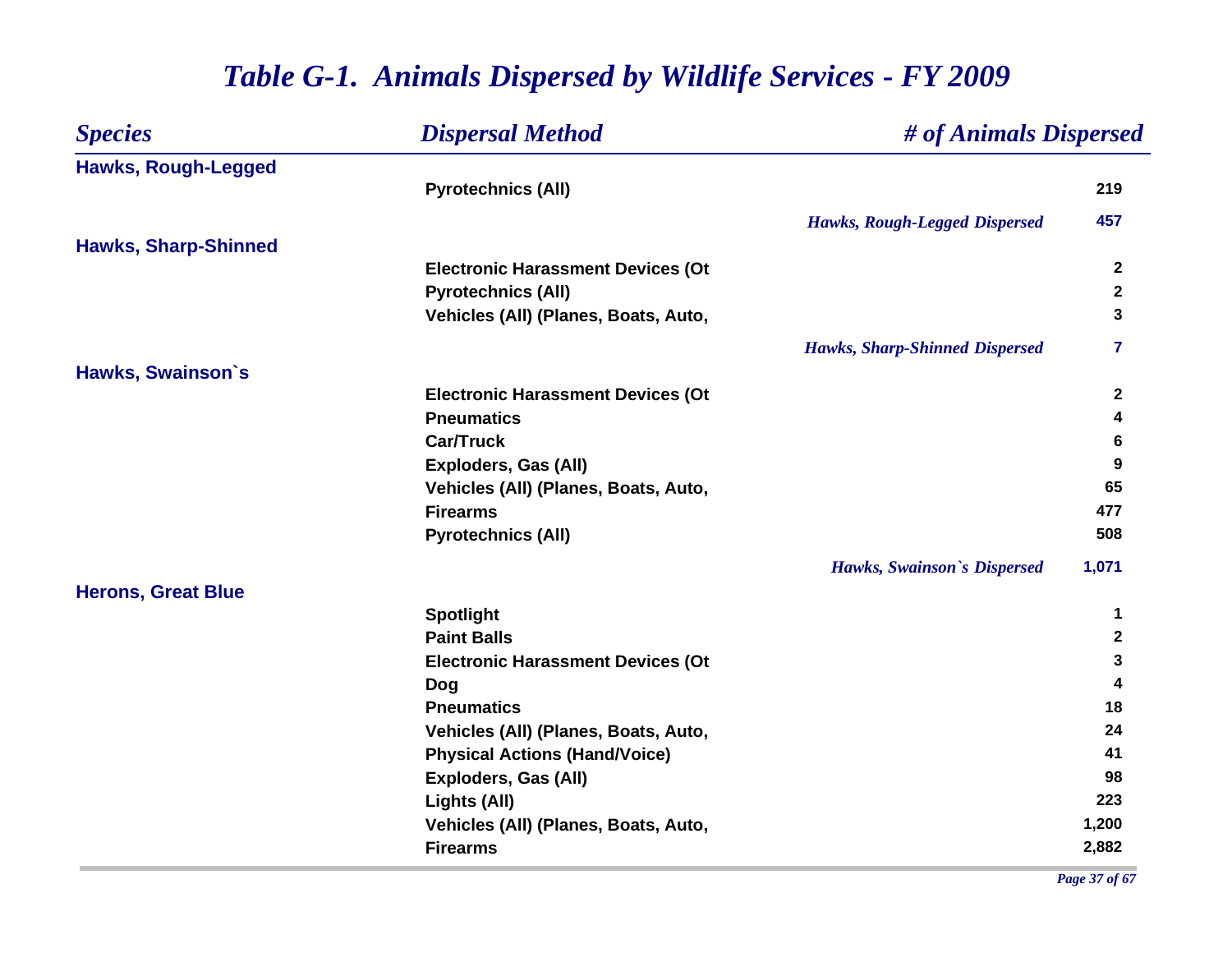| <b>Species</b>                       | <b>Dispersal Method</b>              | # of Animals Dispersed                        |             |
|--------------------------------------|--------------------------------------|-----------------------------------------------|-------------|
| <b>Herons, Great Blue</b>            |                                      |                                               |             |
|                                      | <b>Pyrotechnics (All)</b>            |                                               | 5,504       |
|                                      |                                      | <b>Herons, Great Blue Dispersed</b>           | 10,000      |
| <b>Herons, Green</b>                 |                                      |                                               |             |
|                                      | <b>Pyrotechnics (All)</b>            |                                               | 10          |
|                                      | Vehicles (All) (Planes, Boats, Auto, |                                               | 34          |
|                                      |                                      | <b>Herons, Green Dispersed</b>                | 44          |
| <b>Herons, Little Blue</b>           |                                      |                                               |             |
|                                      | Vehicles (All) (Planes, Boats, Auto, |                                               | $\mathbf 1$ |
|                                      | <b>Pyrotechnics (All)</b>            |                                               | 412         |
|                                      |                                      | <b>Herons, Little Blue Dispersed</b>          | 413         |
| <b>Herons, Night, Black-Crowned</b>  |                                      |                                               |             |
|                                      | <b>Firearms</b>                      |                                               | 16          |
|                                      | <b>Spotlight</b>                     |                                               | 18          |
|                                      | <b>Pyrotechnics (All)</b>            |                                               | 73          |
|                                      | Vehicles (All) (Planes, Boats, Auto, |                                               | 261         |
|                                      |                                      | <b>Herons, Night, Black-Crowned Dispersed</b> | 368         |
| <b>Herons, Night, Yellow-Crowned</b> |                                      |                                               |             |
|                                      | <b>Pyrotechnics (All)</b>            |                                               | 5           |
|                                      |                                      | Herons, Night, Yellow-Crowned Dispersed       | 5           |
| <b>Herons, Tricolored</b>            |                                      |                                               |             |
|                                      | <b>Pyrotechnics (All)</b>            |                                               | 52          |
|                                      |                                      | <b>Herons, Tricolored Dispersed</b>           | 52          |
| <b>Ibises, Glossy</b>                |                                      |                                               |             |
|                                      | <b>Firearms</b>                      |                                               | 8           |
|                                      | <b>Pyrotechnics (All)</b>            |                                               | 65          |
|                                      |                                      | <b>Ibises, Glossy Dispersed</b>               | 73          |
|                                      |                                      |                                               |             |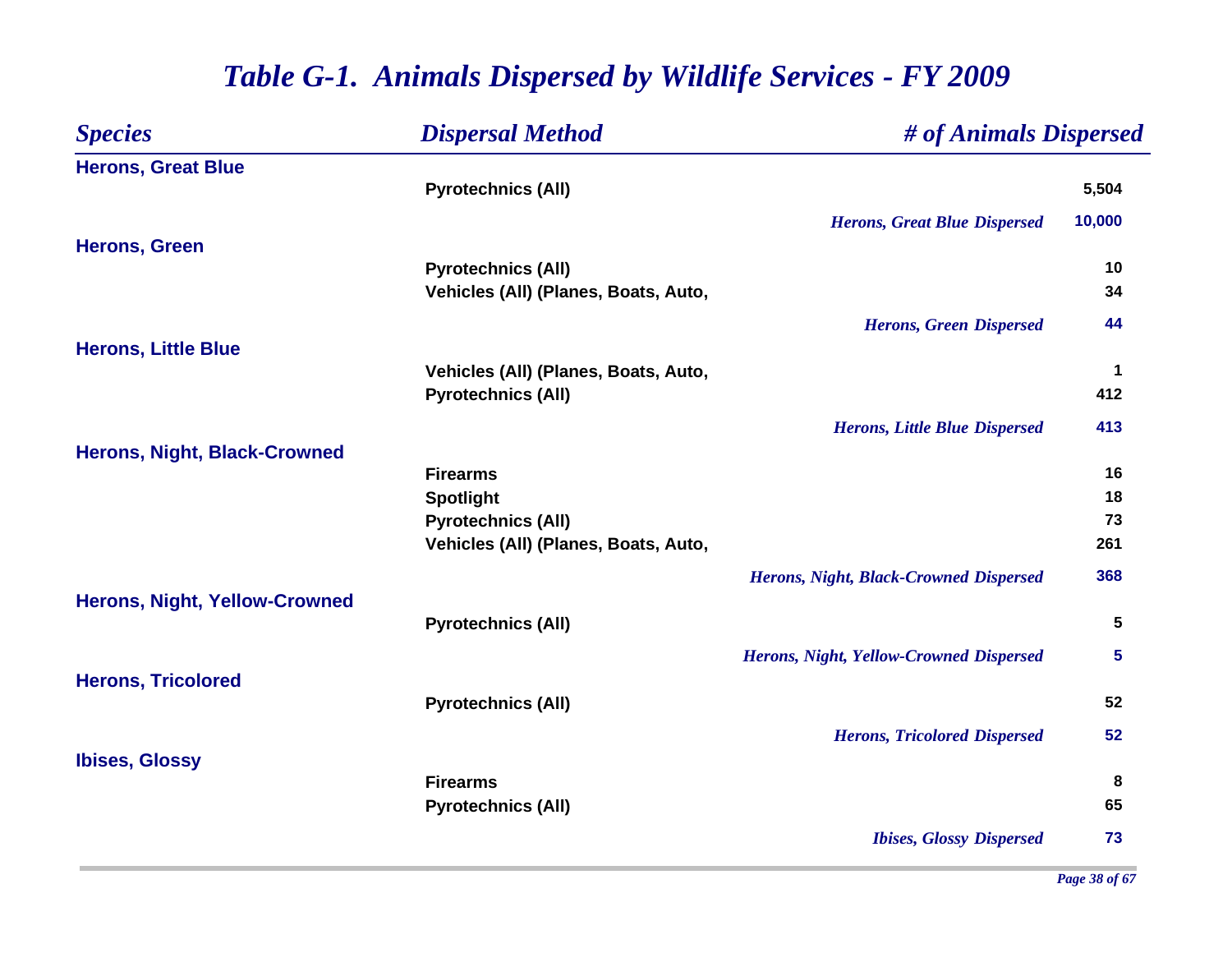| <b>Species</b>                   | <b>Dispersal Method</b>                  | # of Animals Dispersed                     |                 |
|----------------------------------|------------------------------------------|--------------------------------------------|-----------------|
| <b>Ibises, White</b>             |                                          |                                            |                 |
|                                  | <b>Firearms</b>                          |                                            | 100             |
|                                  | Vehicles (All) (Planes, Boats, Auto,     |                                            | 375             |
|                                  | <b>Pyrotechnics (All)</b>                |                                            | 7,349           |
|                                  |                                          | <b>Ibises, White Dispersed</b>             | 7,824           |
| <b>Ibises, White-Faced</b>       |                                          |                                            |                 |
|                                  | <b>Firearms</b>                          |                                            | 35              |
|                                  | <b>Pyrotechnics (All)</b>                |                                            | 26,378          |
|                                  |                                          | <b>Ibises, White-Faced Dispersed</b>       | 26,413          |
| <b>Jackrabbits, Black Tailed</b> |                                          |                                            |                 |
|                                  | <b>Firearms</b>                          |                                            | $\overline{7}$  |
|                                  | Vehicles (All) (Planes, Boats, Auto,     |                                            | 17              |
|                                  |                                          | <b>Jackrabbits, Black Tailed Dispersed</b> | 24              |
| <b>Jaegers, Long-Tailed</b>      |                                          |                                            |                 |
|                                  | <b>Paint Balls</b>                       |                                            | 1               |
|                                  | <b>Firearms</b>                          |                                            | 4               |
|                                  | Vehicles (All) (Planes, Boats, Auto,     |                                            | 10              |
|                                  | <b>Pyrotechnics (All)</b>                |                                            | 20              |
|                                  |                                          | <b>Jaegers, Long-Tailed Dispersed</b>      | 35              |
| <b>Jaegers, Parasitic</b>        |                                          |                                            |                 |
|                                  | Vehicles (All) (Planes, Boats, Auto,     |                                            | 1               |
|                                  | <b>Pyrotechnics (All)</b>                |                                            | 4               |
|                                  |                                          | Jaegers, Parasitic Dispersed               | $5\phantom{.0}$ |
| <b>Jays, Blue</b>                |                                          |                                            |                 |
|                                  | <b>Electronic Harassment Devices (Ot</b> |                                            | 1               |
|                                  |                                          | <b>Jays, Blue Dispersed</b>                | 1.              |
| Jays, Steller's                  |                                          |                                            |                 |
|                                  | <b>Physical Actions (Hand/Voice)</b>     |                                            | $\overline{2}$  |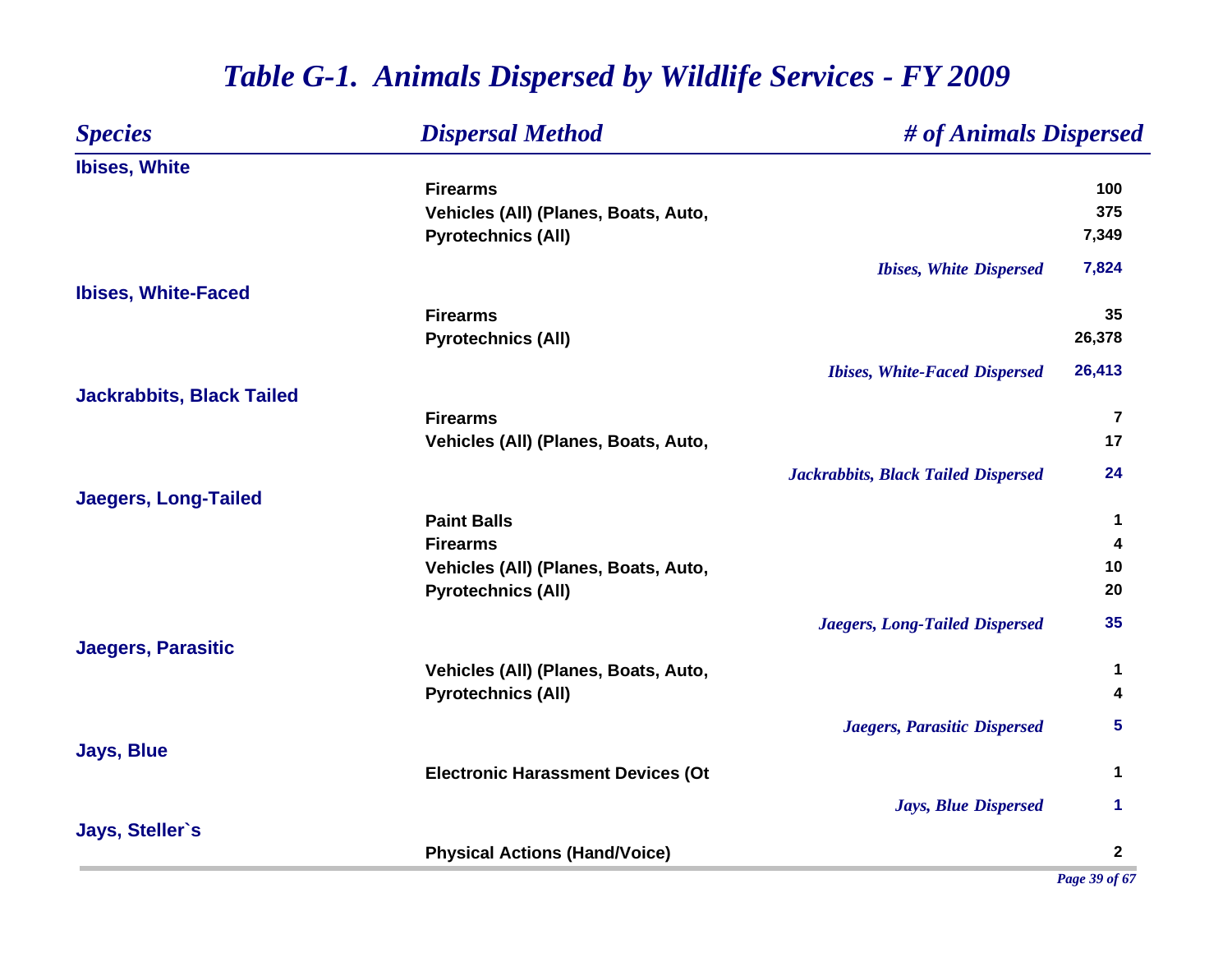#### *Species Dispersal Method # of Animals Dispersed* **Jays, Steller`s** *Jays, Steller`s Dispersed* **2 Juncos, Dark-Eyed Firearms13 13 13 Pyrotechnics (All) <sup>84</sup>** *Juncos, Dark-Eyed Dispersed* **97 Junglefowl, Red Firearms109 109** Vehicles (All) (Planes, Boats, Auto, 761 *Junglefowl, Red Dispersed* **870 KilldeersPaint Balls 6 Physical Actions (Hand/Voice) <sup>19</sup> Spotlight <sup>20</sup> Car/Truck 50 Exploders, Gas (All) 188 Pneumatics 326 Vehicles (All) (Planes, Boats, Auto, 375 Electronic Harassment Devices (Ot 520 Firearms 2,732 Vehicles (All) (Planes, Boats, Auto, 3,223 Pyrotechnics (All) 5,021** *Killdeers Dispersed* **12,480 Kingbirds, Eastern Pyrotechnics (All) <sup>1</sup> Vehicles (All) (Planes, Boats, Auto, 2 Electronic Harassment Devices (Ot 16 Firearms47**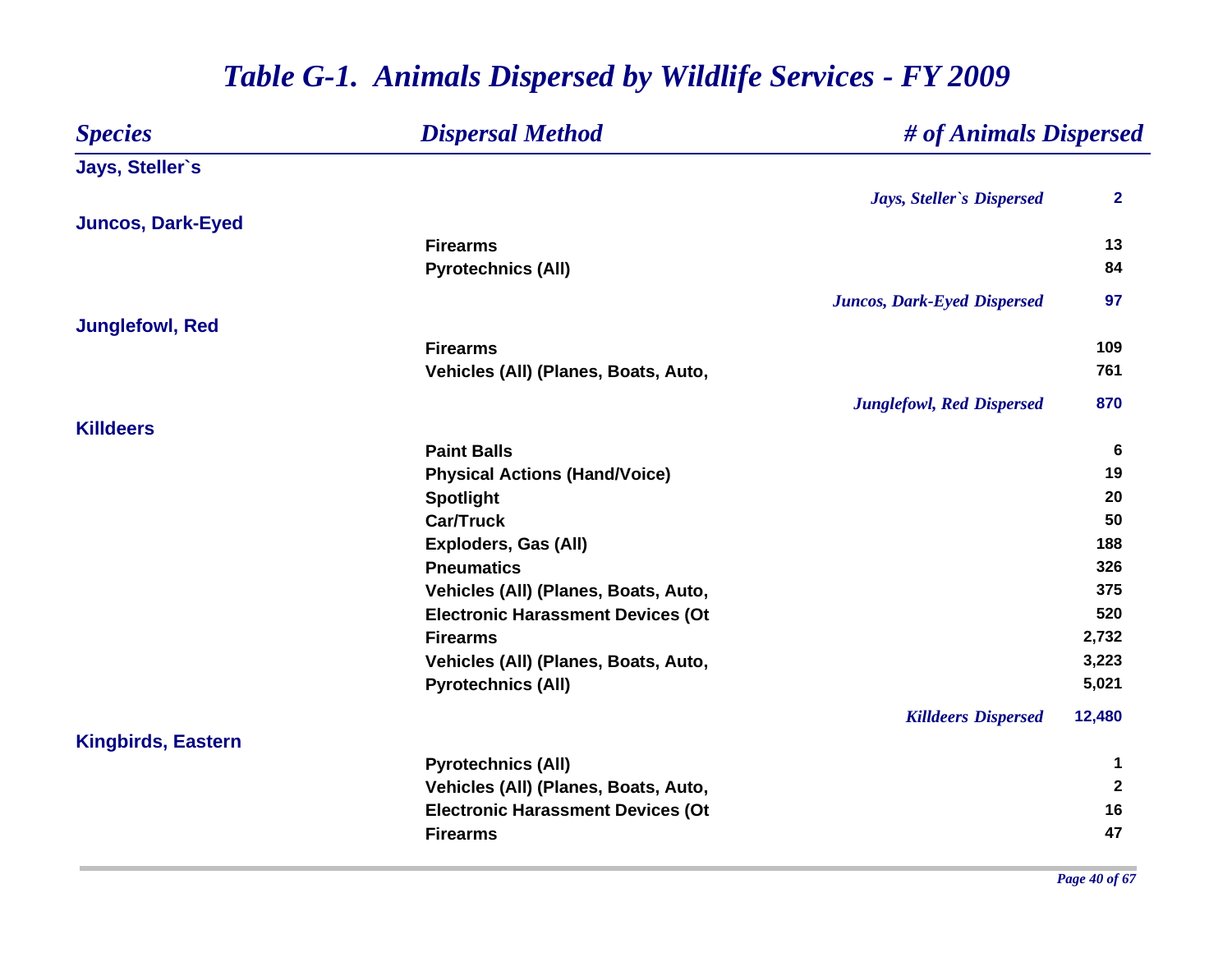| <b>Species</b>                  | # of Animals Dispersed<br><b>Dispersal Method</b> |                                      |                |  |
|---------------------------------|---------------------------------------------------|--------------------------------------|----------------|--|
| <b>Kingbirds, Eastern</b>       |                                                   |                                      |                |  |
|                                 | <b>Exploders, Gas (All)</b>                       |                                      | 55             |  |
|                                 |                                                   | <b>Kingbirds, Eastern Dispersed</b>  | 121            |  |
| <b>Kingbirds, Western</b>       |                                                   |                                      |                |  |
|                                 | <b>Electronic Harassment Devices (Ot</b>          |                                      | 4              |  |
|                                 | <b>Pyrotechnics (All)</b>                         |                                      | 93             |  |
|                                 | Vehicles (All) (Planes, Boats, Auto,              |                                      | 93             |  |
|                                 | <b>Pneumatics</b>                                 |                                      | 108            |  |
|                                 | <b>Exploders, Gas (All)</b>                       |                                      | 175            |  |
|                                 | <b>Car/Truck</b>                                  |                                      | 205            |  |
|                                 | <b>Firearms</b>                                   |                                      | 1,784          |  |
|                                 |                                                   | <b>Kingbirds, Western Dispersed</b>  | 2,462          |  |
| <b>Kingfishers, Belted</b>      |                                                   |                                      |                |  |
|                                 | <b>Pyrotechnics (All)</b>                         |                                      | 1              |  |
|                                 | <b>Paint Balls</b>                                |                                      | $\mathbf{2}$   |  |
|                                 | Vehicles (All) (Planes, Boats, Auto,              |                                      | 8              |  |
|                                 |                                                   | <b>Kingfishers, Belted Dispersed</b> | 11             |  |
| <b>Kites, Mississippi</b>       |                                                   |                                      |                |  |
|                                 | <b>Pyrotechnics (All)</b>                         |                                      | 5              |  |
|                                 | <b>Electronic Harassment Devices (Ot</b>          |                                      | $\overline{7}$ |  |
|                                 | <b>Firearms</b>                                   |                                      | 166            |  |
|                                 |                                                   | <b>Kites, Mississippi Dispersed</b>  | 178            |  |
| <b>Kites, White-Tailed</b>      |                                                   |                                      |                |  |
|                                 | Vehicles (All) (Planes, Boats, Auto,              |                                      | $\mathbf{2}$   |  |
|                                 | <b>Pyrotechnics (All)</b>                         |                                      | $\mathbf{2}$   |  |
|                                 |                                                   | <b>Kites, White-Tailed Dispersed</b> | 4              |  |
| <b>Kittiwakes, Black-Legged</b> |                                                   |                                      | 305            |  |
|                                 | <b>Pyrotechnics (All)</b>                         |                                      |                |  |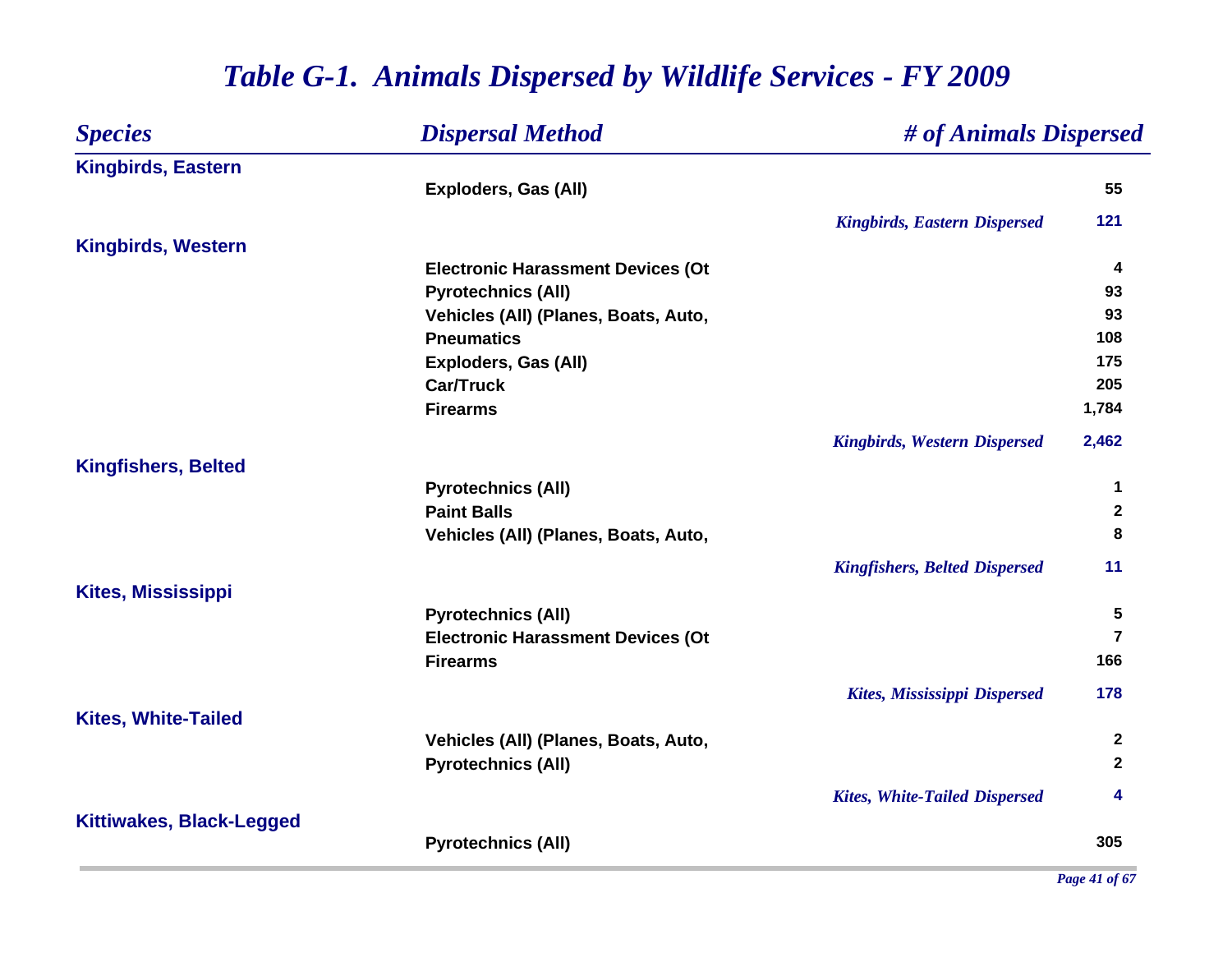| <b>Species</b>                  | <b>Dispersal Method</b>              | # of Animals Dispersed              |              |
|---------------------------------|--------------------------------------|-------------------------------------|--------------|
| Kittiwakes, Black-Legged        |                                      |                                     |              |
|                                 | Vehicles (All) (Planes, Boats, Auto, |                                     | 536          |
|                                 |                                      | Kittiwakes, Black-Legged Dispersed  | 841          |
| <b>Kittiwakes, Red-Legged</b>   |                                      |                                     |              |
|                                 | <b>Firearms</b>                      |                                     | 315          |
|                                 | <b>Pyrotechnics (All)</b>            |                                     | 6,591        |
|                                 | Vehicles (All) (Planes, Boats, Auto, |                                     | 39,709       |
|                                 |                                      | Kittiwakes, Red-Legged Dispersed    | 46,615       |
| <b>Larks, Horned</b>            |                                      |                                     |              |
|                                 | <b>Pneumatics</b>                    |                                     | $\mathbf{2}$ |
|                                 | <b>Paint Balls</b>                   |                                     | 6            |
|                                 | <b>Exploders, Gas (All)</b>          |                                     | 230          |
|                                 | <b>Physical Actions (Hand/Voice)</b> |                                     | 300          |
|                                 | <b>Car/Truck</b>                     |                                     | 450          |
|                                 | Vehicles (All) (Planes, Boats, Auto, |                                     | 1,143        |
|                                 | <b>Pyrotechnics (All)</b>            |                                     | 5,618        |
|                                 | <b>Firearms</b>                      |                                     | 9,603        |
|                                 |                                      | <b>Larks, Horned Dispersed</b>      | 17,352       |
| <b>Lions, Mountain (Cougar)</b> |                                      |                                     |              |
|                                 | <b>Firearms</b>                      |                                     | $\mathbf{2}$ |
|                                 |                                      | Lions, Mountain (Cougar) Dispersed  | $\mathbf{2}$ |
| <b>Longspurs, Lapland</b>       |                                      |                                     |              |
|                                 | <b>Firearms</b>                      |                                     | 15           |
|                                 | <b>Physical Actions (Hand/Voice)</b> |                                     | 100          |
|                                 | <b>Pyrotechnics (All)</b>            |                                     | 110          |
|                                 |                                      | <b>Longspurs, Lapland Dispersed</b> | 225          |
| <b>Loons, Common</b>            |                                      |                                     |              |
|                                 | <b>Pyrotechnics (All)</b>            |                                     | $\mathbf 1$  |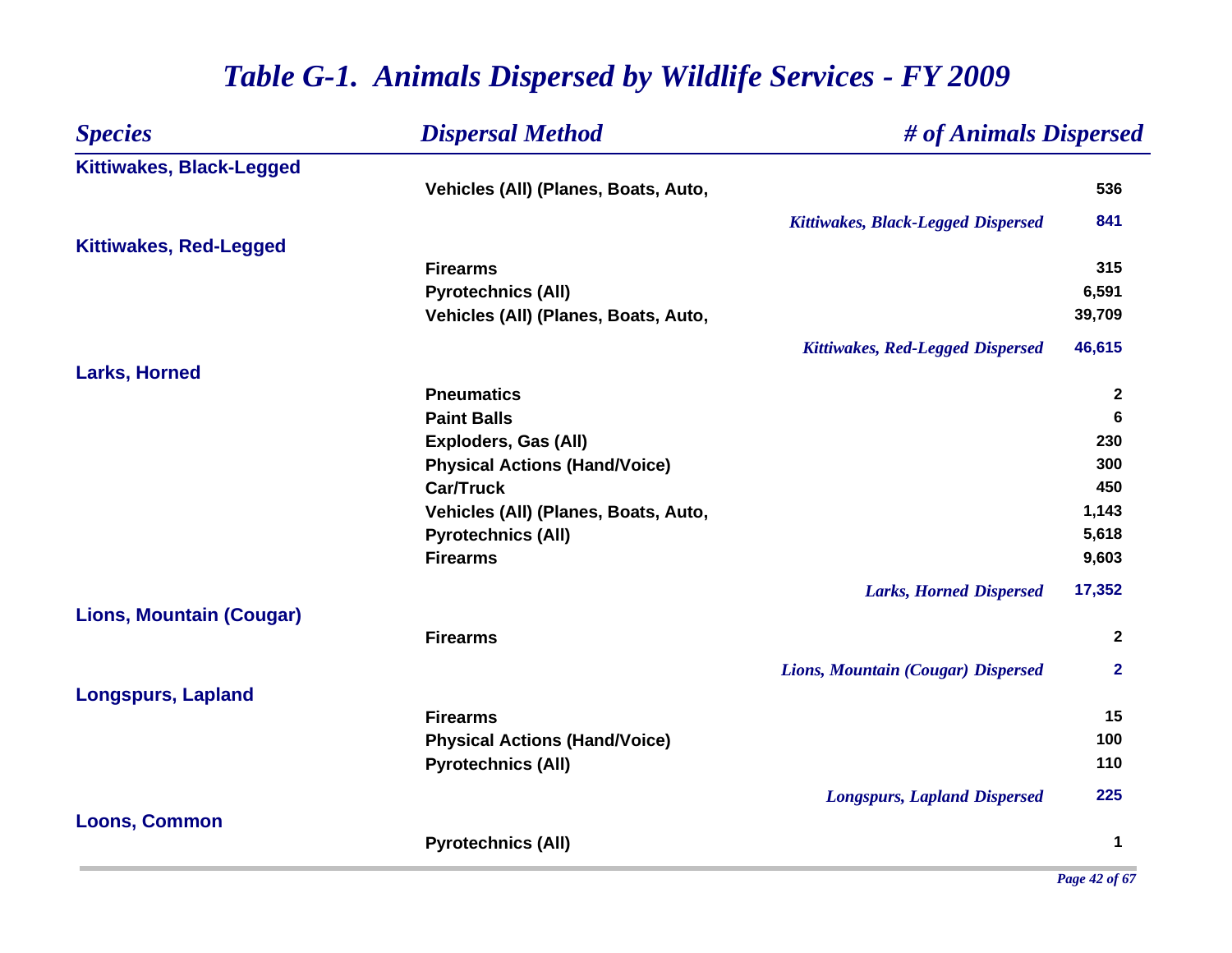| <b>Species</b>                | <b>Dispersal Method</b>              | # of Animals Dispersed                  |                         |
|-------------------------------|--------------------------------------|-----------------------------------------|-------------------------|
| <b>Loons, Common</b>          |                                      |                                         |                         |
|                               | <b>Paint Balls</b>                   |                                         | 1                       |
|                               | Vehicles (All) (Planes, Boats, Auto, |                                         | 3                       |
|                               |                                      | <b>Loons, Common Dispersed</b>          | 5                       |
| <b>Loons, Pacific</b>         |                                      |                                         |                         |
|                               | <b>Paint Balls</b>                   |                                         | $\mathbf{2}$            |
|                               | Vehicles (All) (Planes, Boats, Auto, |                                         | $\boldsymbol{2}$        |
|                               | <b>Pyrotechnics (All)</b>            |                                         | 38                      |
|                               |                                      | <b>Loons, Pacific Dispersed</b>         | 42                      |
| Lynx                          |                                      |                                         |                         |
|                               | Vehicles (All) (Planes, Boats, Auto, |                                         | $\mathbf{2}$            |
|                               |                                      | <b>Lynx Dispersed</b>                   | $\overline{\mathbf{2}}$ |
| <b>Magpies, Black-Billed</b>  |                                      |                                         |                         |
|                               | <b>Lasers (All) (Deterrent)</b>      |                                         | $\overline{\mathbf{z}}$ |
|                               | <b>Physical Actions (Hand/Voice)</b> |                                         | 57                      |
|                               | <b>Paint Balls</b>                   |                                         | 76                      |
|                               | <b>Pyrotechnics (All)</b>            |                                         | 108                     |
|                               | Vehicles (All) (Planes, Boats, Auto, |                                         | 186                     |
|                               | <b>Firearms</b>                      |                                         | 223                     |
|                               |                                      | <b>Magpies, Black-Billed Dispersed</b>  | 657                     |
| <b>Magpies, Yellow-Billed</b> |                                      |                                         |                         |
|                               | Vehicles (All) (Planes, Boats, Auto, |                                         | 115                     |
|                               |                                      | <b>Magpies, Yellow-Billed Dispersed</b> | 115                     |
| <b>Mannikins, Chestnut</b>    |                                      |                                         |                         |
|                               | <b>Pyrotechnics (All)</b>            |                                         | 2,954                   |
|                               | Vehicles (All) (Planes, Boats, Auto, |                                         | 77,514                  |
|                               | <b>Firearms</b>                      |                                         | 141,411                 |
|                               |                                      | <b>Mannikins, Chestnut Dispersed</b>    | 221,879                 |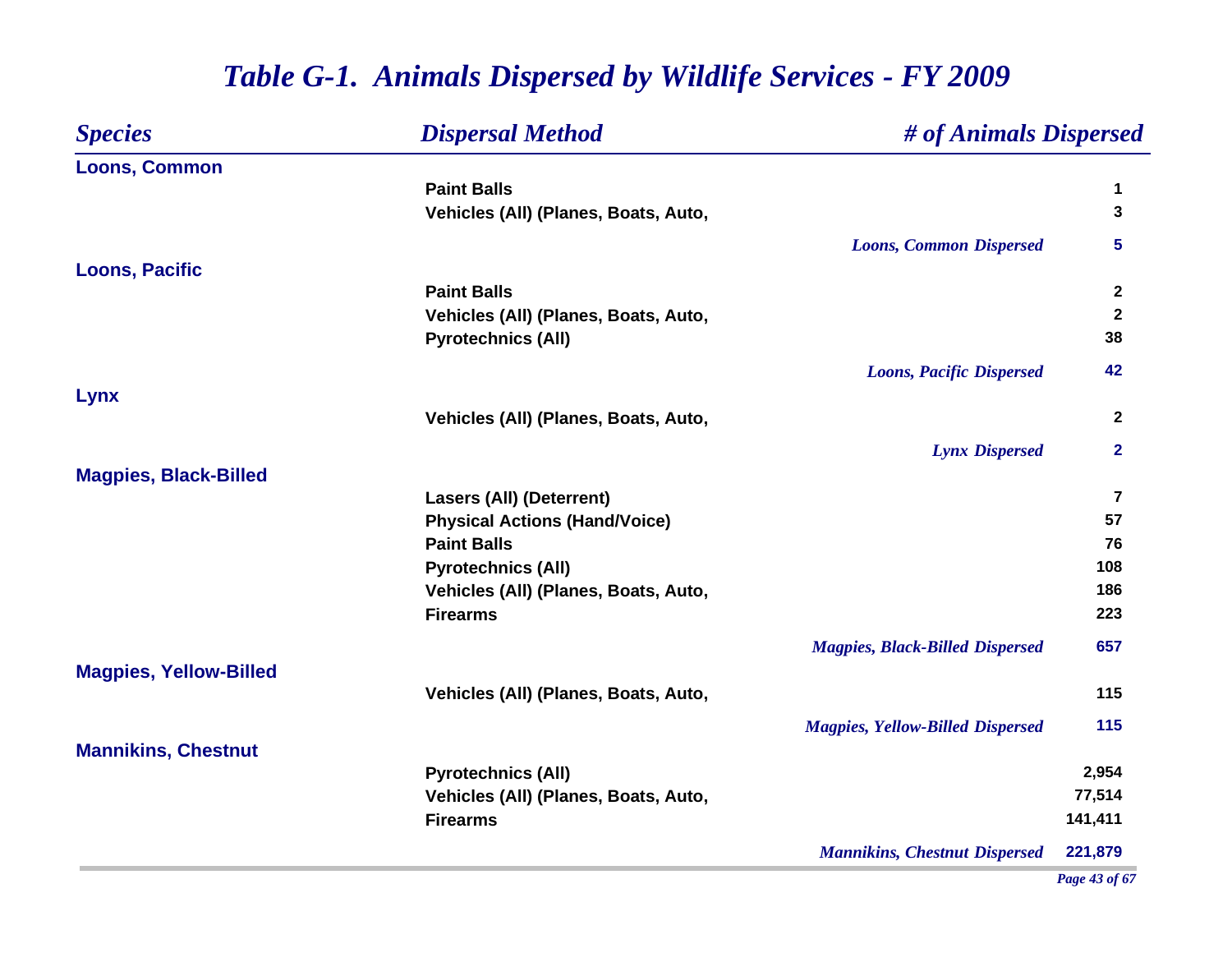| <b>Species</b>                  | <b>Dispersal Method</b>                  | # of Animals Dispersed                    |                |
|---------------------------------|------------------------------------------|-------------------------------------------|----------------|
| <b>Mannikins, Nutmeg</b>        |                                          |                                           |                |
|                                 | <b>Physical Actions (Hand/Voice)</b>     |                                           | 63             |
|                                 | <b>Pyrotechnics (All)</b>                |                                           | 9,067          |
|                                 | Vehicles (All) (Planes, Boats, Auto,     |                                           | 43,486         |
|                                 | <b>Firearms</b>                          |                                           | 57,275         |
|                                 |                                          | <b>Mannikins, Nutmeg Dispersed</b>        | 109,891        |
| <b>Marmots/Woodchucks (All)</b> |                                          |                                           |                |
|                                 | <b>Paint Balls</b>                       |                                           | 1              |
|                                 | <b>Pyrotechnics (All)</b>                |                                           | 1              |
|                                 | <b>Car/Truck</b>                         |                                           | 4              |
|                                 | <b>Firearms</b>                          |                                           | 17             |
|                                 | Vehicles (All) (Planes, Boats, Auto,     |                                           | 48             |
|                                 |                                          | <b>Marmots/Woodchucks (All) Dispersed</b> | 71             |
| <b>Martins, Purple</b>          |                                          |                                           |                |
|                                 | <b>Car/Truck</b>                         |                                           | 10             |
|                                 | <b>Firearms</b>                          |                                           | 15             |
|                                 | <b>Electronic Harassment Devices (Ot</b> |                                           | 40             |
|                                 | Rejex-It Tp-40 (Birds/Landfill)          |                                           | 4,500          |
|                                 | <b>Water, High Pressure Spray</b>        |                                           | 27,000         |
|                                 | <b>Pyrotechnics (All)</b>                |                                           | 48,200         |
|                                 |                                          | <b>Martins, Purple Dispersed</b>          | 79,765         |
| <b>Meadowlarks, Eastern</b>     |                                          |                                           |                |
|                                 | <b>Paint Balls</b>                       |                                           | $\mathbf 1$    |
|                                 | <b>Car/Truck</b>                         |                                           | $\overline{7}$ |
|                                 | <b>Calling Device, Electronic</b>        |                                           | 15             |
|                                 | Vehicles (All) (Planes, Boats, Auto,     |                                           | 55             |
|                                 | <b>Electronic Harassment Devices (Ot</b> |                                           | 61             |
|                                 | <b>Firearms</b>                          |                                           | 1,368          |
|                                 | Vehicles (All) (Planes, Boats, Auto,     |                                           | 1,697          |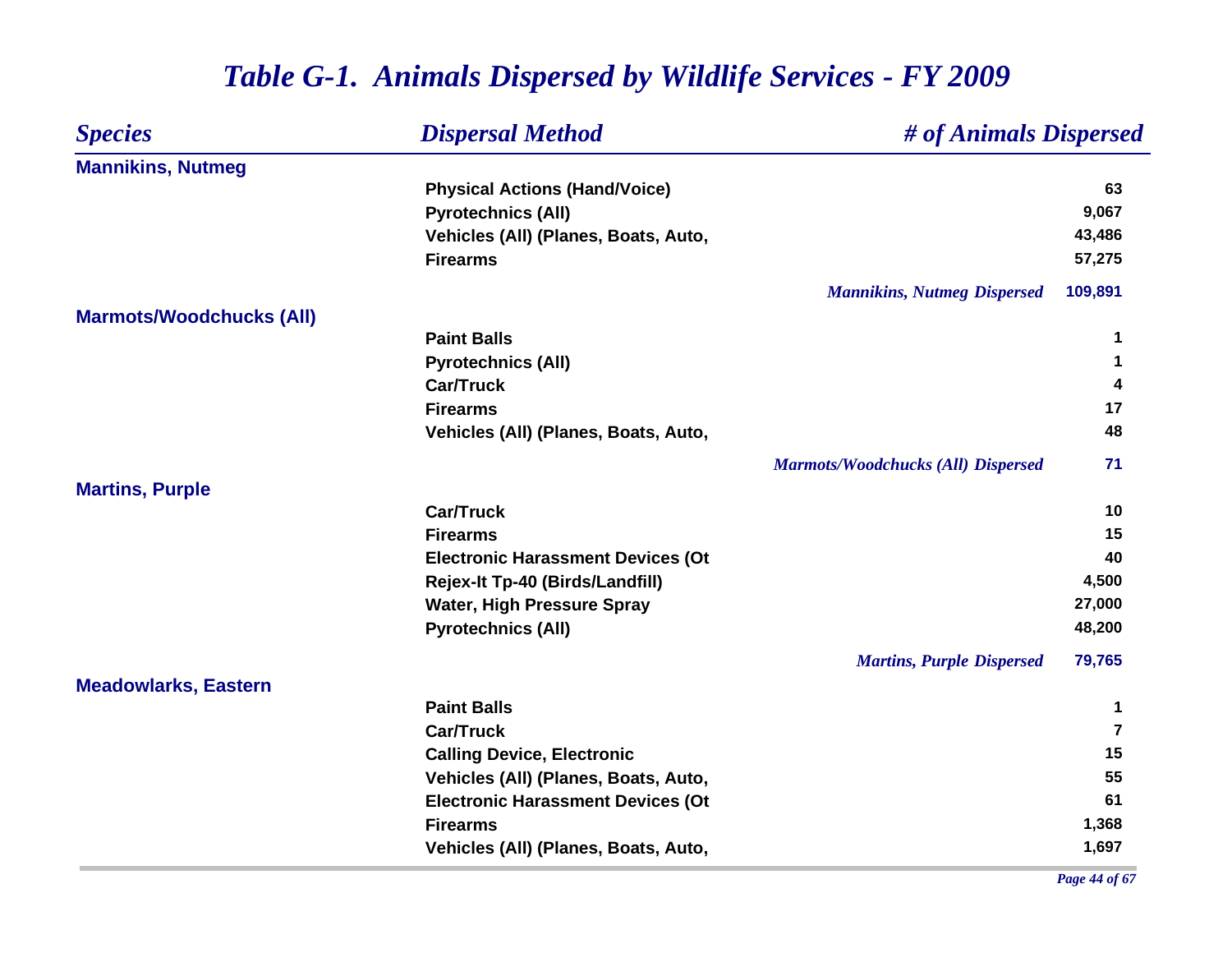| <b>Dispersal Method</b><br><b>Species</b> | # of Animals Dispersed                   |                                         |             |
|-------------------------------------------|------------------------------------------|-----------------------------------------|-------------|
| <b>Meadowlarks, Eastern</b>               |                                          |                                         |             |
|                                           | <b>Exploders, Gas (All)</b>              |                                         | 1,971       |
|                                           | <b>Pyrotechnics (All)</b>                |                                         | 2,470       |
|                                           |                                          | <b>Meadowlarks, Eastern Dispersed</b>   | 7,645       |
| <b>Meadowlarks, Western</b>               |                                          |                                         |             |
|                                           | <b>Pneumatics</b>                        |                                         | 55          |
|                                           | <b>Car/Truck</b>                         |                                         | 316         |
|                                           | <b>Pyrotechnics (All)</b>                |                                         | 448         |
|                                           | <b>Firearms</b>                          |                                         | 4,003       |
|                                           | Vehicles (All) (Planes, Boats, Auto,     |                                         | 8,308       |
|                                           |                                          | <b>Meadowlarks, Western Dispersed</b>   | 13,130      |
| <b>Mockingbirds, Northern</b>             |                                          |                                         |             |
|                                           | <b>Electronic Harassment Devices (Ot</b> |                                         | 16          |
|                                           | <b>Firearms</b>                          |                                         | 35          |
|                                           | Vehicles (All) (Planes, Boats, Auto,     |                                         | 529         |
|                                           |                                          | <b>Mockingbirds, Northern Dispersed</b> | 580         |
| <b>Mongooses, Indian</b>                  |                                          |                                         |             |
|                                           | <b>Firearms</b>                          |                                         | $\mathbf 1$ |
|                                           | Vehicles (All) (Planes, Boats, Auto,     |                                         | 20          |
|                                           |                                          | <b>Mongooses, Indian Dispersed</b>      | 21          |
| <b>Moorhens, Common</b>                   |                                          |                                         |             |
|                                           | <b>Firearms</b>                          |                                         | 5           |
|                                           | <b>Pyrotechnics (All)</b>                |                                         | 15          |
|                                           |                                          | <b>Moorhens, Common Dispersed</b>       | 20          |
| <b>Moose</b>                              |                                          |                                         |             |
|                                           | <b>Pyrotechnics (All)</b>                |                                         | 15          |
|                                           | <b>Physical Actions (Hand/Voice)</b>     |                                         | 49          |
|                                           | Vehicles (All) (Planes, Boats, Auto,     |                                         | 553         |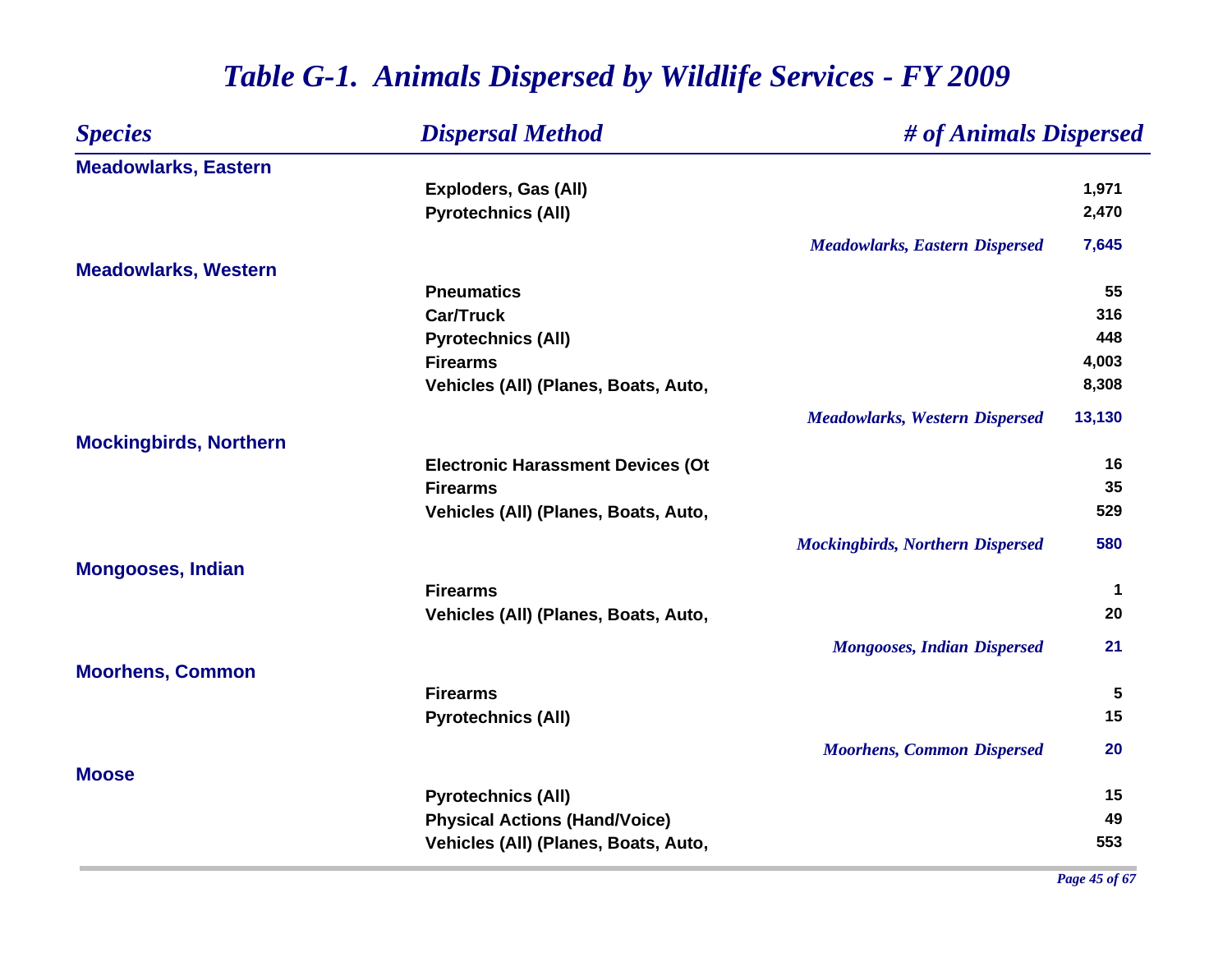| <b>Species</b>          | <b>Dispersal Method</b>                  | # of Animals Dispersed            |              |
|-------------------------|------------------------------------------|-----------------------------------|--------------|
| <b>Moose</b>            |                                          |                                   |              |
|                         | <b>Paint Balls</b>                       |                                   | 619          |
|                         |                                          | <b>Moose Dispersed</b>            | 1,236        |
| <b>Muskrats</b>         |                                          |                                   |              |
|                         | <b>Physical Actions (Hand/Voice)</b>     |                                   | $\mathbf{2}$ |
|                         | Vehicles (All) (Planes, Boats, Auto,     |                                   | 4            |
|                         | <b>Firearms</b>                          |                                   | 33           |
|                         |                                          | <b>Muskrats Dispersed</b>         | 39           |
| <b>Mynas (All)</b>      |                                          |                                   |              |
|                         | Lights (All)                             |                                   | 10           |
|                         | <b>Pyrotechnics (All)</b>                |                                   | 6,934        |
|                         | <b>Firearms</b>                          |                                   | 7,041        |
|                         | Vehicles (All) (Planes, Boats, Auto,     |                                   | 50,350       |
|                         |                                          | <b>Mynas (All) Dispersed</b>      | 64,335       |
| <b>Nighthawks (All)</b> |                                          |                                   |              |
|                         | Vehicles (All) (Planes, Boats, Auto,     |                                   | $\mathbf 1$  |
|                         | <b>Exploders, Gas (All)</b>              |                                   | 11           |
|                         | <b>Pyrotechnics (All)</b>                |                                   | 70           |
|                         | <b>Firearms</b>                          |                                   | 81           |
|                         |                                          | <b>Nighthawks (All) Dispersed</b> | 163          |
| <b>Nutrias</b>          |                                          |                                   |              |
|                         | <b>Car/Truck</b>                         |                                   | 1            |
|                         |                                          | <b>Nutrias Dispersed</b>          | 1            |
| <b>Ospreys</b>          |                                          |                                   |              |
|                         | <b>Car/Truck</b>                         |                                   | 4            |
|                         | <b>Electronic Harassment Devices (Ot</b> |                                   | 24           |
|                         | <b>Firearms</b>                          |                                   | 26           |
|                         | Vehicles (All) (Planes, Boats, Auto,     |                                   | 27           |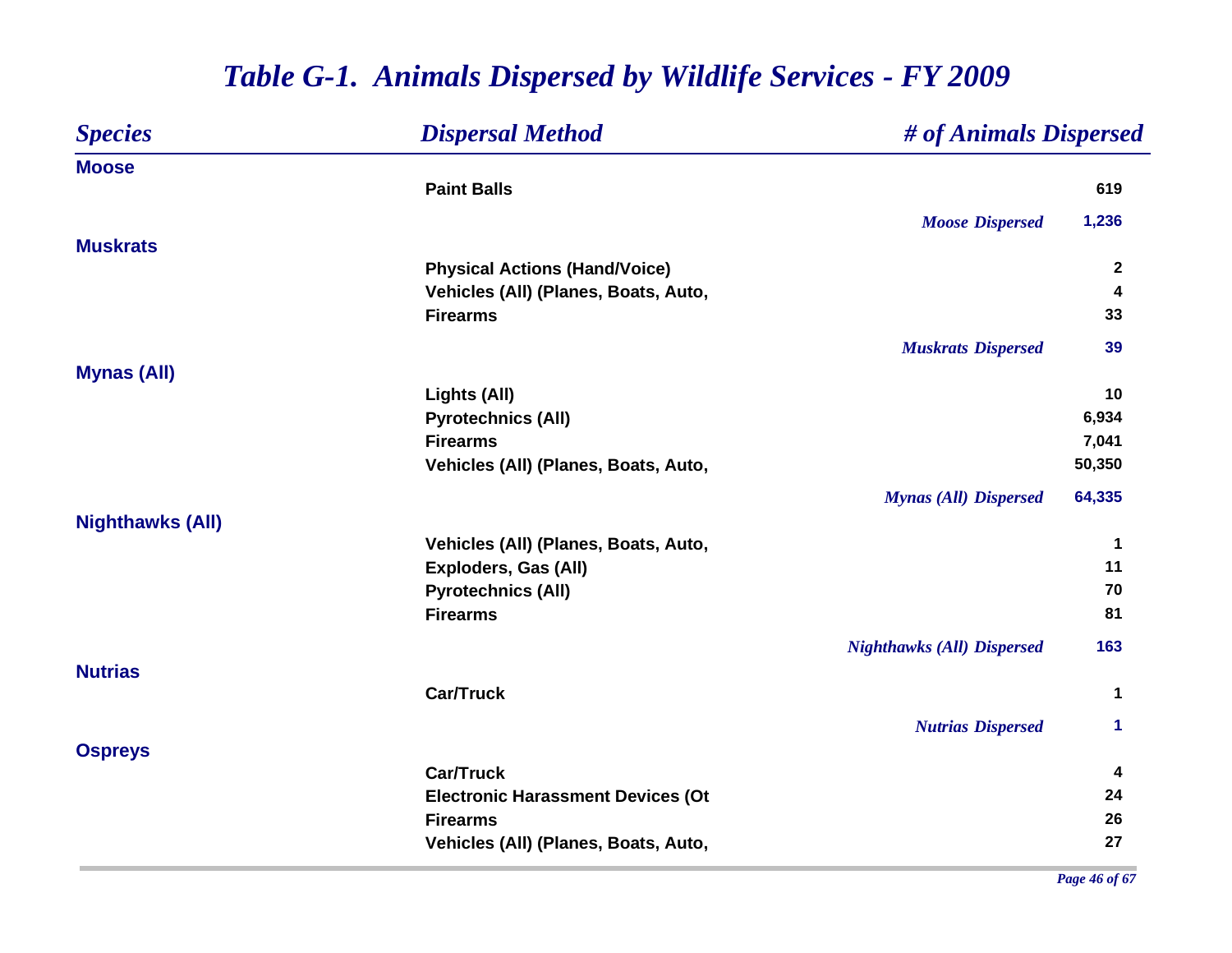| <b>Species</b>               | <b>Dispersal Method</b>                  | # of Animals Dispersed                 |              |
|------------------------------|------------------------------------------|----------------------------------------|--------------|
| <b>Ospreys</b>               |                                          |                                        |              |
|                              | <b>Pyrotechnics (All)</b>                |                                        | 341          |
|                              |                                          | <b>Ospreys Dispersed</b>               | 422          |
| <b>Otters, River</b>         |                                          |                                        |              |
|                              | Vehicles (All) (Planes, Boats, Auto,     |                                        | 1            |
|                              | <b>Physical Actions (Hand/Voice)</b>     |                                        | 3            |
|                              | <b>Pyrotechnics (All)</b>                |                                        | 19           |
|                              |                                          | <b>Otters, River Dispersed</b>         | 23           |
| <b>Owls, Barred</b>          |                                          |                                        |              |
|                              | Vehicles (All) (Planes, Boats, Auto,     |                                        | $\mathbf{2}$ |
|                              | <b>Pyrotechnics (All)</b>                |                                        | $\mathbf{2}$ |
|                              |                                          | <b>Owls, Barred Dispersed</b>          | 4            |
| <b>Owls, Common Barn</b>     |                                          |                                        |              |
|                              | <b>Pyrotechnics (All)</b>                |                                        | 8            |
|                              | <b>Spotlight</b>                         |                                        | 17           |
|                              | <b>Firearms</b>                          |                                        | 72           |
|                              | Vehicles (All) (Planes, Boats, Auto,     |                                        | 276          |
|                              |                                          | <b>Owls, Common Barn Dispersed</b>     | 373          |
| <b>Owls, Eastern Screech</b> |                                          |                                        |              |
|                              | <b>Electronic Harassment Devices (Ot</b> |                                        | 1            |
|                              |                                          | <b>Owls, Eastern Screech Dispersed</b> | 1            |
| <b>Owls, Great Horned</b>    |                                          |                                        |              |
|                              | <b>Pneumatics</b>                        |                                        | $\mathbf 1$  |
|                              | <b>Physical Actions (Hand/Voice)</b>     |                                        | $\mathbf{2}$ |
|                              | <b>Pyrotechnics (All)</b>                |                                        | 11           |
|                              | <b>Paint Balls</b>                       |                                        | 14           |
|                              | Vehicles (All) (Planes, Boats, Auto,     |                                        | 23           |
|                              | <b>Firearms</b>                          |                                        | 26           |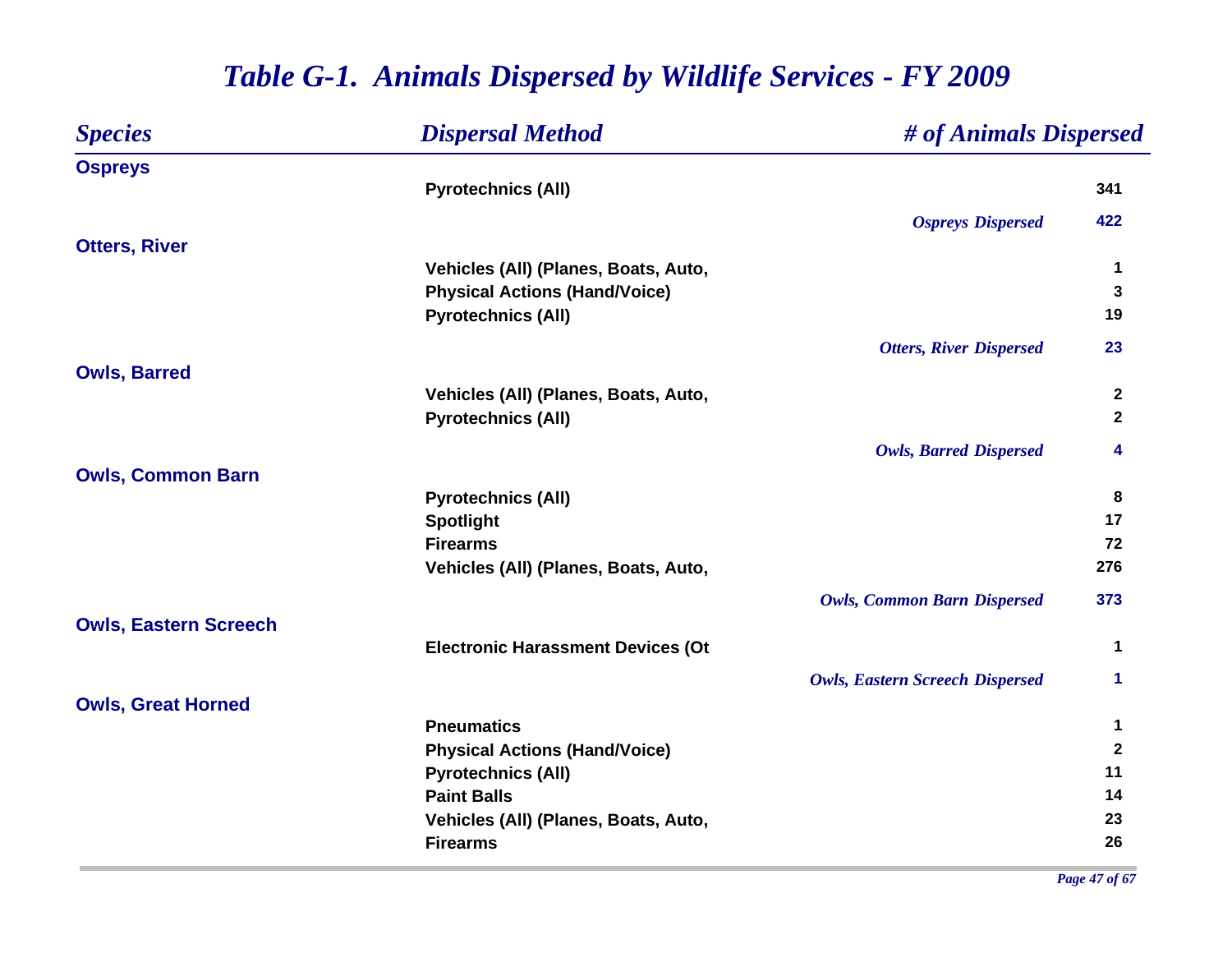| <b>Species</b>                | <b>Dispersal Method</b>                  | # of Animals Dispersed                 |              |
|-------------------------------|------------------------------------------|----------------------------------------|--------------|
| <b>Owls, Great Horned</b>     |                                          |                                        |              |
|                               |                                          | <b>Owls, Great Horned Dispersed</b>    | 77           |
| <b>Owls, Northern Hawk</b>    |                                          |                                        |              |
|                               | <b>Firearms</b>                          |                                        | $\mathbf{3}$ |
|                               | <b>Physical Actions (Hand/Voice)</b>     |                                        | 3            |
|                               | <b>Pyrotechnics (All)</b>                |                                        | 12           |
|                               | Vehicles (All) (Planes, Boats, Auto,     |                                        | 22           |
|                               | <b>Paint Balls</b>                       |                                        | 24           |
|                               |                                          | <b>Owls, Northern Hawk Dispersed</b>   | 64           |
| <b>Owls, Short-Eared</b>      |                                          |                                        |              |
|                               | <b>Electronic Harassment Devices (Ot</b> |                                        | 1            |
|                               | <b>Lasers (All) (Deterrent)</b>          |                                        | 1            |
|                               | Nets, Gun                                |                                        | $\mathbf{2}$ |
|                               | <b>Physical Actions (Hand/Voice)</b>     |                                        | 9            |
|                               | <b>Firearms</b>                          |                                        | 9            |
|                               | <b>Paint Balls</b>                       |                                        | 19           |
|                               | <b>Spotlight</b>                         |                                        | 33           |
|                               | <b>Pyrotechnics (All)</b>                |                                        | 416          |
|                               | Vehicles (All) (Planes, Boats, Auto,     |                                        | 667          |
|                               |                                          | <b>Owls, Short-Eared Dispersed</b>     | 1,157        |
| <b>Owls, Snowy</b>            |                                          |                                        |              |
|                               | Vehicles (All) (Planes, Boats, Auto,     |                                        | 8            |
|                               | <b>Pyrotechnics (All)</b>                |                                        | 65           |
|                               |                                          | <b>Owls, Snowy Dispersed</b>           | 73           |
| <b>Parakeets, Budgerigar</b>  |                                          |                                        |              |
|                               | <b>Pyrotechnics (All)</b>                |                                        | 1            |
|                               |                                          | <b>Parakeets, Budgerigar Dispersed</b> | 1.           |
| <b>Parakeets, Rose-Ringed</b> |                                          |                                        |              |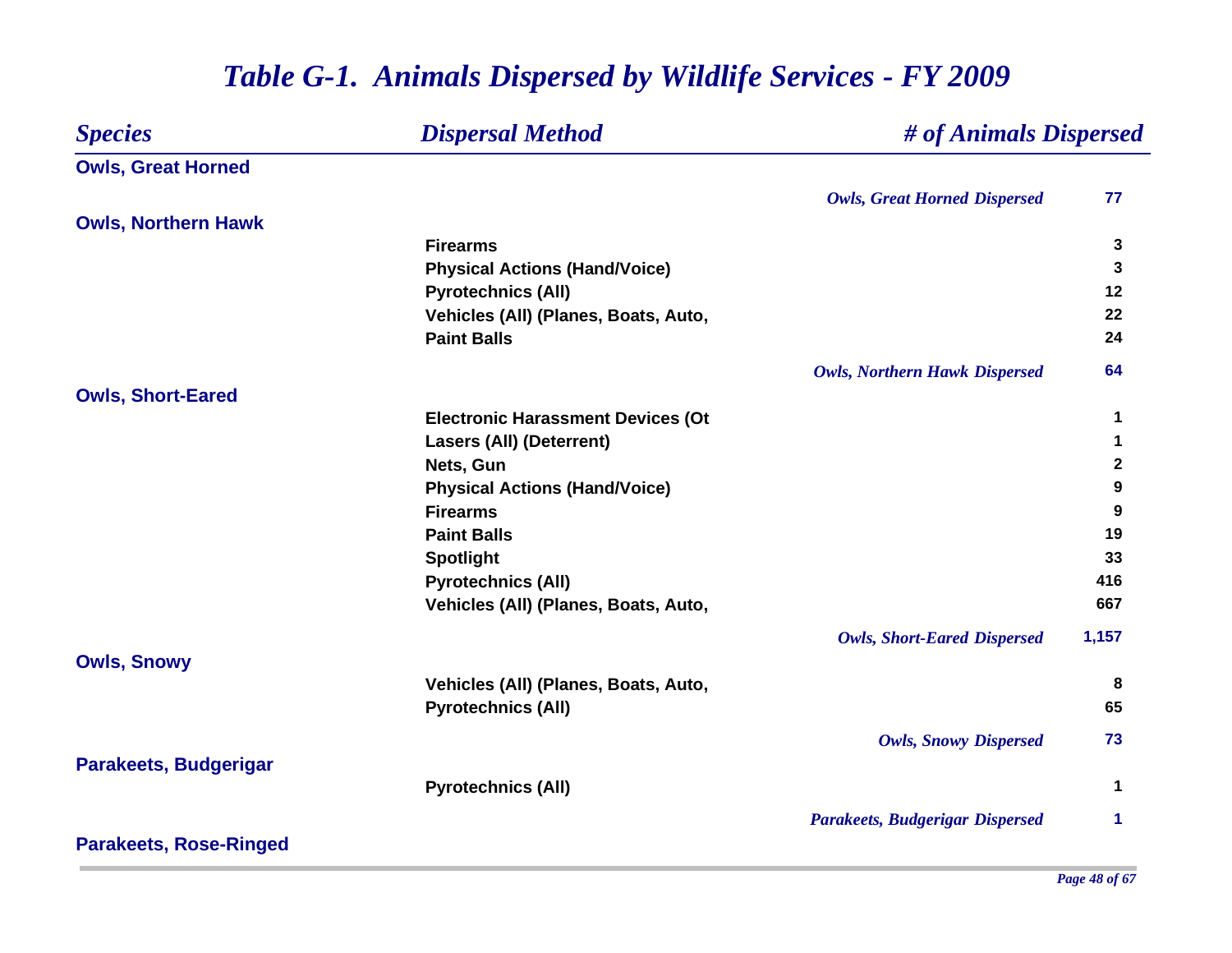| <b>Species</b>                  | <b>Dispersal Method</b>              | # of Animals Dispersed                    |             |
|---------------------------------|--------------------------------------|-------------------------------------------|-------------|
| <b>Parakeets, Rose-Ringed</b>   |                                      |                                           |             |
|                                 | Vehicles (All) (Planes, Boats, Auto, |                                           | 210         |
|                                 | <b>Firearms</b>                      |                                           | 2,354       |
|                                 |                                      | <b>Parakeets, Rose-Ringed Dispersed</b>   | 2,564       |
| <b>Pelicans, American White</b> |                                      |                                           |             |
|                                 | Vehicles (All) (Planes, Boats, Auto, |                                           | 85          |
|                                 | <b>Firearms</b>                      |                                           | 797         |
|                                 | <b>Pyrotechnics (All)</b>            |                                           | 2,377       |
|                                 |                                      | <b>Pelicans, American White Dispersed</b> | 3,259       |
| <b>Pelicans, Brown</b>          |                                      |                                           |             |
|                                 | <b>Firearms</b>                      |                                           | 13          |
|                                 | Vehicles (All) (Planes, Boats, Auto, |                                           | 44          |
|                                 | <b>Pyrotechnics (All)</b>            |                                           | 136         |
|                                 |                                      | <b>Pelicans, Brown Dispersed</b>          | 193         |
| <b>Phalaropes, Red-Necked</b>   |                                      |                                           |             |
|                                 | <b>Pyrotechnics (All)</b>            |                                           | 28          |
|                                 | <b>Paint Balls</b>                   |                                           | 63          |
|                                 |                                      | <b>Phalaropes, Red-Necked Dispersed</b>   | 91          |
| <b>Pheasants, Ring-Necked</b>   |                                      |                                           |             |
|                                 | <b>Physical Actions (Hand/Voice)</b> |                                           | $\mathbf 1$ |
|                                 | <b>Pyrotechnics (All)</b>            |                                           | 9           |
|                                 | <b>Firearms</b>                      |                                           | 184         |
|                                 | Vehicles (All) (Planes, Boats, Auto, |                                           | 956         |
|                                 |                                      | <b>Pheasants, Ring-Necked Dispersed</b>   | 1,150       |
| <b>Phoebes, Black</b>           |                                      |                                           |             |
|                                 | Vehicles (All) (Planes, Boats, Auto, |                                           | 1           |
|                                 |                                      | <b>Phoebes, Black Dispersed</b>           | 1           |
| <b>Pigeons, Feral (Rock)</b>    |                                      |                                           |             |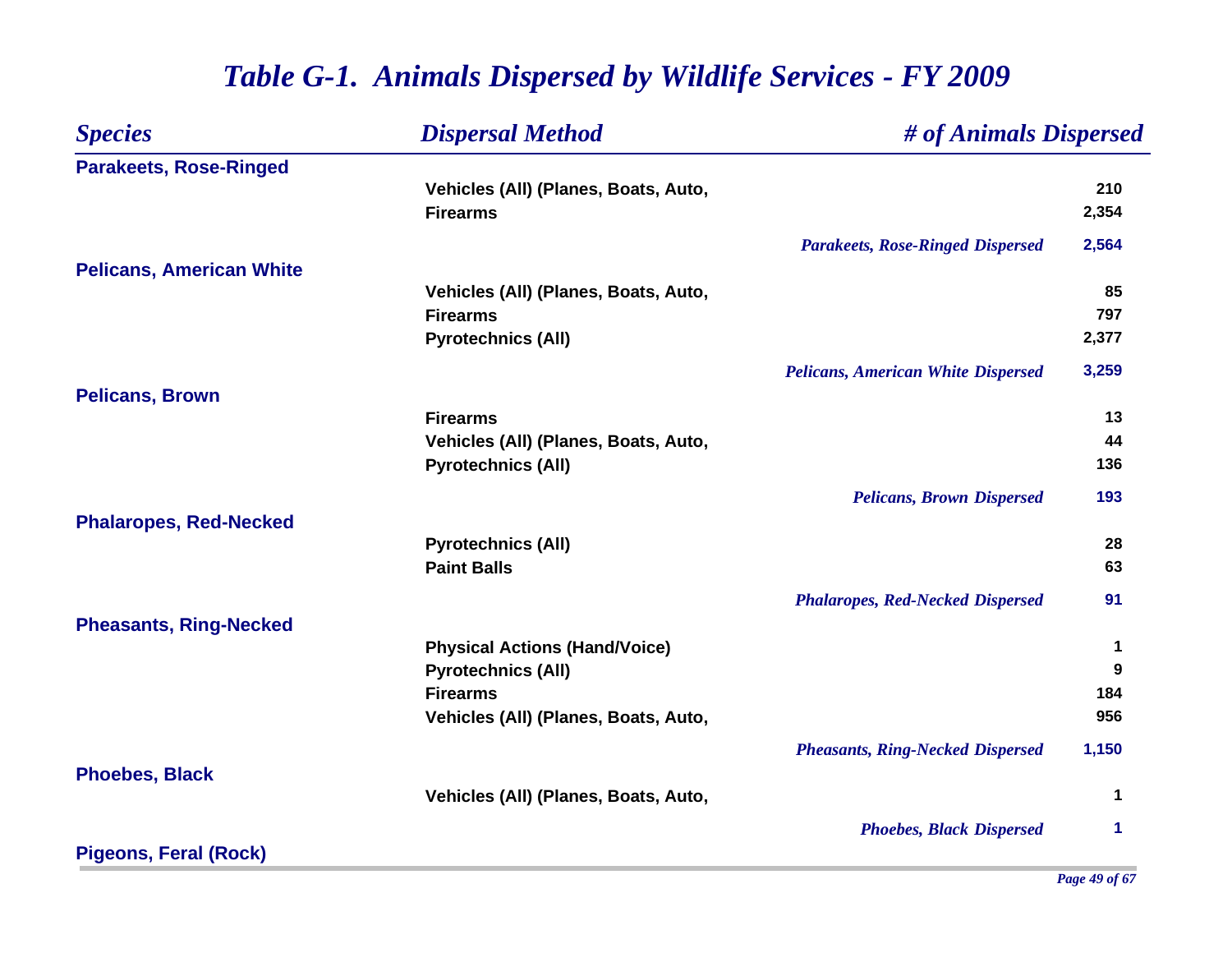| <b>Species</b>                   | <b>Dispersal Method</b>                  | # of Animals Dispersed |
|----------------------------------|------------------------------------------|------------------------|
| <b>Pigeons, Feral (Rock)</b>     |                                          |                        |
|                                  | Nets, Other                              | 1                      |
|                                  | Vehicles (All) (Planes, Boats, Auto,     | 6                      |
|                                  | <b>Paint Balls</b>                       | 73                     |
|                                  | <b>Hand Tools</b>                        | 100                    |
|                                  | <b>Car/Truck</b>                         | 112                    |
|                                  | <b>Electronic Harassment Devices (Ot</b> | 141                    |
|                                  | <b>Lasers (All) (Deterrent)</b>          | 156                    |
|                                  | <b>Dog</b>                               | 725                    |
|                                  | <b>Pneumatics</b>                        | 1,689                  |
|                                  | Exploders, Gas (All)                     | 2,636                  |
|                                  | <b>Physical Actions (Hand/Voice)</b>     | 3,598                  |
|                                  | Vehicles (All) (Planes, Boats, Auto,     | 4,310                  |
|                                  | <b>Pyrotechnics (All)</b>                | 12,462                 |
|                                  | <b>Firearms</b>                          | 17,101                 |
|                                  | <b>Pigeons, Feral (Rock) Dispersed</b>   | 43,110                 |
| <b>Pipits, American</b>          | <b>Firearms</b>                          | 700                    |
|                                  | <b>Pyrotechnics (All)</b>                | 2,480                  |
|                                  | <b>Pipits, American Dispersed</b>        | 3,180                  |
| <b>Plovers, Black-Bellied</b>    |                                          |                        |
|                                  | <b>Physical Actions (Hand/Voice)</b>     | 100                    |
|                                  | Vehicles (All) (Planes, Boats, Auto,     | 136                    |
|                                  | Vehicles (All) (Planes, Boats, Auto,     | 169                    |
|                                  | <b>Firearms</b>                          | 194                    |
|                                  | <b>Pyrotechnics (All)</b>                | 1,142                  |
|                                  | <b>Plovers, Black-Bellied Dispersed</b>  | 1,741                  |
| <b>Plovers, Golden, American</b> | <b>Firearms</b>                          | 1                      |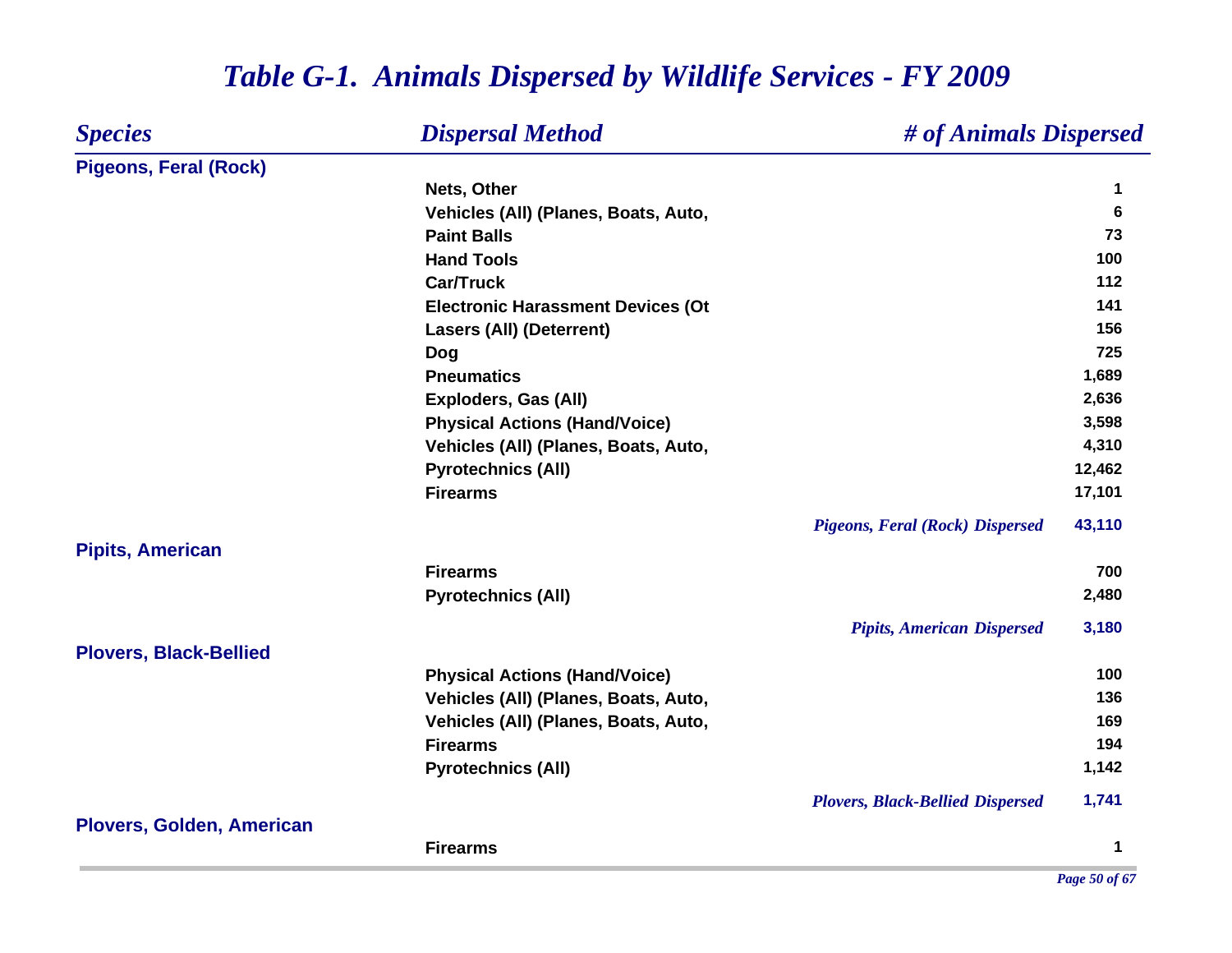| <b>Species</b>                    | <b>Dispersal Method</b>              | # of Animals Dispersed                      |              |
|-----------------------------------|--------------------------------------|---------------------------------------------|--------------|
| Plovers, Golden, American         |                                      |                                             |              |
|                                   | <b>Paint Balls</b>                   |                                             | $\mathbf{2}$ |
|                                   | <b>Physical Actions (Hand/Voice)</b> |                                             | 3            |
|                                   | Vehicles (All) (Planes, Boats, Auto, |                                             | 8            |
|                                   | <b>Pyrotechnics (All)</b>            |                                             | 33           |
|                                   |                                      | <b>Plovers, Golden, American Dispersed</b>  | 47           |
| <b>Plovers, Golden, Pacific</b>   |                                      |                                             |              |
|                                   | <b>Pneumatics</b>                    |                                             | 32           |
|                                   | <b>Spotlight</b>                     |                                             | 104          |
|                                   | <b>Firearms</b>                      |                                             | 173          |
|                                   | <b>Pyrotechnics (All)</b>            |                                             | 98,480       |
|                                   | Vehicles (All) (Planes, Boats, Auto, |                                             | 147,318      |
|                                   |                                      | Plovers, Golden, Pacific Dispersed          | 246,107      |
| <b>Plovers, Semipalmated</b>      |                                      |                                             |              |
|                                   | <b>Firearms</b>                      |                                             | 3            |
|                                   | <b>Physical Actions (Hand/Voice)</b> |                                             | 9            |
|                                   | Vehicles (All) (Planes, Boats, Auto, |                                             | 57           |
|                                   | <b>Pyrotechnics (All)</b>            |                                             | 668          |
|                                   |                                      | <b>Plovers, Semipalmated Dispersed</b>      | 737          |
| <b>Porcupines</b>                 |                                      |                                             |              |
|                                   | <b>Paint Balls</b>                   |                                             | $\mathbf{2}$ |
|                                   | <b>Physical Actions (Hand/Voice)</b> |                                             | 14           |
|                                   | Vehicles (All) (Planes, Boats, Auto, |                                             | 22           |
|                                   |                                      | <b>Porcupines Dispersed</b>                 | 38           |
| <b>Prairie Dogs, Black-Tailed</b> |                                      |                                             |              |
|                                   | <b>Pyrotechnics (All)</b>            |                                             | 28           |
|                                   | <b>Firearms</b>                      |                                             | 284          |
|                                   |                                      | <b>Prairie Dogs, Black-Tailed Dispersed</b> | 312          |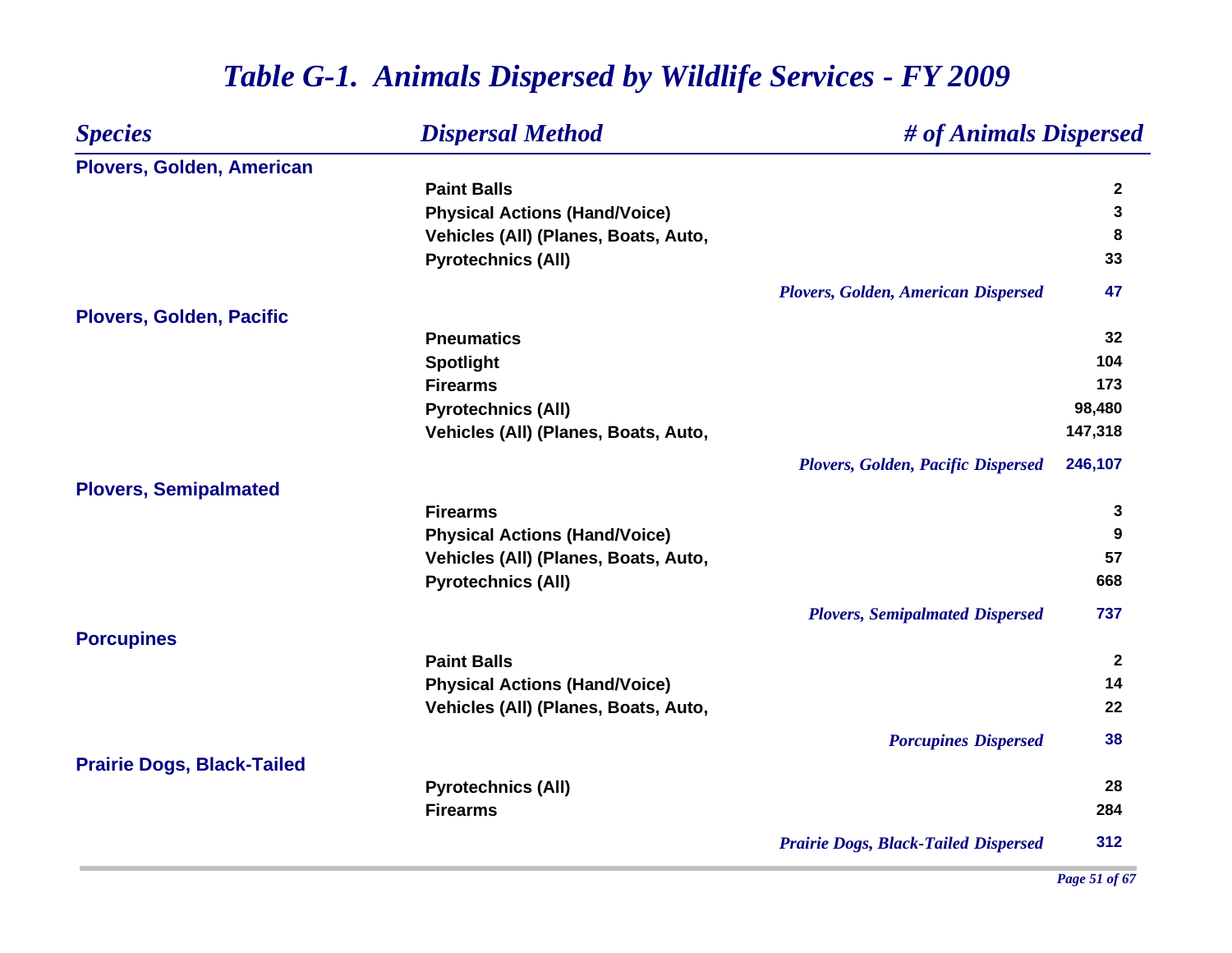| <b>Species</b>                    | <b>Dispersal Method</b>                  | # of Animals Dispersed                      |                         |
|-----------------------------------|------------------------------------------|---------------------------------------------|-------------------------|
| <b>Quail (All)</b>                |                                          |                                             |                         |
|                                   | <b>Firearms</b>                          |                                             | 1                       |
|                                   | Vehicles (All) (Planes, Boats, Auto,     |                                             | 20                      |
|                                   |                                          | <b>Quail (All) Dispersed</b>                | 21                      |
| <b>Rabbits, Cottontail</b>        |                                          |                                             |                         |
|                                   | <b>Electronic Harassment Devices (Ot</b> |                                             | 1                       |
|                                   | <b>Firearms</b>                          |                                             | 16                      |
|                                   | Vehicles (All) (Planes, Boats, Auto,     |                                             | 27                      |
|                                   | <b>Spotlight</b>                         |                                             | 150                     |
|                                   |                                          | <b>Rabbits, Cottontail Dispersed</b>        | 194                     |
| <b>Rabbits, Desert Cottontail</b> |                                          |                                             |                         |
|                                   | <b>Firearms</b>                          |                                             | $\overline{\mathbf{r}}$ |
|                                   |                                          | <b>Rabbits, Desert Cottontail Dispersed</b> | 7                       |
| <b>Raccoons</b>                   |                                          |                                             |                         |
|                                   | <b>Pyrotechnics (All)</b>                |                                             | 1                       |
|                                   | <b>Spotlight</b>                         |                                             | 1                       |
|                                   | <b>Catch Pole</b>                        |                                             | 3                       |
|                                   |                                          | <b>Raccoons Dispersed</b>                   | 5                       |
| <b>Ravens, Common</b>             |                                          |                                             |                         |
|                                   | <b>Electronic Harassment Devices (Ot</b> |                                             | 25                      |
|                                   | <b>Physical Actions (Hand/Voice)</b>     |                                             | 867                     |
|                                   | <b>Lasers (All) (Deterrent)</b>          |                                             | 1,459                   |
|                                   | <b>Paint Balls</b>                       |                                             | 2,315                   |
|                                   | <b>Firearms</b>                          |                                             | 4,525                   |
|                                   | Vehicles (All) (Planes, Boats, Auto,     |                                             | 6,315                   |
|                                   | <b>Pyrotechnics (All)</b>                |                                             | 31,632                  |
|                                   |                                          | <b>Ravens, Common Dispersed</b>             | 47,138                  |

**Redpolls, Common**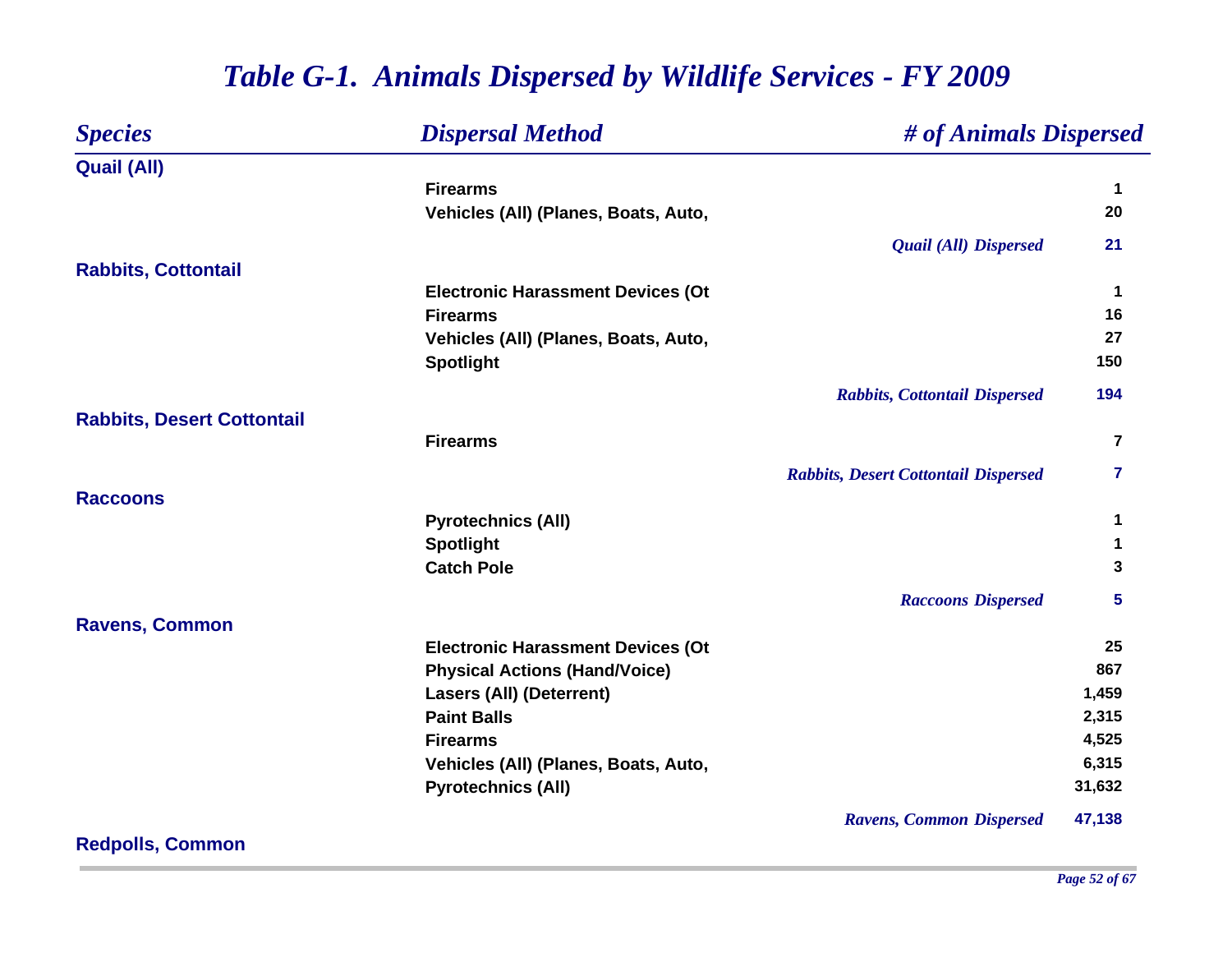| <b>Species</b>                   | <b>Dispersal Method</b><br># of Animals Dispersed |              |
|----------------------------------|---------------------------------------------------|--------------|
| <b>Redpolls, Common</b>          |                                                   |              |
|                                  | <b>Pyrotechnics (All)</b>                         | 30           |
|                                  | <b>Paint Balls</b>                                | 75           |
|                                  | <b>Firearms</b>                                   | 455          |
|                                  | Vehicles (All) (Planes, Boats, Auto,              | 1,266        |
|                                  | <b>Redpolls, Common Dispersed</b>                 | 1,826        |
| <b>Robins, American</b>          |                                                   |              |
|                                  | <b>Paint Balls</b>                                | 6            |
|                                  | <b>Spotlight</b>                                  | 35           |
|                                  | <b>Electronic Harassment Devices (Ot</b>          | 283          |
|                                  | <b>Firearms</b>                                   | 318          |
|                                  | Vehicles (All) (Planes, Boats, Auto,              | 1,079        |
|                                  | <b>Car/Truck</b>                                  | 1,325        |
|                                  | <b>Pyrotechnics (All)</b>                         | 2,256        |
|                                  | <b>Robins, American Dispersed</b>                 | 5,302        |
| <b>Sanderlings</b>               |                                                   |              |
|                                  | Vehicles (All) (Planes, Boats, Auto,              | $\mathbf{2}$ |
|                                  | Vehicles (All) (Planes, Boats, Auto,              | 10           |
|                                  | <b>Pyrotechnics (All)</b>                         | 257          |
|                                  | <b>Sanderlings Dispersed</b>                      | 269          |
| <b>Sandpipers, Buff-Breasted</b> |                                                   |              |
|                                  | <b>Pyrotechnics (All)</b>                         | 21           |
|                                  | <b>Sandpipers, Buff-Breasted Dispersed</b>        | 21           |
| <b>Sandpipers, Least</b>         |                                                   |              |
|                                  | <b>Physical Actions (Hand/Voice)</b>              | 1            |
|                                  | <b>Pyrotechnics (All)</b>                         | 33           |
|                                  | Vehicles (All) (Planes, Boats, Auto,              | 44           |
|                                  | <b>Firearms</b>                                   | 600          |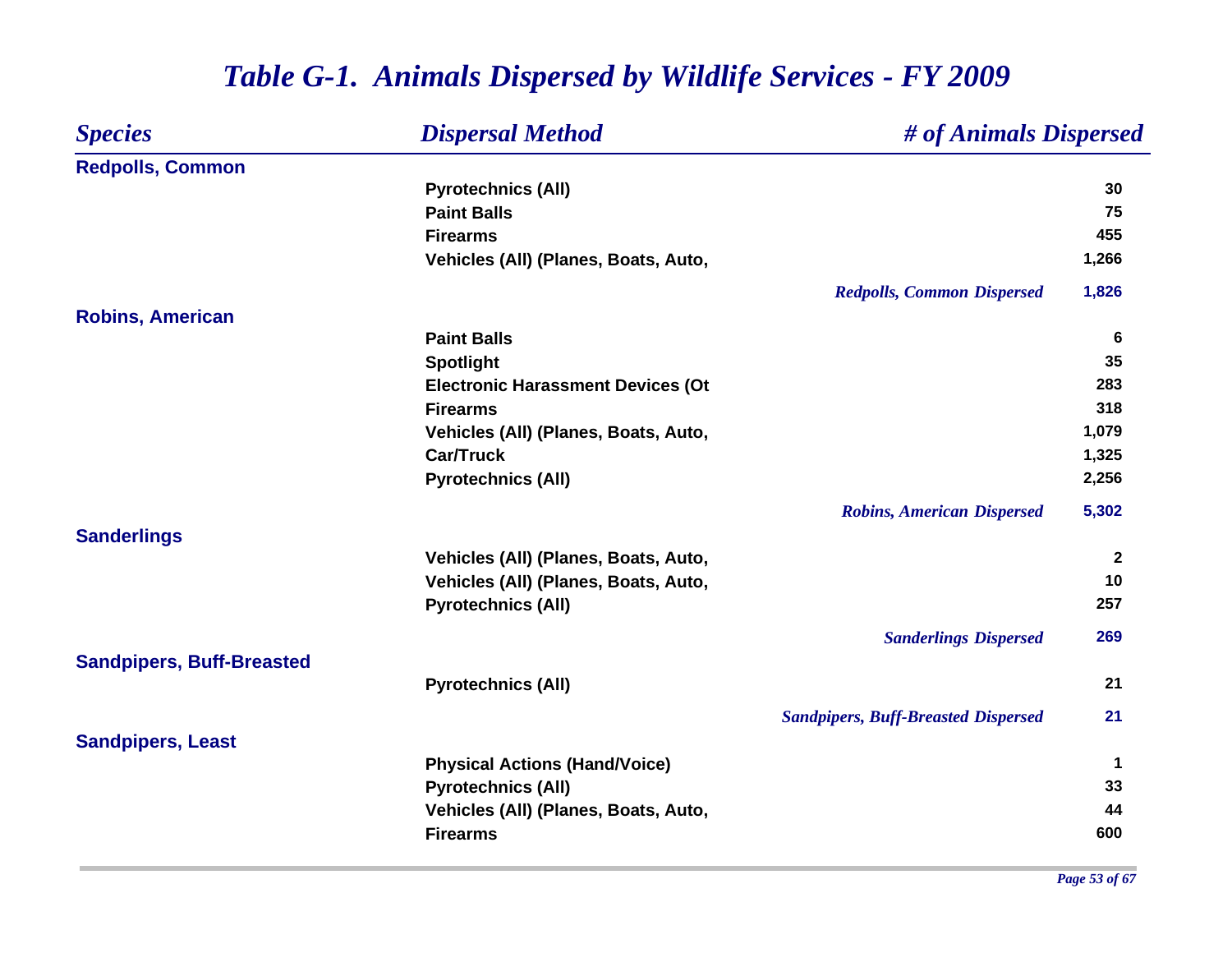#### *Species Dispersal Method # of Animals Dispersed* **Sandpipers, Least** *Sandpipers, Least Dispersed* **678 Sandpipers, Pectoral Vehicles (All) (Planes, Boats, Auto, 40 Firearms100 100 Pyrotechnics (All) <sup>407</sup>** *Sandpipers, Pectoral Dispersed* **547 Sandpipers, Semipalmated Vehicles (All) (Planes, Boats, Auto, 30 Pyrotechnics (All) 45** *Sandpipers, Semipalmated Dispersed* **75 Sandpipers, Solitary Pyrotechnics (All) <sup>1</sup>** *Sandpipers, Solitary Dispersed* **1 Sandpipers, Spotted Vehicles (All) (Planes, Boats, Auto, 1 Vehicles (All) (Planes, Boats, Auto, 5 Pyrotechnics (All) <sup>8</sup> Firearms 45** *Sandpipers, Spotted Dispersed* **59 Sandpipers, Upland Paint Balls 43 Vehicles (All) (Planes, Boats, Auto, 50 Pyrotechnics (All) 125 Firearms151 151 151 151 151 151 151 151 151 151 151 151 151 151 Exploders, Gas (All) 183** *Sandpipers, Upland Dispersed* **552**

#### *Table G-1. Animals Dispersed by Wildlife Services - FY 2009*

**Sandpipers, Western**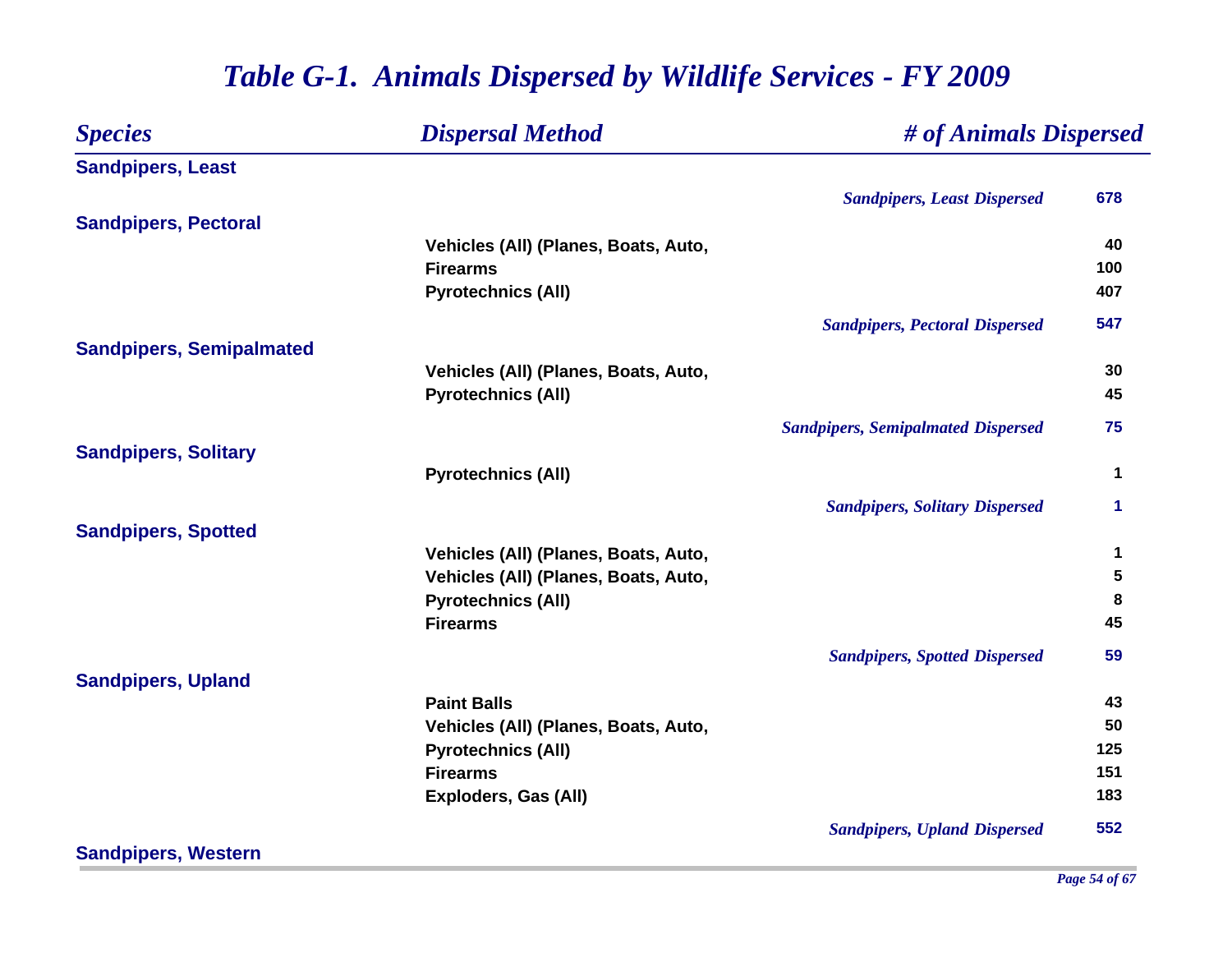| <b>Species</b>                   | <b>Dispersal Method</b>              | # of Animals Dispersed                     |                         |
|----------------------------------|--------------------------------------|--------------------------------------------|-------------------------|
| <b>Sandpipers, Western</b>       |                                      |                                            |                         |
|                                  | Vehicles (All) (Planes, Boats, Auto, |                                            | $\mathbf{2}$            |
|                                  | Vehicles (All) (Planes, Boats, Auto, |                                            | 1,518                   |
|                                  | <b>Pyrotechnics (All)</b>            |                                            | 13,141                  |
|                                  |                                      | <b>Sandpipers, Western Dispersed</b>       | 14,661                  |
| <b>Sea Lions, California</b>     |                                      |                                            |                         |
|                                  | <b>Ammunition, Rubber (All)</b>      |                                            | 10                      |
|                                  | <b>Pyrotechnics (All)</b>            |                                            | 1,922                   |
|                                  |                                      | <b>Sea Lions, California Dispersed</b>     | 1,932                   |
| <b>Sea Lions, Steller</b>        |                                      |                                            |                         |
|                                  | <b>Ammunition, Rubber (All)</b>      |                                            | 3                       |
|                                  | <b>Pyrotechnics (All)</b>            |                                            | 515                     |
|                                  |                                      | <b>Sea Lions, Steller Dispersed</b>        | 518                     |
| <b>Shearwaters, Wedge-Tailed</b> |                                      |                                            |                         |
|                                  | Vehicles (All) (Planes, Boats, Auto, |                                            | $\mathbf{2}$            |
|                                  |                                      | <b>Shearwaters, Wedge-Tailed Dispersed</b> | $\mathbf 2$             |
| <b>Shrikes (Other)</b>           |                                      |                                            |                         |
|                                  | <b>Car/Truck</b>                     |                                            | 4                       |
|                                  | Vehicles (All) (Planes, Boats, Auto, |                                            | 4                       |
|                                  | <b>Pyrotechnics (All)</b>            |                                            | 12                      |
|                                  |                                      | <b>Shrikes (Other) Dispersed</b>           | 20                      |
| <b>Shrikes, Loggerhead</b>       |                                      |                                            |                         |
|                                  | Vehicles (All) (Planes, Boats, Auto, |                                            | $\overline{\mathbf{r}}$ |
|                                  |                                      | <b>Shrikes, Loggerhead Dispersed</b>       | 7                       |
| <b>Silverbills, Warbling</b>     |                                      |                                            |                         |
|                                  | <b>Firearms</b>                      |                                            | 6                       |
|                                  | Vehicles (All) (Planes, Boats, Auto, |                                            | 155                     |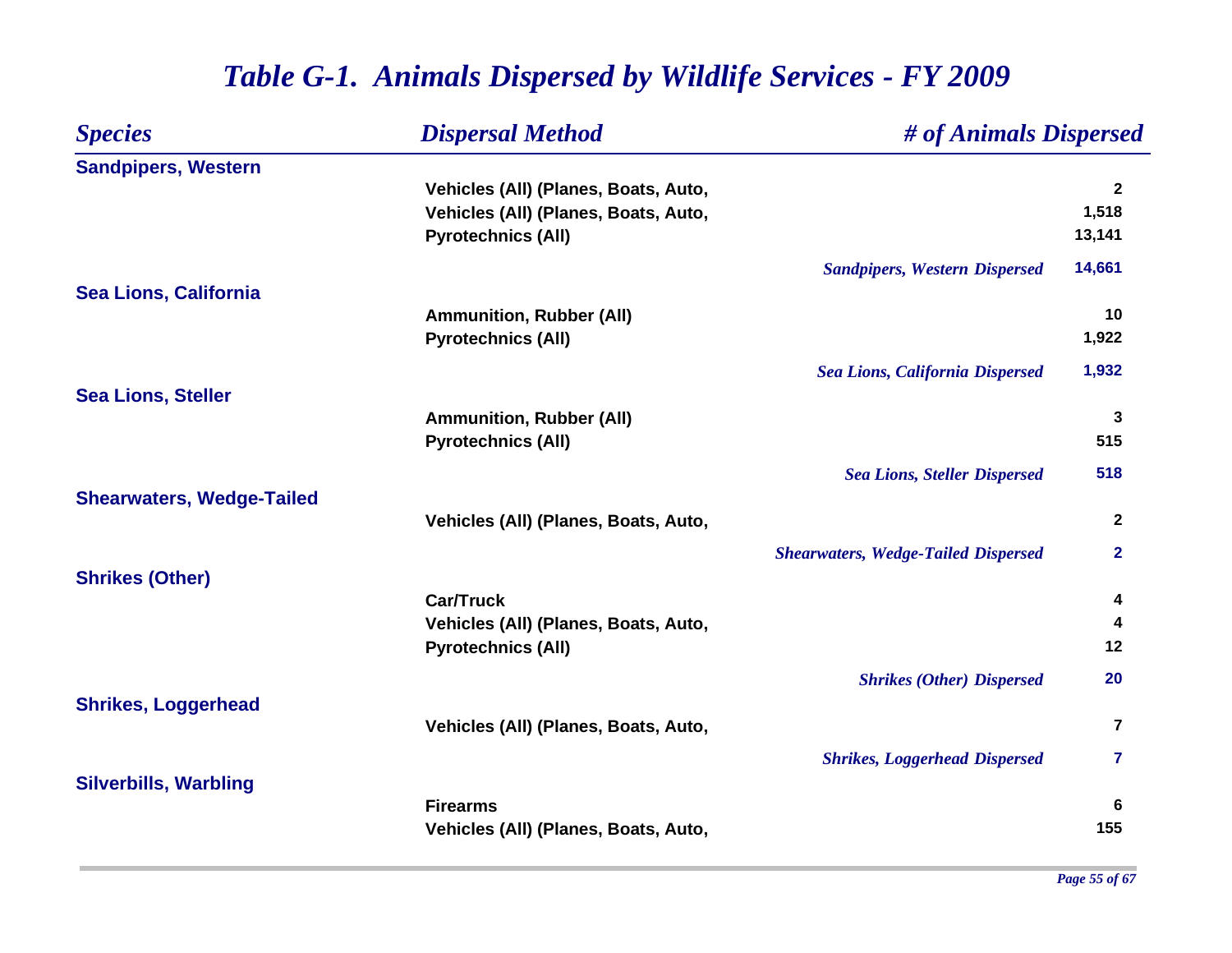#### *Species Dispersal Method # of Animals Dispersed* **Silverbills, Warbling** *Silverbills, Warbling Dispersed* **161 Skunks, Striped Night Vision/Infrared Equipment <sup>1</sup> Spotlight <sup>2</sup> Firearms 2** Vehicles (All) (Planes, Boats, Auto, 15 *Skunks, Striped Dispersed* **20 Skylarks, Eurasian Pneumatics 1 Spotlight <sup>90</sup> Pyrotechnics (All) <sup>432</sup> Firearms 2,040 Vehicles (All) (Planes, Boats, Auto, 39,681** *Skylarks, Eurasian Dispersed* **42,244 Snipes, Common Vehicles (All) (Planes, Boats, Auto, 11 Pyrotechnics (All) <sup>13</sup>** *Snipes, Common Dispersed* **24 Snipes, Wilson`s Firearms 2 Physical Actions (Hand/Voice) <sup>4</sup> Pyrotechnics (All) <sup>6</sup> Vehicles (All) (Planes, Boats, Auto, 7** *Snipes, Wilson`s Dispersed* **19 Sparrows, Golden-Crowned Physical Actions (Hand/Voice) <sup>1</sup> Vehicles (All) (Planes, Boats, Auto, 8**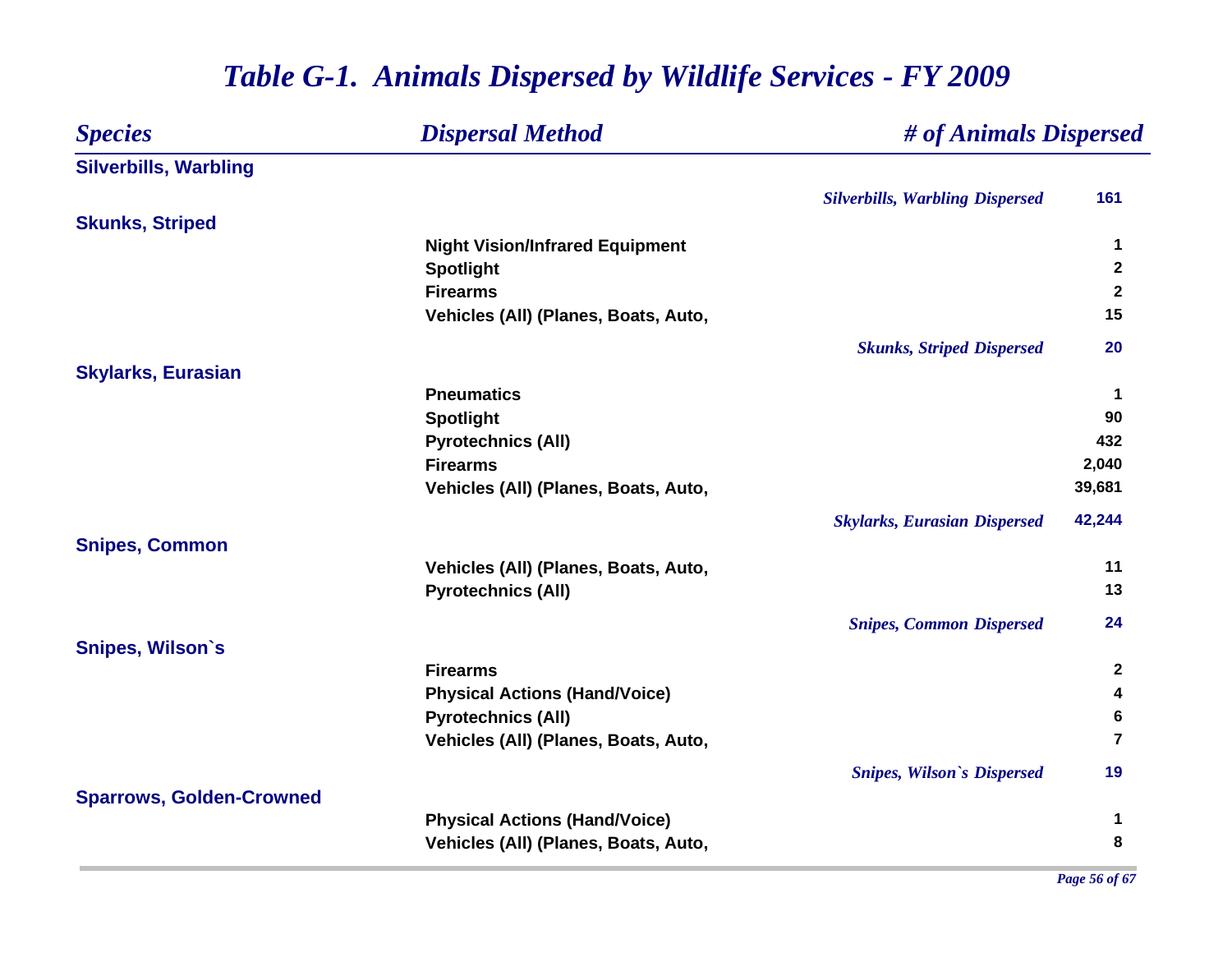| <b>Species</b>                  | <b>Dispersal Method</b>                  |                                           | # of Animals Dispersed<br>9 |  |
|---------------------------------|------------------------------------------|-------------------------------------------|-----------------------------|--|
| <b>Sparrows, Golden-Crowned</b> |                                          |                                           |                             |  |
|                                 |                                          | <b>Sparrows, Golden-Crowned Dispersed</b> |                             |  |
| <b>Sparrows, House/English</b>  |                                          |                                           |                             |  |
|                                 | <b>Spotlight</b>                         |                                           | 1                           |  |
|                                 | <b>Electronic Harassment Devices (Ot</b> |                                           | 60                          |  |
|                                 | <b>Car/Truck</b>                         |                                           | 85                          |  |
|                                 | <b>Pneumatics</b>                        |                                           | 86                          |  |
|                                 | <b>Avitrol:-4 Mixed Grains</b>           |                                           | 95                          |  |
|                                 | <b>Avitrol:-6 Corn Chops</b>             |                                           | 1,054                       |  |
|                                 | <b>Firearms</b>                          |                                           | 1,435                       |  |
|                                 | <b>Pyrotechnics (All)</b>                |                                           | 2,078                       |  |
|                                 | Vehicles (All) (Planes, Boats, Auto,     |                                           | 5,409                       |  |
|                                 |                                          | <b>Sparrows, House/English Dispersed</b>  | 10,303                      |  |
| <b>Sparrows, Java</b>           |                                          |                                           |                             |  |
|                                 | <b>Pyrotechnics (All)</b>                |                                           | 115                         |  |
|                                 | Vehicles (All) (Planes, Boats, Auto,     |                                           | 6,330                       |  |
|                                 | <b>Firearms</b>                          |                                           | 13,010                      |  |
|                                 |                                          | <b>Sparrows, Java Dispersed</b>           | 19,455                      |  |
| <b>Sparrows, Sage</b>           | <b>Pneumatics</b>                        |                                           | 3                           |  |
|                                 |                                          |                                           |                             |  |
|                                 |                                          | <b>Sparrows, Sage Dispersed</b>           | 3                           |  |
| <b>Sparrows, Savannah</b>       |                                          |                                           |                             |  |
|                                 | <b>Firearms</b>                          |                                           | 6                           |  |
|                                 |                                          | <b>Sparrows, Savannah Dispersed</b>       | 6                           |  |
| <b>Sparrows, Song</b>           |                                          |                                           |                             |  |
|                                 | <b>Pyrotechnics (All)</b>                |                                           | 1                           |  |
|                                 |                                          | <b>Sparrows, Song Dispersed</b>           | 1                           |  |
| <b>Sparrows, White-Crowned</b>  |                                          |                                           |                             |  |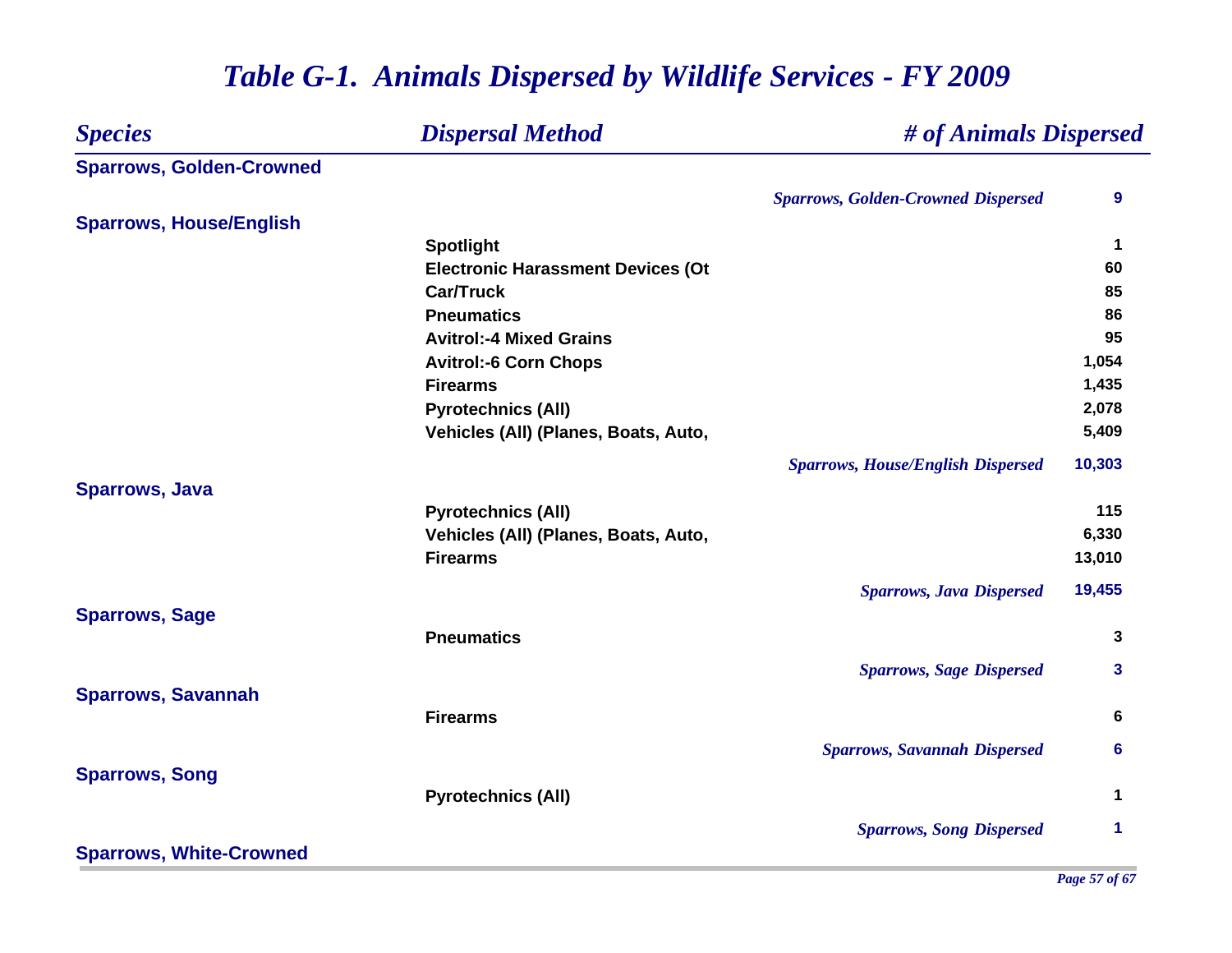| <b>Species</b>                  | <b>Dispersal Method</b>                                                      | # of Animals Dispersed                    |                         |
|---------------------------------|------------------------------------------------------------------------------|-------------------------------------------|-------------------------|
| <b>Sparrows, White-Crowned</b>  |                                                                              |                                           | $\mathbf{3}$            |
|                                 | <b>Physical Actions (Hand/Voice)</b><br>Vehicles (All) (Planes, Boats, Auto, |                                           | 59                      |
|                                 |                                                                              |                                           |                         |
|                                 |                                                                              | <b>Sparrows, White-Crowned Dispersed</b>  | 62                      |
| <b>Squirrels, Eastern Gray</b>  |                                                                              |                                           |                         |
|                                 | <b>Water, High Pressure Spray</b>                                            |                                           | 1                       |
|                                 |                                                                              | <b>Squirrels, Eastern Gray Dispersed</b>  | 1                       |
| <b>Squirrels, Ground, Other</b> |                                                                              |                                           |                         |
|                                 | <b>Pneumatics</b>                                                            |                                           | 5                       |
|                                 |                                                                              | <b>Squirrels, Ground, Other Dispersed</b> | 5                       |
| <b>Squirrels, Red</b>           |                                                                              |                                           |                         |
|                                 | Vehicles (All) (Planes, Boats, Auto,                                         |                                           | 3                       |
|                                 | <b>Physical Actions (Hand/Voice)</b>                                         |                                           | 5                       |
|                                 |                                                                              | <b>Squirrels, Red Dispersed</b>           | 8                       |
| <b>Starlings, European</b>      |                                                                              |                                           |                         |
|                                 | <b>Avitrol:-4 Mixed Grains</b>                                               |                                           | $\overline{\mathbf{7}}$ |
|                                 | <b>Avitrol:-6 Corn Chops</b>                                                 |                                           | 30                      |
|                                 | <b>Avitrol:-5 Corn Chops (Dble)</b>                                          |                                           | 50                      |
|                                 | <b>Calling Device, Electronic</b>                                            |                                           | 60                      |
|                                 | Vehicles (All) (Planes, Boats, Auto,                                         |                                           | 574                     |
|                                 | Lights (All)                                                                 |                                           | 760                     |
|                                 | <b>Car/Truck</b>                                                             |                                           | 3,225                   |
|                                 | <b>Paint Balls</b>                                                           |                                           | 7,225                   |
|                                 | <b>Hand Tools</b>                                                            |                                           | 15,100                  |
|                                 | <b>Water, High Pressure Spray</b>                                            |                                           | 17,500                  |
|                                 | <b>Electronic Harassment Devices (Ot</b>                                     |                                           | 57,460                  |
|                                 | <b>Lasers (All) (Deterrent)</b>                                              |                                           | 67,181                  |
|                                 | Vehicles (All) (Planes, Boats, Auto,                                         |                                           | 70,970                  |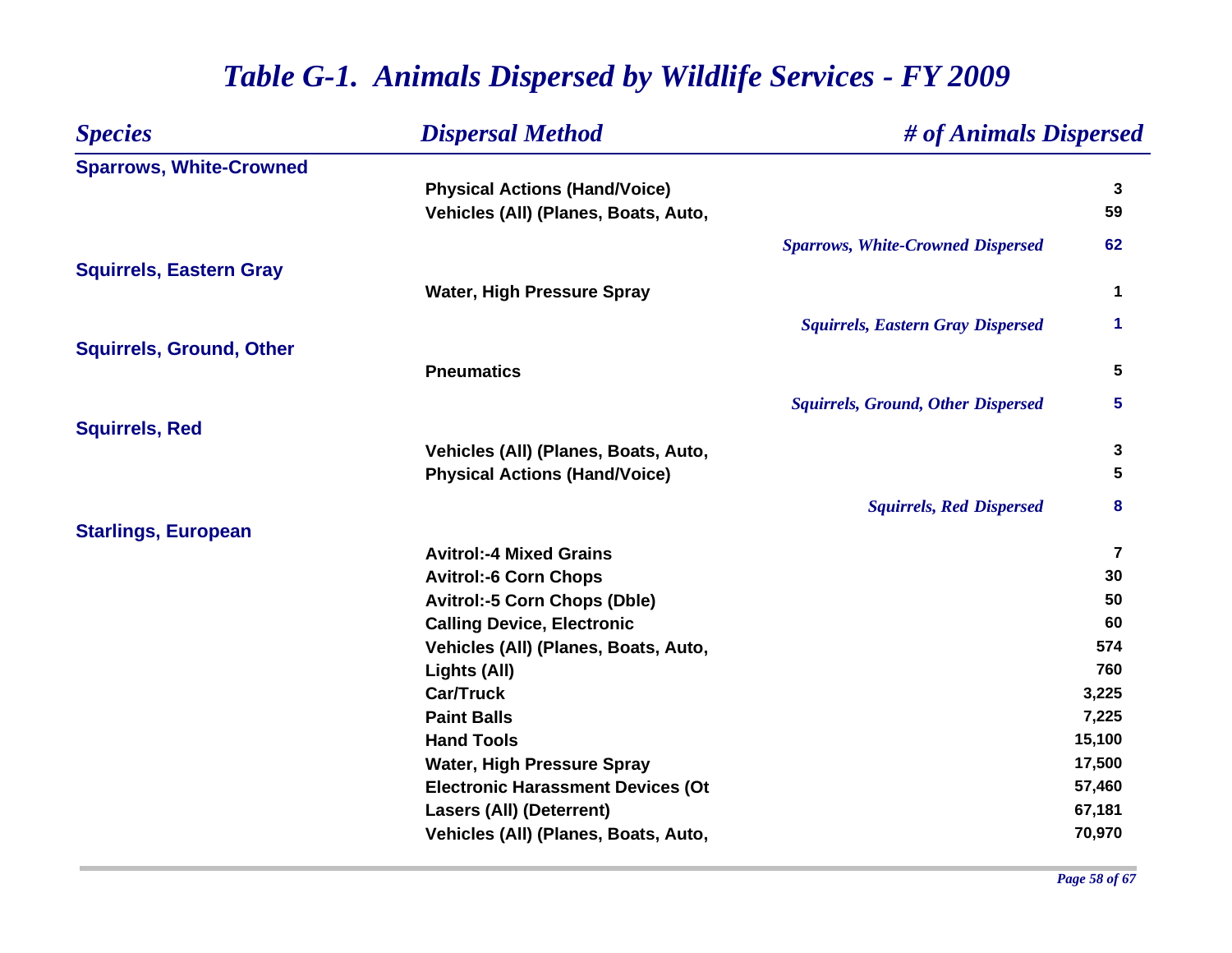| <b>Species</b>                | <b>Dispersal Method</b>                  | # of Animals Dispersed                         |              |
|-------------------------------|------------------------------------------|------------------------------------------------|--------------|
| <b>Starlings, European</b>    |                                          |                                                |              |
|                               | <b>Pneumatics</b>                        |                                                | 72,286       |
|                               | <b>Physical Actions (Hand/Voice)</b>     |                                                | 76,790       |
|                               | Exploders, Gas (All)                     |                                                | 236,087      |
|                               | <b>Firearms</b>                          |                                                | 1,284,834    |
|                               | <b>Pyrotechnics (All)</b>                |                                                | 5,035,326    |
|                               |                                          | <b>Starlings, European Dispersed 6,945,465</b> |              |
| <b>Stilts, Black-Necked</b>   |                                          |                                                |              |
|                               | <b>Pneumatics</b>                        |                                                | $\mathbf 1$  |
|                               | <b>Firearms</b>                          |                                                | 54           |
|                               | <b>Pyrotechnics (All)</b>                |                                                | 69           |
|                               | Vehicles (All) (Planes, Boats, Auto,     |                                                | 203          |
|                               |                                          | <b>Stilts, Black-Necked Dispersed</b>          | 327          |
| <b>Stilts, Hawaiian (T/E)</b> |                                          |                                                |              |
|                               | <b>Firearms</b>                          |                                                | 4            |
|                               | Vehicles (All) (Planes, Boats, Auto,     |                                                | 416          |
|                               | <b>Pyrotechnics (All)</b>                |                                                | 434          |
|                               |                                          | <b>Stilts, Hawaiian (T/E) Dispersed</b>        | 854          |
| <b>Swallows, Barn</b>         |                                          |                                                |              |
|                               | Vehicles (All) (Planes, Boats, Auto,     |                                                | $\mathbf{2}$ |
|                               | <b>Car/Truck</b>                         |                                                | 40           |
|                               | <b>Electronic Harassment Devices (Ot</b> |                                                | 55           |
|                               | <b>Physical Actions (Hand/Voice)</b>     |                                                | 75           |
|                               | Vehicles (All) (Planes, Boats, Auto,     |                                                | 477          |
|                               | <b>Exploders, Gas (All)</b>              |                                                | 630          |
|                               | <b>Firearms</b>                          |                                                | 3,879        |
|                               | <b>Pyrotechnics (All)</b>                |                                                | 15,564       |
|                               |                                          | <b>Swallows, Barn Dispersed</b>                | 20,722       |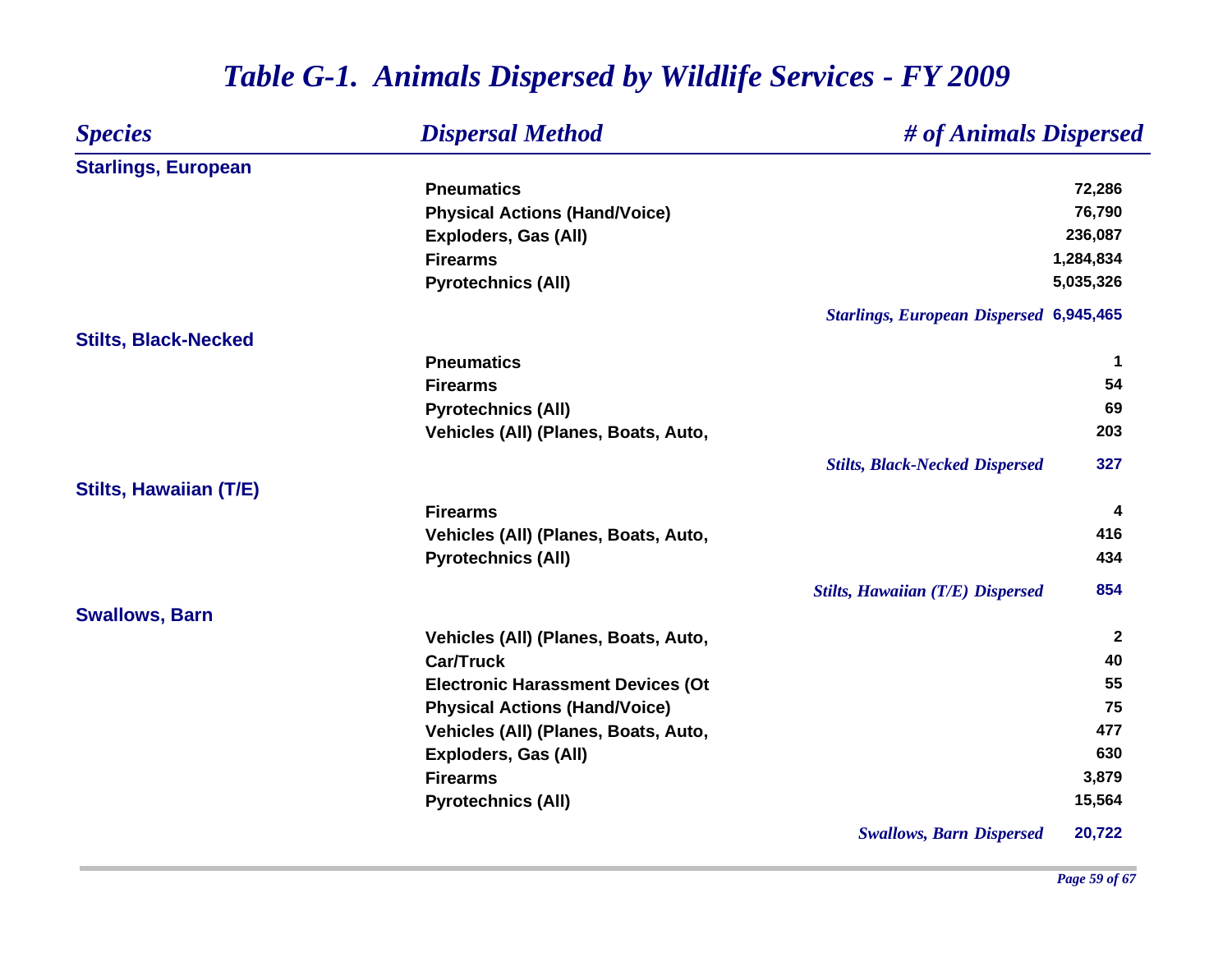| <b>Species</b>                         | <b>Dispersal Method</b>              | # of Animals Dispersed                   |              |
|----------------------------------------|--------------------------------------|------------------------------------------|--------------|
| <b>Swallows, Cliff</b>                 |                                      |                                          |              |
|                                        | <b>Physical Actions (Hand/Voice)</b> |                                          | 36           |
|                                        | <b>Pneumatics</b>                    |                                          | 100          |
|                                        | Vehicles (All) (Planes, Boats, Auto, |                                          | 100          |
|                                        | Vehicles (All) (Planes, Boats, Auto, |                                          | 1,061        |
|                                        | <b>Pyrotechnics (All)</b>            |                                          | 7,445        |
|                                        | <b>Firearms</b>                      |                                          | 12,338       |
|                                        |                                      | <b>Swallows, Cliff Dispersed</b>         | 21,080       |
| <b>Swallows, Northern Rough-Winged</b> |                                      |                                          |              |
|                                        | Vehicles (All) (Planes, Boats, Auto, |                                          | $\mathbf{2}$ |
|                                        |                                      | vallows, Northern Rough-Winged Dispersed | $\mathbf{2}$ |
| <b>Swallows, Tree</b>                  |                                      |                                          |              |
|                                        | <b>Car/Truck</b>                     |                                          | 70           |
|                                        | <b>Paint Balls</b>                   |                                          | 480          |
|                                        | <b>Firearms</b>                      |                                          | 1,105        |
|                                        | Vehicles (All) (Planes, Boats, Auto, |                                          | 1,418        |
|                                        | <b>Pyrotechnics (All)</b>            |                                          | 18,831       |
|                                        |                                      | <b>Swallows, Tree Dispersed</b>          | 21,904       |
| <b>Swallows, Violet-Green</b>          |                                      |                                          |              |
|                                        | <b>Paint Balls</b>                   |                                          | $\mathbf{2}$ |
|                                        | Vehicles (All) (Planes, Boats, Auto, |                                          | 19           |
|                                        | <b>Firearms</b>                      |                                          | 50           |
|                                        | <b>Pyrotechnics (All)</b>            |                                          | 294          |
|                                        |                                      | <b>Swallows, Violet-Green Dispersed</b>  | 365          |
| <b>Swans, Mute</b>                     |                                      |                                          |              |
|                                        | Vehicles (All) (Planes, Boats, Auto, |                                          | $\mathbf{2}$ |
|                                        | <b>Boat</b>                          |                                          | 9            |
|                                        | <b>Pyrotechnics (All)</b>            |                                          | 26           |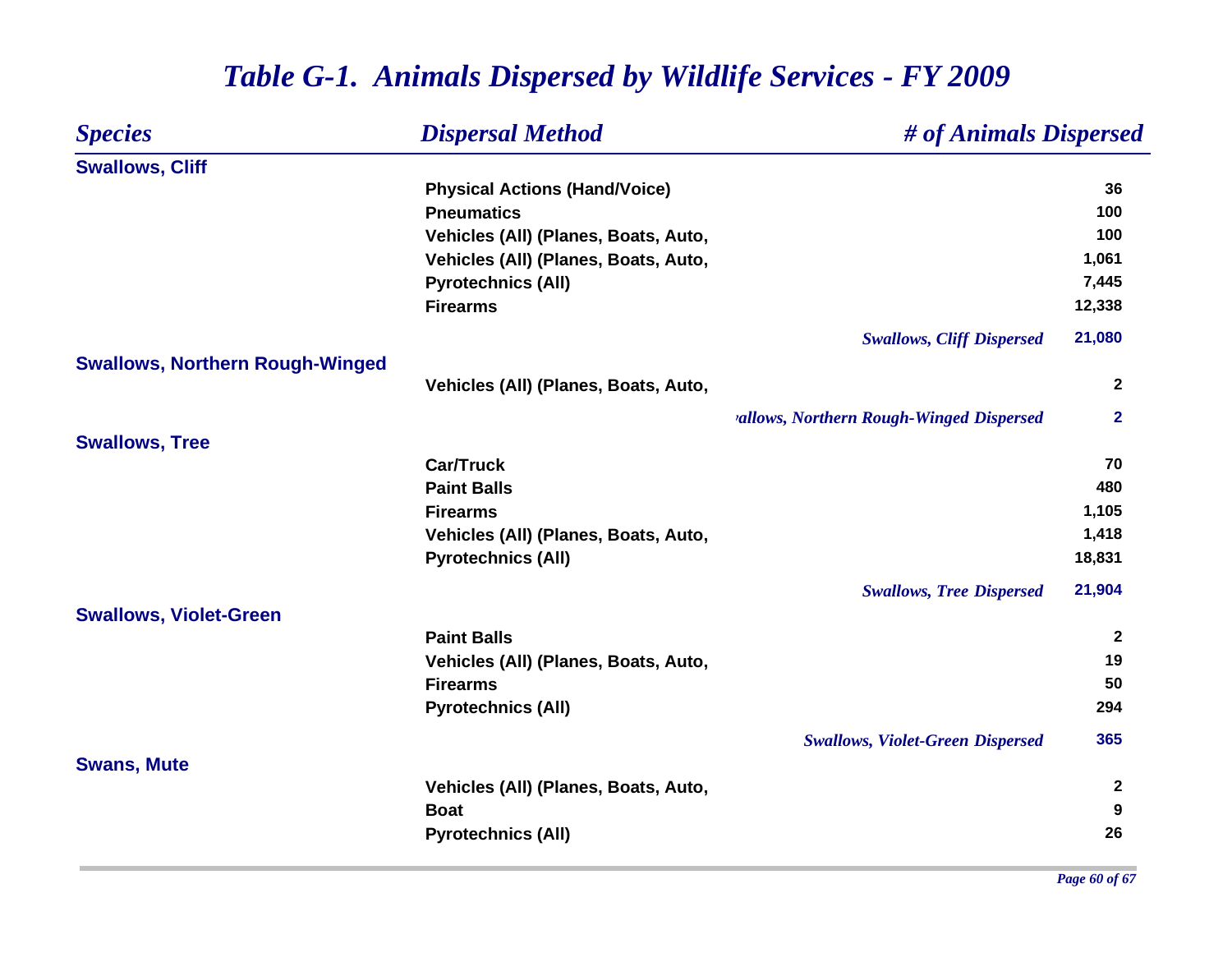| <b>Species</b>          | <b>Dispersal Method</b>              | # of Animals Dispersed            |       |
|-------------------------|--------------------------------------|-----------------------------------|-------|
| <b>Swans, Mute</b>      |                                      |                                   |       |
|                         | <b>Firearms</b>                      |                                   | 56    |
|                         |                                      | <b>Swans, Mute Dispersed</b>      | 93    |
| <b>Swans, Trumpeter</b> |                                      |                                   |       |
|                         | Exploders, Gas (All)                 |                                   | 5     |
|                         | Vehicles (All) (Planes, Boats, Auto, |                                   | 6     |
|                         | <b>Pyrotechnics (All)</b>            |                                   | 34    |
|                         |                                      | <b>Swans, Trumpeter Dispersed</b> | 45    |
| <b>Swans, Tundra</b>    |                                      |                                   |       |
|                         | <b>Paint Balls</b>                   |                                   | 20    |
|                         | Vehicles (All) (Planes, Boats, Auto, |                                   | 22    |
|                         | <b>Firearms</b>                      |                                   | 85    |
|                         | <b>Pyrotechnics (All)</b>            |                                   | 6,389 |
|                         |                                      | <b>Swans, Tundra Dispersed</b>    | 6,516 |
| <b>Swifts (All)</b>     |                                      |                                   |       |
|                         | <b>Pyrotechnics (All)</b>            |                                   | 8     |
|                         |                                      | <b>Swifts (All) Dispersed</b>     | 8     |
| <b>Swine, Feral</b>     |                                      |                                   |       |
|                         | <b>Physical Actions (Hand/Voice)</b> |                                   | 4     |
|                         | Vehicles (All) (Planes, Boats, Auto, |                                   | 8     |
|                         | <b>Pyrotechnics (All)</b>            |                                   | 16    |
|                         | <b>Firearms</b>                      |                                   | 45    |
|                         |                                      | <b>Swine, Feral Dispersed</b>     | 73    |
| <b>Terns, Arctic</b>    |                                      |                                   |       |
|                         | <b>Firearms</b>                      |                                   | 1     |
|                         | <b>Paint Balls</b>                   |                                   | 1     |
|                         | <b>Physical Actions (Hand/Voice)</b> |                                   | 1     |
|                         | Vehicles (All) (Planes, Boats, Auto, |                                   | 3     |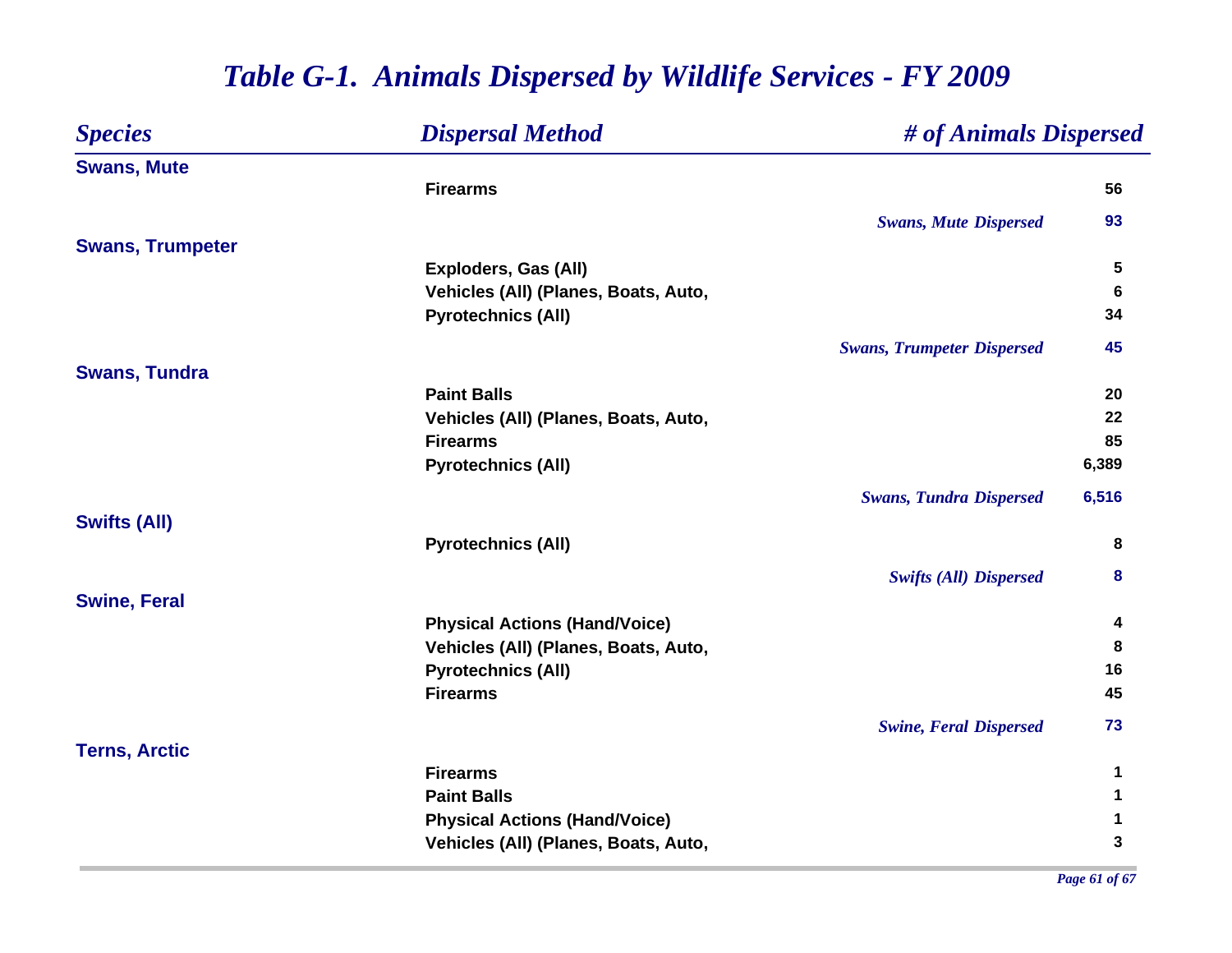#### *Species Dispersal Method # of Animals Dispersed* **Terns, Arctic** *Terns, Arctic Dispersed* **6 Terns, Black Pyrotechnics (All) <sup>1</sup> Firearms 5** *Terns, Black Dispersed* **6 Terns, Caspian Scarecrows (All) (Owl, Snake, Silho <sup>2</sup> Firearms181 181 181 181 181 181 181 181 181 181 181 181 181 181 Physical Actions (Hand/Voice) <sup>200</sup> Pyrotechnics (All) 7,800** *Terns, Caspian Dispersed* **8,183 Terns, Common Vehicles (All) (Planes, Boats, Auto, 1 Vehicles (All) (Planes, Boats, Auto, 2 Firearms51 51 51 Pyrotechnics (All) <sup>280</sup>** *Terns, Common Dispersed* **334 Terns, Common Fairy Pyrotechnics (All) 5 Vehicles (All) (Planes, Boats, Auto, 35** *Terns, Common Fairy Dispersed* **40 Terns, Forster`s Firearms14 Vehicles (All) (Planes, Boats, Auto, 43 Pyrotechnics (All) <sup>641</sup>** *Terns, Forster`s Dispersed* **698 Terns, Least**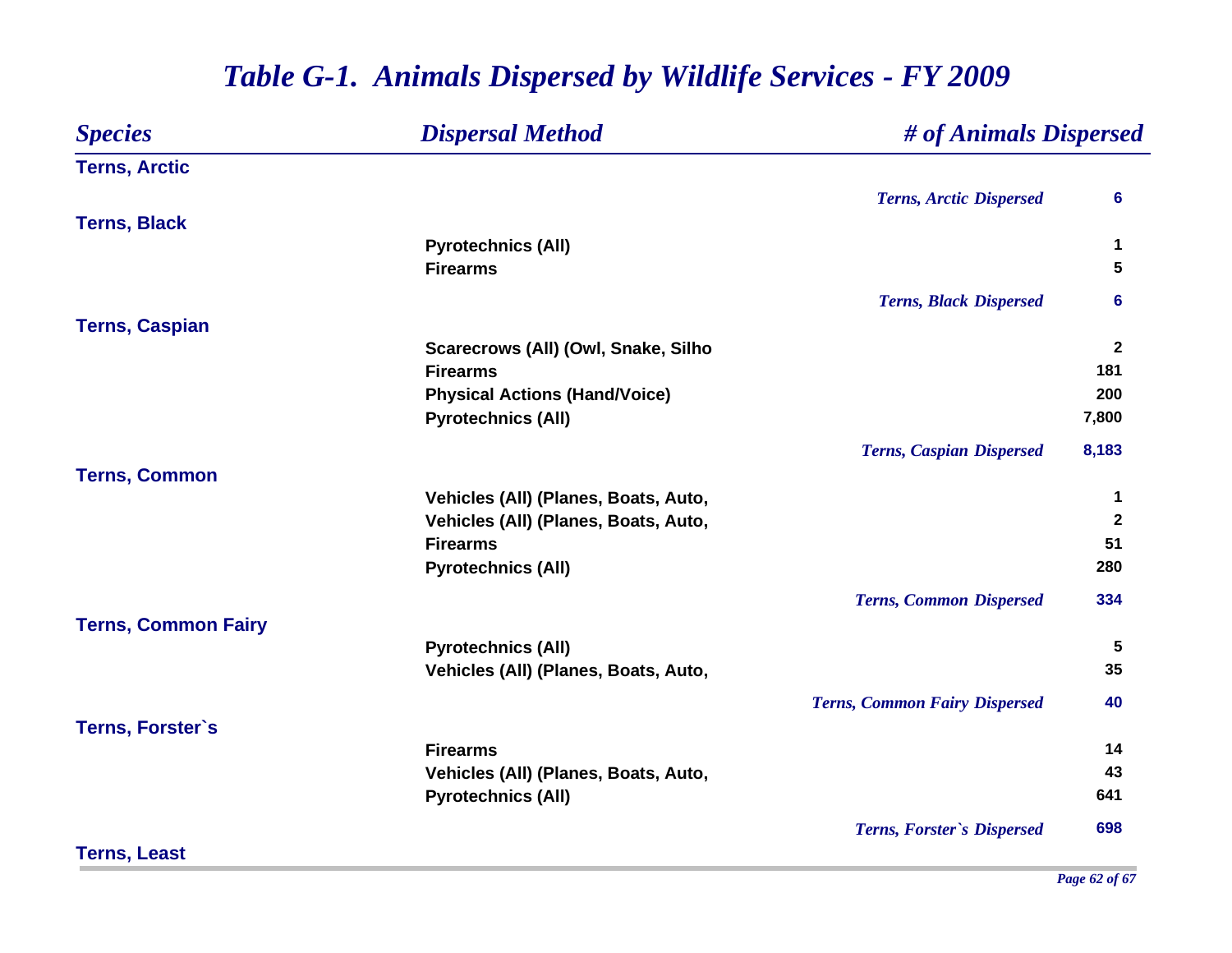| <b>Species</b>           | <b>Dispersal Method</b>                  | # of Animals Dispersed             |              |
|--------------------------|------------------------------------------|------------------------------------|--------------|
| <b>Terns, Least</b>      |                                          |                                    |              |
|                          | <b>Pyrotechnics (All)</b>                |                                    | 12           |
|                          |                                          | <b>Terns, Least Dispersed</b>      | 12           |
| <b>Terns, Royal</b>      |                                          |                                    |              |
|                          | <b>Pyrotechnics (All)</b>                |                                    | 31           |
|                          |                                          | <b>Terns, Royal Dispersed</b>      | 31           |
| <b>Terns, Sandwich</b>   |                                          |                                    |              |
|                          | <b>Firearms</b>                          |                                    | 3            |
|                          |                                          | <b>Terns, Sandwich Dispersed</b>   | 3            |
| <b>Turkeys, Wild</b>     |                                          |                                    |              |
|                          | <b>Physical Actions (Hand/Voice)</b>     |                                    | 4            |
|                          | <b>Paint Balls</b>                       |                                    | 5            |
|                          | Nets, Cannon/Rocket                      |                                    | 11           |
|                          | <b>Car/Truck</b>                         |                                    | 13           |
|                          | <b>Electronic Harassment Devices (Ot</b> |                                    | 94           |
|                          | Vehicles (All) (Planes, Boats, Auto,     |                                    | 124          |
|                          | <b>Firearms</b>                          |                                    | 245          |
|                          | Vehicles (All) (Planes, Boats, Auto,     |                                    | 396          |
|                          | <b>Pyrotechnics (All)</b>                |                                    | 868          |
|                          |                                          | <b>Turkeys, Wild Dispersed</b>     | 1,760        |
| <b>Turnstones, Ruddy</b> |                                          |                                    |              |
|                          | <b>Firearms</b>                          |                                    | 71           |
|                          | <b>Physical Actions (Hand/Voice)</b>     |                                    | 1,550        |
|                          | <b>Pyrotechnics (All)</b>                |                                    | 4,028        |
|                          | Vehicles (All) (Planes, Boats, Auto,     |                                    | 10,841       |
|                          |                                          | <b>Turnstones, Ruddy Dispersed</b> | 16,490       |
| <b>Voles (All)</b>       |                                          |                                    |              |
|                          | Vehicles (All) (Planes, Boats, Auto,     |                                    | $\mathbf{2}$ |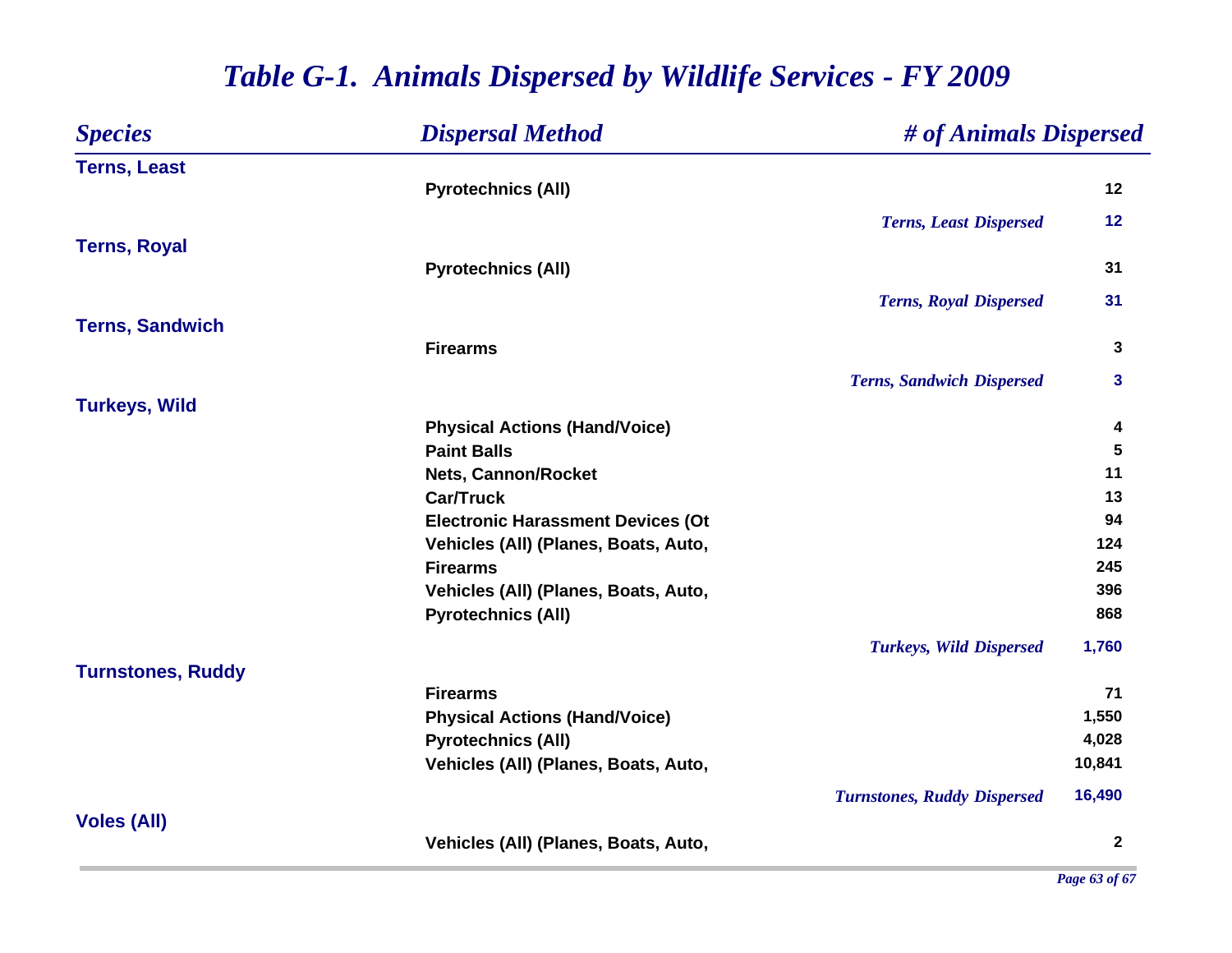| <b>Species</b>          | <b>Dispersal Method</b>                  | # of Animals Dispersed           |                         |
|-------------------------|------------------------------------------|----------------------------------|-------------------------|
| <b>Voles (All)</b>      |                                          |                                  |                         |
|                         |                                          | <b>Voles (All) Dispersed</b>     | $\overline{\mathbf{2}}$ |
| <b>Vultures, Black</b>  |                                          |                                  |                         |
|                         | <b>Car/Truck</b>                         |                                  | 1                       |
|                         | <b>Electronic Harassment Devices (Ot</b> |                                  | 13                      |
|                         | <b>Paint Balls</b>                       |                                  | 25                      |
|                         | Vehicles (All) (Planes, Boats, Auto,     |                                  | 40                      |
|                         | <b>Pneumatics</b>                        |                                  | 51                      |
|                         | <b>Lasers (All) (Deterrent)</b>          |                                  | 75                      |
|                         | <b>Effigy, Vulture</b>                   |                                  | 252                     |
|                         | <b>Firearms</b>                          |                                  | 5,451                   |
|                         | <b>Pyrotechnics (All)</b>                |                                  | 28,886                  |
|                         |                                          | <b>Vultures, Black Dispersed</b> | 34,794                  |
| <b>Vultures, Turkey</b> |                                          |                                  |                         |
|                         | Effigy, Human                            |                                  | 12                      |
|                         | <b>Car/Truck</b>                         |                                  | 15                      |
|                         | Lights (All)                             |                                  | 25                      |
|                         | Vehicles (All) (Planes, Boats, Auto,     |                                  | 25                      |
|                         | <b>Electronic Harassment Devices (Ot</b> |                                  | 35                      |
|                         | <b>Physical Actions (Hand/Voice)</b>     |                                  | 38                      |
|                         | <b>Pneumatics</b>                        |                                  | 184                     |
|                         | <b>Paint Balls</b>                       |                                  | 345                     |
|                         | Exploders, Gas (All)                     |                                  | 455                     |
|                         | Vehicles (All) (Planes, Boats, Auto,     |                                  | 489                     |
|                         | <b>Effigy, Vulture</b>                   |                                  | 767                     |
|                         | <b>Lasers (All) (Deterrent)</b>          |                                  | 803                     |
|                         | <b>Firearms</b>                          |                                  | 7,323                   |
|                         | <b>Pyrotechnics (All)</b>                |                                  | 76,638                  |
|                         |                                          |                                  |                         |

*Vultures, Turkey Dispersed* **87,154**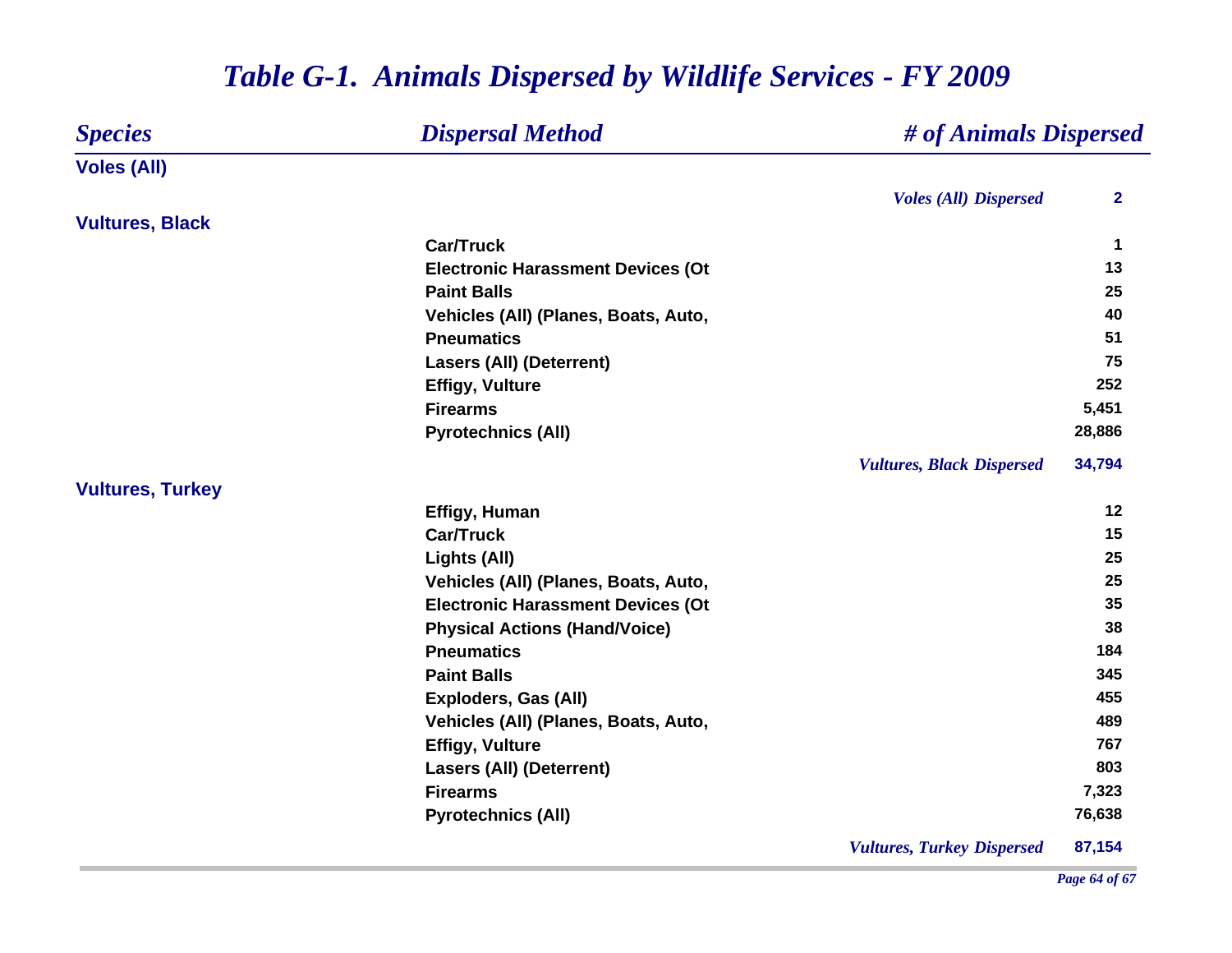| <b>Species</b>             | <b>Dispersal Method</b>              | # of Animals Dispersed              |              |
|----------------------------|--------------------------------------|-------------------------------------|--------------|
| <b>Warblers, Pine</b>      |                                      |                                     |              |
|                            | <b>Pyrotechnics (All)</b>            |                                     | 260          |
|                            | Vehicles (All) (Planes, Boats, Auto, |                                     | 303          |
|                            |                                      | <b>Warblers, Pine Dispersed</b>     | 563          |
| <b>Waxbills, Common</b>    |                                      |                                     |              |
|                            | <b>Pyrotechnics (All)</b>            |                                     | 210          |
|                            | <b>Firearms</b>                      |                                     | 2,940        |
|                            | Vehicles (All) (Planes, Boats, Auto, |                                     | 7,653        |
|                            |                                      | <b>Waxbills, Common Dispersed</b>   | 10,803       |
| <b>Waxwings, Bohemian</b>  |                                      |                                     |              |
|                            | Vehicles (All) (Planes, Boats, Auto, |                                     | 6,640        |
|                            |                                      | <b>Waxwings, Bohemian Dispersed</b> | 6,640        |
| <b>Weasels (Other)</b>     |                                      |                                     |              |
|                            | Vehicles (All) (Planes, Boats, Auto, |                                     | 1            |
|                            |                                      | <b>Weasels (Other) Dispersed</b>    | 1            |
| <b>Whimbrels</b>           |                                      |                                     |              |
|                            | <b>Pneumatics</b>                    |                                     | 5            |
|                            | <b>Firearms</b>                      |                                     | 6            |
|                            | Vehicles (All) (Planes, Boats, Auto, |                                     | 6            |
|                            | <b>Pyrotechnics (All)</b>            |                                     | 35           |
|                            |                                      | <b>Whimbrels Dispersed</b>          | 52           |
| <b>Willets</b>             |                                      |                                     |              |
|                            | <b>Firearms</b>                      |                                     | 9            |
|                            | <b>Pyrotechnics (All)</b>            |                                     | 49           |
|                            | Vehicles (All) (Planes, Boats, Auto, |                                     | 84           |
|                            |                                      | <b>Willets Dispersed</b>            | 142          |
| <b>Wolves, Gray/Timber</b> |                                      |                                     |              |
|                            | Vehicles (All) (Planes, Boats, Auto, |                                     | $\mathbf{2}$ |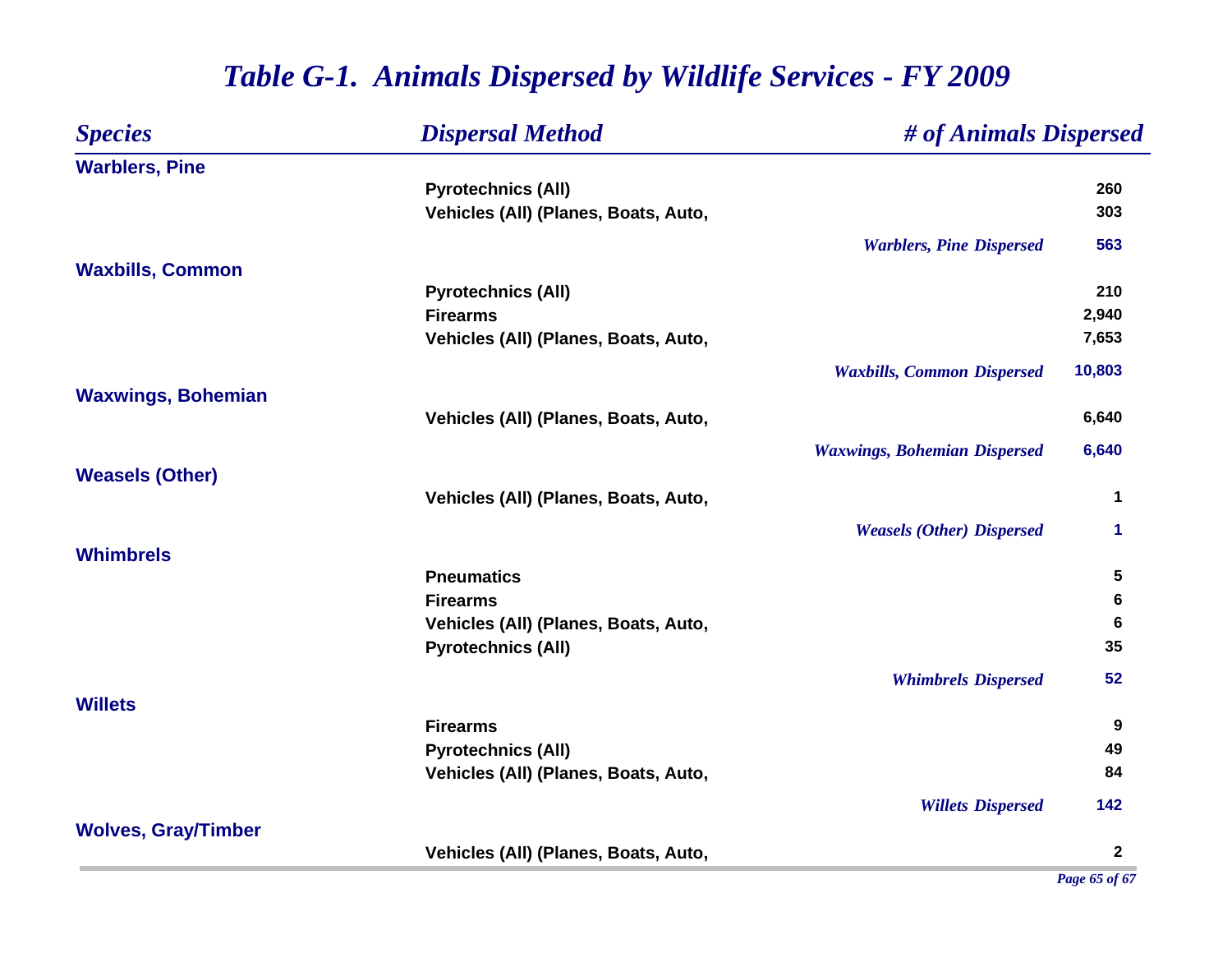| <b>Species</b>               | <b>Dispersal Method</b>              | # of Animals Dispersed                 |     |
|------------------------------|--------------------------------------|----------------------------------------|-----|
| <b>Wolves, Gray/Timber</b>   |                                      |                                        |     |
|                              | <b>Car/Truck</b>                     |                                        | 3   |
|                              | <b>Physical Actions (Hand/Voice)</b> |                                        | 5   |
|                              | <b>Helicopter</b>                    |                                        | 20  |
|                              | <b>Fixed Wing</b>                    |                                        | 33  |
|                              |                                      | <b>Wolves, Gray/Timber Dispersed</b>   | 63  |
| <b>Woodcock, American</b>    |                                      |                                        |     |
|                              | <b>Pyrotechnics (All)</b>            |                                        | 1   |
|                              | <b>Spotlight</b>                     |                                        | 25  |
|                              |                                      | <b>Woodcock, American Dispersed</b>    | 26  |
| <b>Woodpeckers, Pileated</b> |                                      |                                        |     |
|                              | <b>Pyrotechnics (All)</b>            |                                        | 1   |
|                              |                                      | <b>Woodpeckers, Pileated Dispersed</b> | 1   |
| <b>Yellowlegs, Greater</b>   |                                      |                                        |     |
|                              | <b>Physical Actions (Hand/Voice)</b> |                                        | 3   |
|                              | <b>Calling Device, Electronic</b>    |                                        | 20  |
|                              | <b>Exploders, Gas (All)</b>          |                                        | 23  |
|                              | Vehicles (All) (Planes, Boats, Auto, |                                        | 39  |
|                              | <b>Car/Truck</b>                     |                                        | 46  |
|                              | <b>Paint Balls</b>                   |                                        | 73  |
|                              | <b>Firearms</b>                      |                                        | 245 |
|                              | <b>Pyrotechnics (All)</b>            |                                        | 527 |
|                              |                                      | <b>Yellowlegs, Greater Dispersed</b>   | 976 |
| <b>Yellowlegs, Lesser</b>    |                                      |                                        |     |
|                              | <b>Calling Device, Electronic</b>    |                                        | 10  |
|                              | <b>Physical Actions (Hand/Voice)</b> |                                        | 17  |
|                              | Vehicles (All) (Planes, Boats, Auto, |                                        | 43  |
|                              | <b>Firearms</b>                      |                                        | 100 |